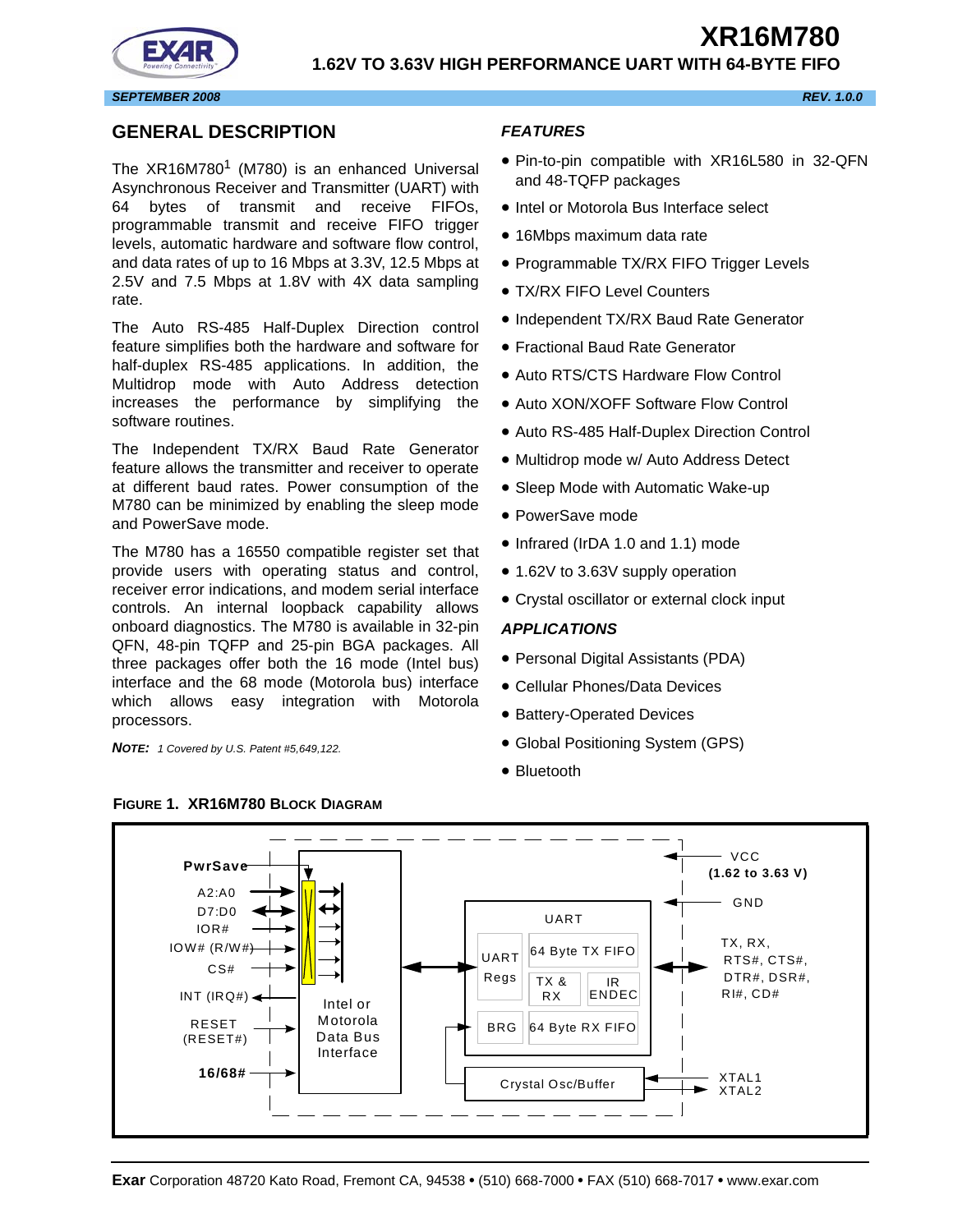

#### **1.62V TO 3.63V HIGH PERFORMANCE UART WITH 64-BYTE FIFO** *REV. 1.0.0*

#### <span id="page-1-0"></span>**FIGURE 2. PIN OUT ASSIGNMENT FOR 32-PIN QFN AND 48-PIN TQFP PACKAGES IN 16 AND 68 MODE**

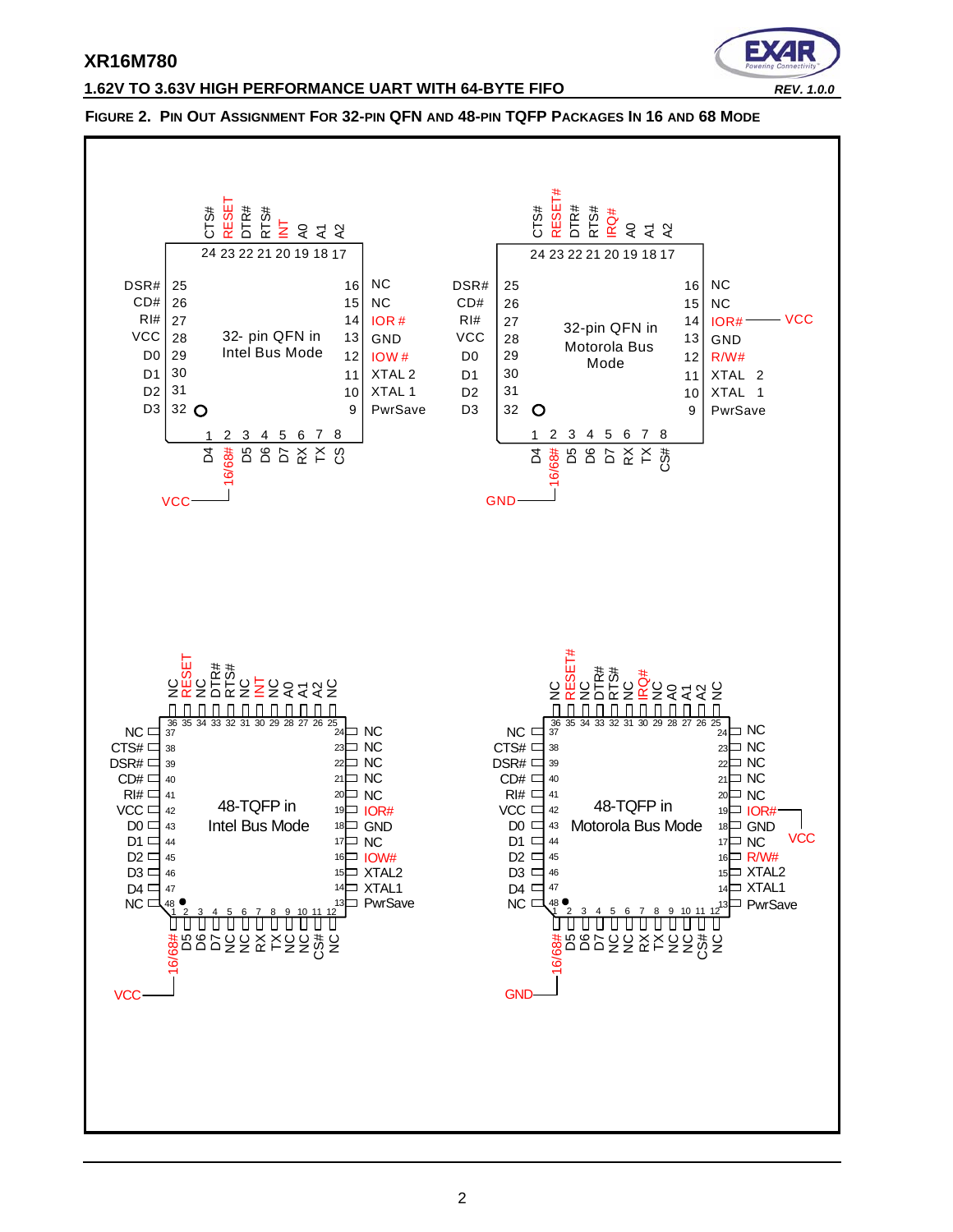

*REV. 1.0.0* **1.62V TO 3.63V HIGH PERFORMANCE UART WITH 64-BYTE FIFO**

<span id="page-2-0"></span>**FIGURE 3. PIN OUT ASSIGNMENT FOR 25-PIN BGA PACKAGE**

| A1 Corner |   |                                                                                                                     |  |  |
|-----------|---|---------------------------------------------------------------------------------------------------------------------|--|--|
|           |   | 1 2 3 4 5                                                                                                           |  |  |
|           |   | $\begin{array}{c} 0 & 0 & 0 & 0 \\ 0 & 0 & 0 & 0 \\ 0 & 0 & 0 & 0 \\ 0 & 0 & 0 & 0 \\ 0 & 0 & 0 & 0 \\ \end{array}$ |  |  |
| B         |   |                                                                                                                     |  |  |
| C.        | Ο |                                                                                                                     |  |  |
|           |   |                                                                                                                     |  |  |
| E.        |   |                                                                                                                     |  |  |
|           |   |                                                                                                                     |  |  |

Transparent Top View

| CTS#       | <b>RESET</b> | INT  | A1      | A2                |
|------------|--------------|------|---------|-------------------|
| <b>VCC</b> | 16/68#       | RTS# | A0      | IOR#              |
| D0         | D6           | D7   | PwrSave | IOW#              |
| D3         | D1           | ТX   | CS#     | XTAL <sub>1</sub> |
| D4         | D2           | D5   | RX      | <b>GND</b>        |
|            |              |      |         |                   |

#### <span id="page-2-1"></span>*ORDERING INFORMATION*

| <b>PART NUMBER</b> | <b>PACKAGE</b> | <b>OPERATING TEMPERATURE</b><br><b>RANGE</b> | <b>DEVICE STATUS</b> |
|--------------------|----------------|----------------------------------------------|----------------------|
| XR16M780IL32       | 32-Pin QFN     | $-40^{\circ}$ C to $+85^{\circ}$ C           | Active               |
| XR16M780IM48       | 48-Lead TQFP   | $-40^{\circ}$ C to $+85^{\circ}$ C           | Active               |
| XR16M780IB25       | 25-Pin BGA     | $-40^{\circ}$ C to $+85^{\circ}$ C           | Active               |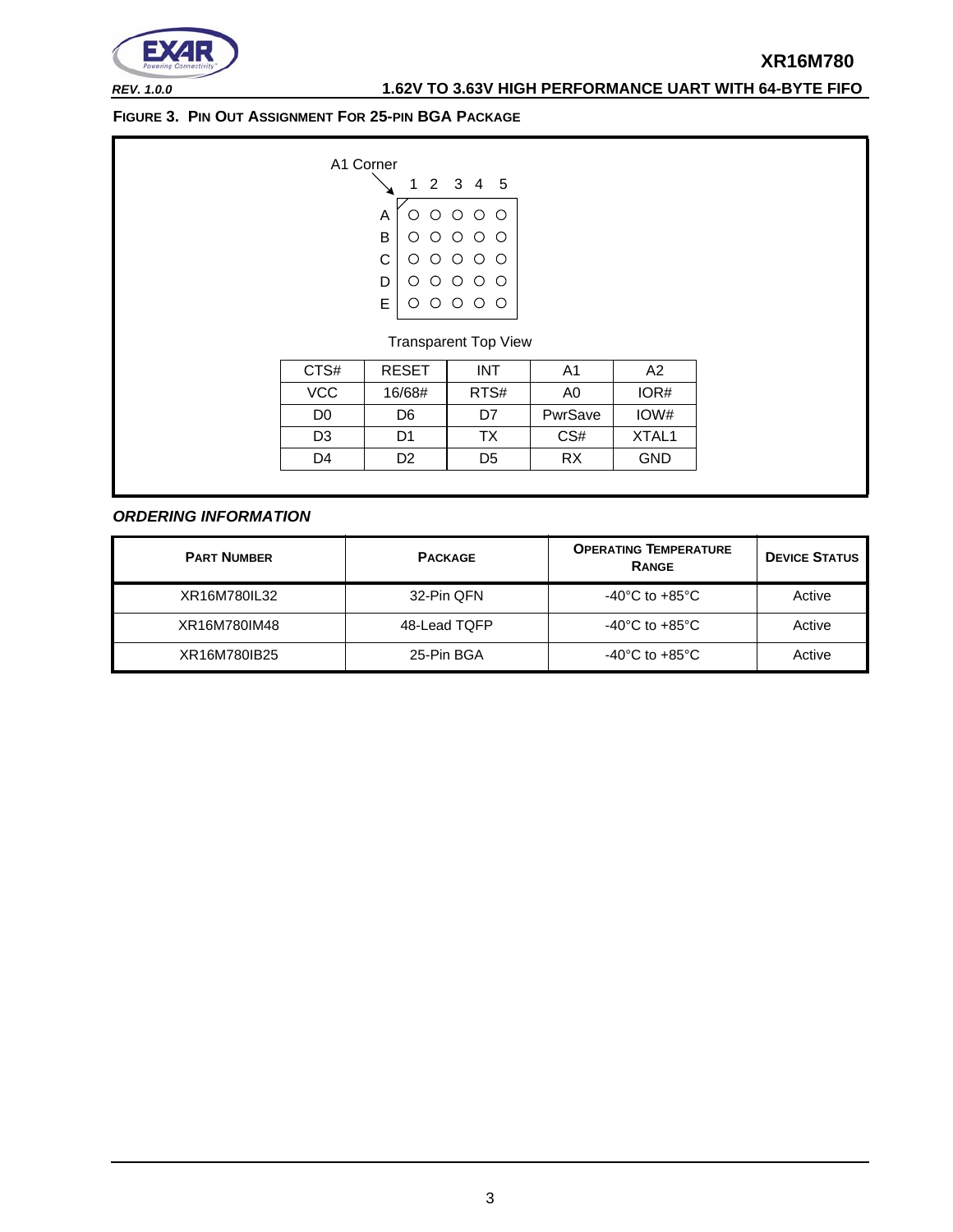# **1.62V TO 3.63V HIGH PERFORMANCE UART WITH 64-BYTE FIFO** *REV. 1.0.0*



# <span id="page-3-0"></span>**PIN DESCRIPTIONS**

# **Pin Description**

| <b>NAME</b>                          | <b>32-QFN</b><br>P <sub>IN#</sub> | 48-TQFP<br>PIN# | 25-BGA<br>PINH                   | <b>TYPE</b>  | <b>DESCRIPTION</b>                                                                                                                                                                                                                                                                                                                                                                                                                                                                                                                                                       |
|--------------------------------------|-----------------------------------|-----------------|----------------------------------|--------------|--------------------------------------------------------------------------------------------------------------------------------------------------------------------------------------------------------------------------------------------------------------------------------------------------------------------------------------------------------------------------------------------------------------------------------------------------------------------------------------------------------------------------------------------------------------------------|
| <b>DATA BUS INTERFACE</b>            |                                   |                 |                                  |              |                                                                                                                                                                                                                                                                                                                                                                                                                                                                                                                                                                          |
| A2                                   | 17                                | 26              | A <sub>5</sub>                   |              | Address lines [2:0]. These 3 address lines select the internal regis-                                                                                                                                                                                                                                                                                                                                                                                                                                                                                                    |
| A1                                   | 18                                | 27              | A4                               |              | ters in UART channel during a data bus transaction.                                                                                                                                                                                                                                                                                                                                                                                                                                                                                                                      |
| A <sub>0</sub>                       | 19                                | 28              | B <sub>4</sub>                   |              |                                                                                                                                                                                                                                                                                                                                                                                                                                                                                                                                                                          |
| D7                                   | 5                                 | 4               | C <sub>3</sub>                   | I/O          | Data bus lines [7:0] (bidirectional).                                                                                                                                                                                                                                                                                                                                                                                                                                                                                                                                    |
| D <sub>6</sub>                       | 4                                 | 3               | C <sub>2</sub>                   |              |                                                                                                                                                                                                                                                                                                                                                                                                                                                                                                                                                                          |
| D <sub>5</sub>                       | 3                                 | 2               | E <sub>3</sub>                   |              |                                                                                                                                                                                                                                                                                                                                                                                                                                                                                                                                                                          |
| D <sub>4</sub>                       | 1                                 | 47              | E1                               |              |                                                                                                                                                                                                                                                                                                                                                                                                                                                                                                                                                                          |
| D <sub>3</sub>                       | 32                                | 46              | D <sub>1</sub>                   |              |                                                                                                                                                                                                                                                                                                                                                                                                                                                                                                                                                                          |
| D <sub>2</sub><br>D <sub>1</sub>     | 31<br>30                          | 45<br>44        | E <sub>2</sub><br>D <sub>2</sub> |              |                                                                                                                                                                                                                                                                                                                                                                                                                                                                                                                                                                          |
| D <sub>0</sub>                       | 29                                | 43              | C <sub>1</sub>                   |              |                                                                                                                                                                                                                                                                                                                                                                                                                                                                                                                                                                          |
|                                      | 14                                |                 |                                  |              |                                                                                                                                                                                                                                                                                                                                                                                                                                                                                                                                                                          |
| IOR#                                 |                                   | 19              | B <sub>5</sub>                   | $\mathsf{I}$ | When 16/68# pin is at logic 1, the Intel bus interface is selected and<br>this input becomes read strobe (active low). The falling edge insti-<br>gates an internal read cycle and retrieves the data byte from an<br>internal register pointed by the address lines [A2:A0], puts the data<br>byte on the data bus to allow the host processor to read it on the ris-<br>ing edge.<br>When 16/68# pin is at logic 0, the Motorola bus interface is selected<br>and this input should be connected to VCC.                                                               |
| IOW#<br>(R/W#)                       | 12                                | 16              | C <sub>5</sub>                   | $\mathbf{I}$ | When 16/68# pin is at logic 1, it selects Intel bus interface and this<br>input becomes write strobe (active low). The falling edge instigates<br>the internal write cycle and the rising edge transfers the data byte<br>on the data bus to an internal register pointed by the address lines.<br>When 16/68# pin is at logic 0, the Motorola bus interface is selected<br>and this input becomes read (logic 1) and write (logic 0) signal.                                                                                                                            |
| CS#                                  | 8                                 | 11              | D <sub>4</sub>                   | $\mathbf{I}$ | This input is chip select (active low) to enable the device.                                                                                                                                                                                                                                                                                                                                                                                                                                                                                                             |
| <b>INT</b><br>(IRQ#)                 | 20                                | 30              | A <sub>3</sub>                   | O<br>(OD)    | When 16/68# pin is at logic 1 for Intel bus interface, this output<br>become the active high device interrupt output. The output state is<br>defined by the user through the software setting of MCR[3]. INT is<br>set to the active mode when MCR[3] is set to a logic 1. INT is set to<br>the three state mode when MCR[3] is set to a logic 0. See MCR[3].<br>When 16/68# pin is at logic 0 for Motorola bus interface, this output<br>becomes the active low device interrupt output (open drain). An<br>external pull-up resistor is required for proper operation. |
| <b>MODEM OR SERIAL I/O INTERFACE</b> |                                   |                 |                                  |              |                                                                                                                                                                                                                                                                                                                                                                                                                                                                                                                                                                          |
| TX                                   | 7                                 | 8               | D <sub>3</sub>                   | O            | UART Transmit Data or infrared encoder data. Standard transmit<br>and receive interface is enabled when $MCR[6] = 0$ . In this mode,<br>the TX signal will be a logic 1 during reset or idle (no data). Infrared<br>IrDA transmit and receive interface is enabled when $MCR[6] = 1$ . In<br>the Infrared mode, the inactive state (no data) for the Infrared<br>encoder/decoder interface is a logic 0. If it is not used, leave it<br>unconnected.                                                                                                                     |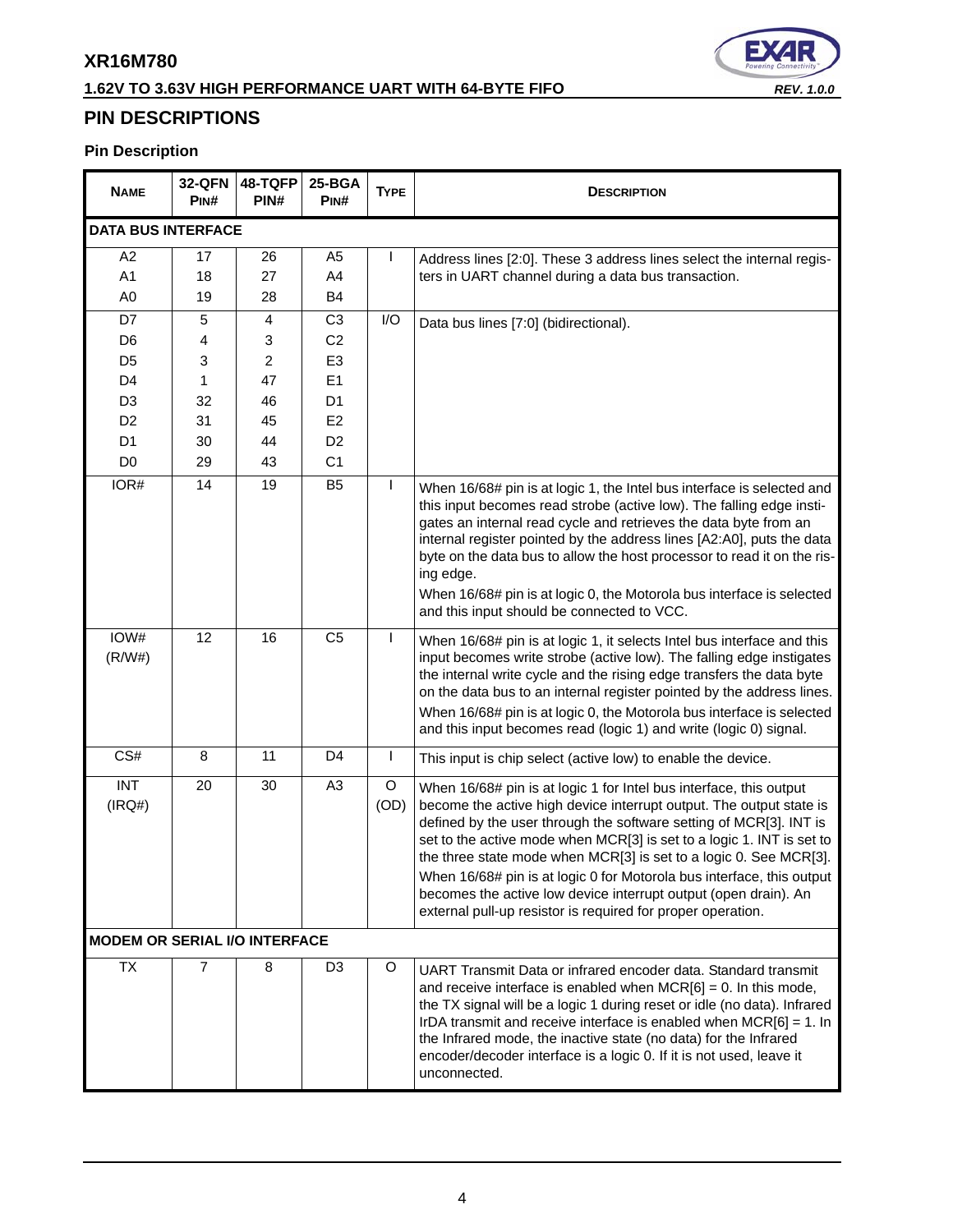

# *REV. 1.0.0* **1.62V TO 3.63V HIGH PERFORMANCE UART WITH 64-BYTE FIFO**

**XR16M780**

#### **Pin Description**

| <b>NAME</b>              | <b>32-QFN</b><br>PINH | 48-TQFP<br>PIN#              | 25-BGA<br>PIN# | <b>TYPE</b>  | <b>DESCRIPTION</b>                                                                                                                                                                                                                                                                                                                                                                                                                                                                          |
|--------------------------|-----------------------|------------------------------|----------------|--------------|---------------------------------------------------------------------------------------------------------------------------------------------------------------------------------------------------------------------------------------------------------------------------------------------------------------------------------------------------------------------------------------------------------------------------------------------------------------------------------------------|
| RX                       | 6                     | $\overline{7}$               | E4             | $\mathbf{I}$ | UART Receive Data or infrared receive data. Normal receive data<br>input must idle at logic 1 condition. The infrared receiver idles at<br>logic 0. This input should be connected to VCC when not used.                                                                                                                                                                                                                                                                                    |
| RTS#                     | 21                    | 32                           | B <sub>3</sub> | O            | UART Request-to-Send (active low) or general purpose output.<br>This output must be asserted prior to using auto RTS flow control,<br>see EFR[6], MCR[1] and IER[6].                                                                                                                                                                                                                                                                                                                        |
| CTS#                     | 24                    | 38                           | A <sub>1</sub> | $\mathsf{I}$ | UART Clear-to-Send (active low) or general purpose input. It can<br>be used for auto CTS flow control, see EFR[7], MSR[4] and IER[7].<br>This input should be connected to VCC when not used.                                                                                                                                                                                                                                                                                               |
| DTR#                     | 22                    | 33                           |                | O            | UART Data-Terminal-Ready (active low) or general purpose output.                                                                                                                                                                                                                                                                                                                                                                                                                            |
| DSR#                     | 25                    | 39                           |                | $\mathsf{I}$ | UART Data-Set-Ready (active low) or general purpose input. This<br>input should be connected to VCC when not used.                                                                                                                                                                                                                                                                                                                                                                          |
| CD#                      | 26                    | 40                           |                | L            | UART Carrier-Detect (active low) or general purpose input. This<br>input should be connected to VCC when not used.                                                                                                                                                                                                                                                                                                                                                                          |
| RI#                      | 27                    | 41                           |                | $\mathbf{I}$ | UART Ring-Indicator (active low) or general purpose input. This<br>input should be connected to VCC when not used.                                                                                                                                                                                                                                                                                                                                                                          |
| <b>ANCILLARY SIGNALS</b> |                       |                              |                |              |                                                                                                                                                                                                                                                                                                                                                                                                                                                                                             |
| XTAL1                    | 10                    | 14                           | D <sub>5</sub> | $\mathsf{l}$ | Crystal or external clock input.                                                                                                                                                                                                                                                                                                                                                                                                                                                            |
| XTAL <sub>2</sub>        | 11                    | 15                           |                | O            | Crystal or buffered clock output.                                                                                                                                                                                                                                                                                                                                                                                                                                                           |
| PwrSave                  | 9                     | 13                           | C <sub>4</sub> | L            | Power-Save (active high). This feature isolates the M780's data bus<br>interface from the host preventing other bus activities that cause<br>higher power drain during sleep mode. See Sleep Mode with Auto<br>Wake-up and Power-Save Feature section for details. This pin does<br>not have an internal pull-down resistor. This input should be con-<br>nected to GND when not used.                                                                                                      |
| 16/68#                   | $\overline{2}$        | $\mathbf{1}$                 | <b>B2</b>      | L            | Intel or Motorola Bus Select. When 16/68# pin is at logic 1, 16 or<br>Intel Mode, the device will operate in the Intel bus type of interface.<br>When 16/68# pin is at logic 0, 68 or Motorola mode, the device will<br>operate in the Motorola bus type of interface. This pin does not<br>have an internal pull-up or pull-down resistor.                                                                                                                                                 |
| <b>RESET</b><br>(RESET#) | 23                    | 35                           | A2             | $\mathsf{I}$ | When 16/68# pin is at logic 1 for Intel bus interface, this input<br>becomes RESET (active high). When 16/68# pin is at logic 0 for<br>Motorola bus interface, this input becomes RESET# (active low).<br>A 40 ns minimum active pulse on this pin will reset the internal reg-<br>isters and all outputs of the UART. The UART transmitter output will<br>be held at logic 1, the receiver input will be ignored and outputs are<br>reset during reset period (see UART Reset Conditions). |
| <b>VCC</b>               | 28                    | 42                           | <b>B1</b>      | Pwr          | 1.62V to 3.63V power supply.                                                                                                                                                                                                                                                                                                                                                                                                                                                                |
| GND                      | 13                    | 18                           | E <sub>5</sub> | Pwr          | Power supply common, ground.                                                                                                                                                                                                                                                                                                                                                                                                                                                                |
| GND                      | Center<br>Pad         | $\qquad \qquad \blacksquare$ |                | Pwr          | The center pad on the backside of the QFN package is metallic and<br>should be connected to GND on the PCB. The thermal pad size on<br>the PCB should be the approximate size of this center pad and<br>should be solder mask defined. The solder mask opening should be<br>at least 0.0025" inwards from the edge of the PCB thermal pad.                                                                                                                                                  |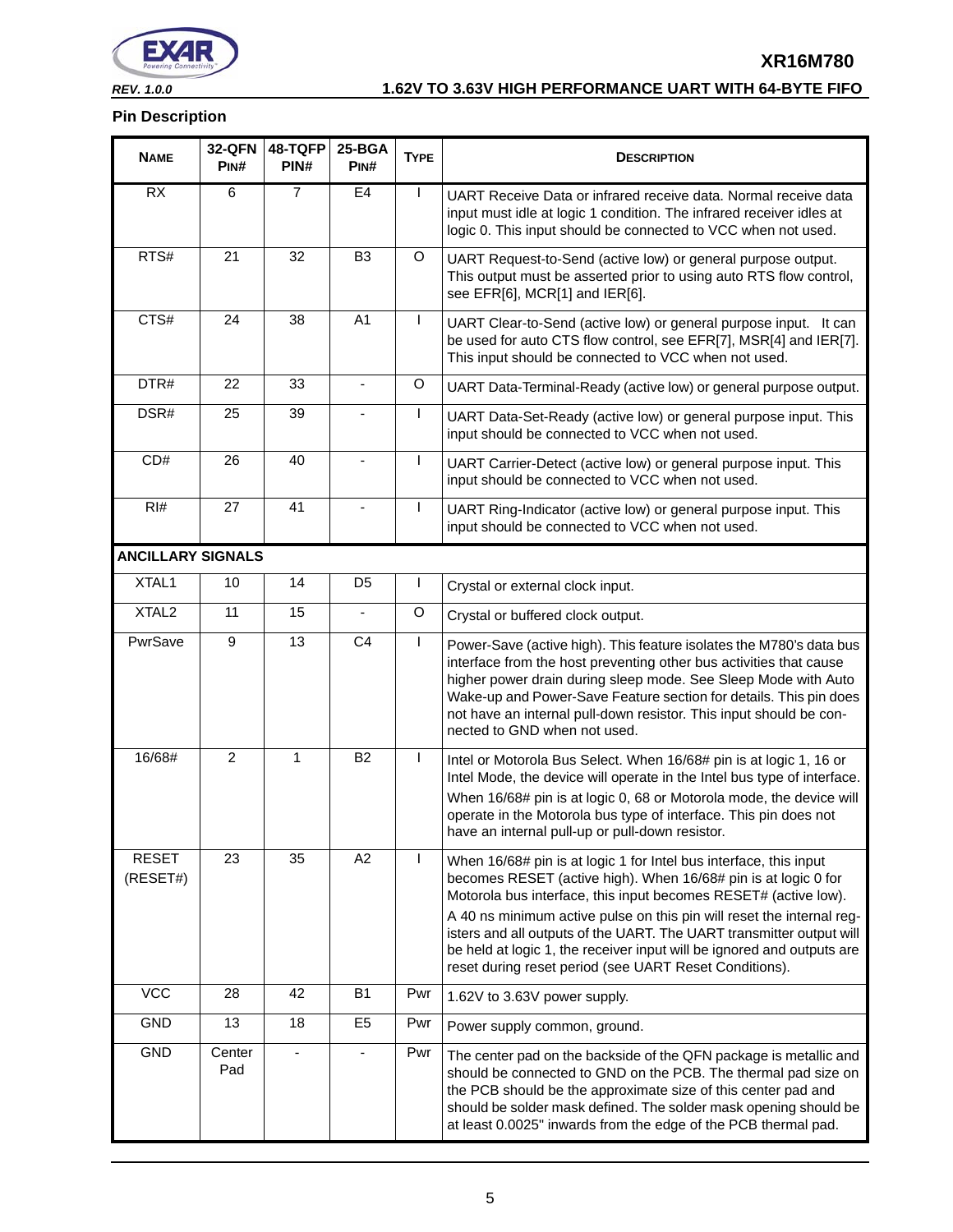

# **1.62V TO 3.63V HIGH PERFORMANCE UART WITH 64-BYTE FIFO** *REV. 1.0.0*

# **Pin Description**

| <b>NAME</b> | <b>32-QFN</b><br>PINH | $48-TQFP$<br>PIN#                                                    | 25-BGA<br>PIN#           | <b>TYPE</b> | <b>DESCRIPTION</b> |
|-------------|-----------------------|----------------------------------------------------------------------|--------------------------|-------------|--------------------|
| NC.         | 15, 16                | 5, 6, 9,<br>10, 12,<br>$17, 20-$<br>25, 29,<br>31, 34,<br>36, 37, 48 | $\overline{\phantom{a}}$ | -           | No Connects.       |

**Pin type: I=Input, O=Output, I/O= Input/output, OD=Output Open Drain.**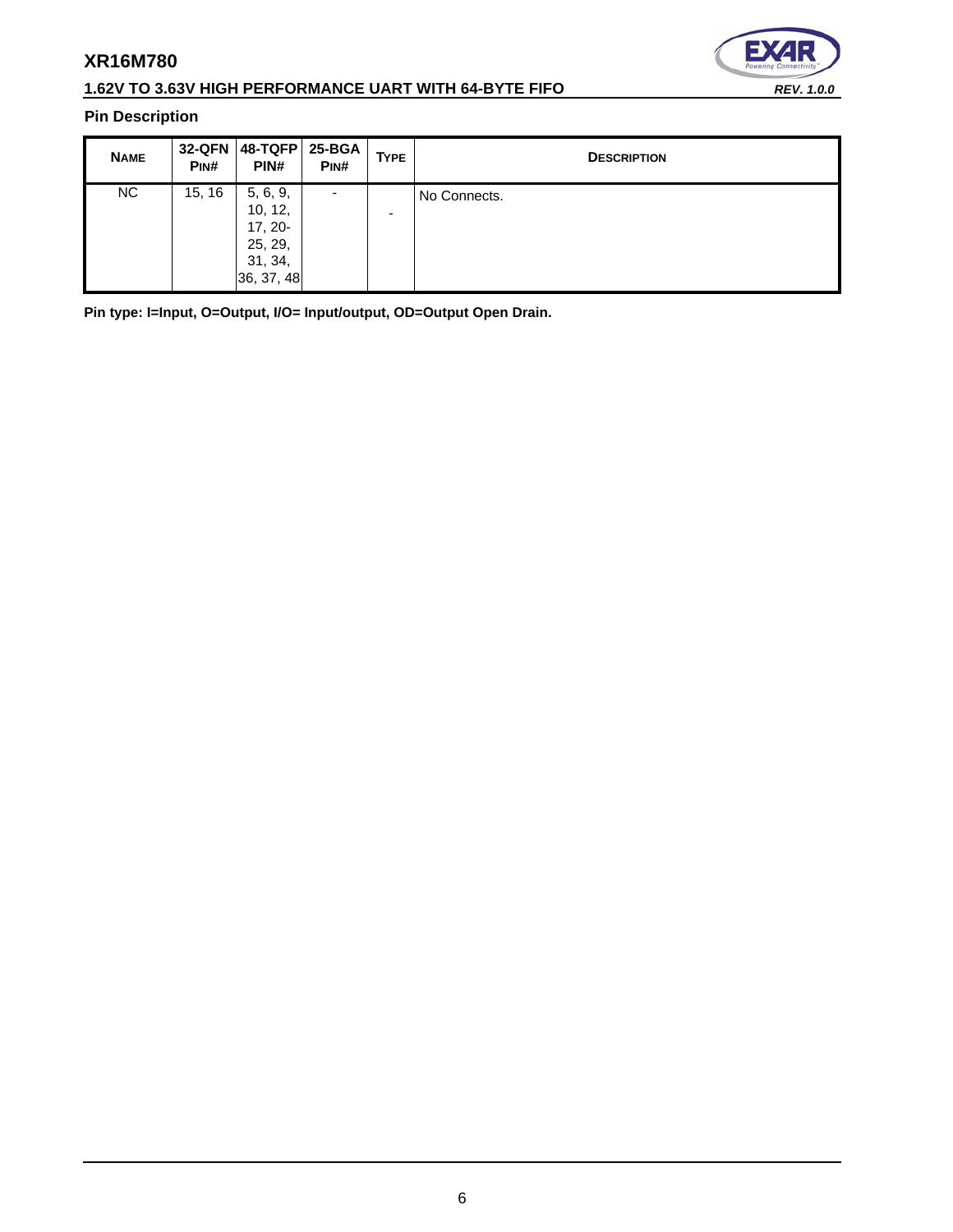

#### <span id="page-6-0"></span>**1.0 PRODUCT DESCRIPTION**

The XR16M780 (M780) is a high performance single-channel UART. It has its set of device configuration registers. The configuration registers set is 16550 UART compatible for control, status and data transfer. Additionally, the M780 channel has 64 bytes of transmit and receive FIFOs, Automatic RTS/CTS Hardware Flow Control, Automatic Xon/Xoff and Special Character Software Flow Control, infrared encoder and decoder (IrDA ver 1.0 and 1.1), programmable fractional baud rate generator with a prescaler of divide by 1 or 4, and data rate up to 16 Mbps. The XR16M780 can operate from 1.62 to 3.63 volts. The M780 is fabricated with an advanced CMOS process.

#### **Larger FIFO**

The M780 provides a solution that supports 64 bytes of transmit and receive FIFO memory, instead of 16 bytes in the XR16L580. The M780 is designed to work with high performance data communication systems, that requires fast data processing time. Increased performance is realized in the M780 by the larger transmit and receive FIFOs, FIFO trigger level control and automatic flow control mechanism. This allows the external processor to handle more networking tasks within a given time. For example, the XR16L580 with a 16 byte FIFO, unloads 16 bytes of receive data in 1.53 ms (This example uses a character length of 11 bits, including start/stop bits at 115.2Kbps). This means the external CPU will have to service the receive FIFO at 1.53 ms intervals. However with the 64 byte FIFO in the M780, the data buffer will not require unloading/loading for 6.1 ms. This increases the service interval giving the external CPU additional time for other applications and reducing the overall UART interrupt servicing time. In addition, the programmable FIFO level trigger interrupt and automatic hardware/software flow control is uniquely provided for maximum data throughput performance especially when operating in a multi-channel system. The combination of the above greatly reduces the CPU's bandwidth requirement, increases performance, and reduces power consumption.

#### **Data Rate**

The M780 is capable of operation up to 16 Mbps at 3.3V with 4X internal sampling clock rate. The device can operate at 3.3V with a 24 MHz crystal on pins XTAL1 and XTAL2, or external clock source of 64 MHz on XTAL1 pin. With a typical crystal of 14.7456 MHz and through a software option, the user can set the prescaler bit and sampling rate for data rates of up to 3.68 Mbps.

#### **Enhanced Features**

The rich feature set of the M780 is available through the internal registers. Automatic hardware/software flow control, programmable transmit and receive FIFO trigger levels, selectable baud rates, infrared encoder/ decoder, modem interface controls, and a sleep mode are all standard features. MCR bit-5 provides a facility for turning off (Xon) software flow control with any incoming (RX) character. The M780 includes new features such as 9-bit (Multidrop) mode, auto RS-485 half-duplex direction control, different baud rate for TX and RX, fast IR mode and fractional baud rate generator.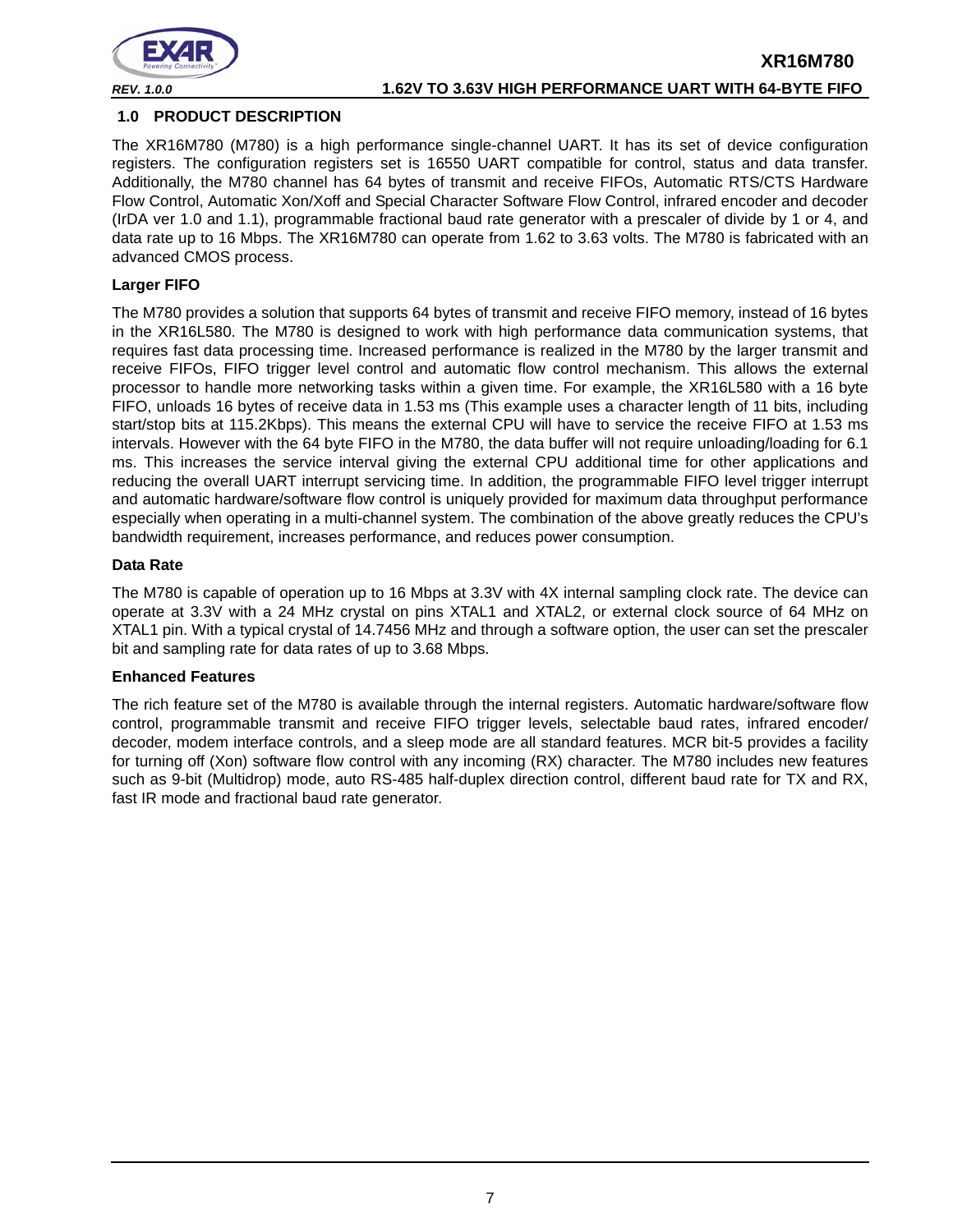# **1.62V TO 3.63V HIGH PERFORMANCE UART WITH 64-BYTE FIFO** *REV. 1.0.0*

### <span id="page-7-1"></span>**2.0 FUNCTIONAL DESCRIPTIONS**

### <span id="page-7-2"></span>*2.1 CPU Interface*

The CPU interface is 8 data bits wide with 3 address lines and control signals to execute data bus read and write transactions. The M780 data interface supports the Intel and Motorola compatible types of CPUs. No clock (oscillator nor external clock) is required for a data bus transaction. Each bus cycle is asynchronous using CS#, IOR# and IOW# or R/W# inputs. A typical data bus interconnection for Intel and Motorola mode is shown in **[Figure](#page-7-0) 4**.

<span id="page-7-0"></span>

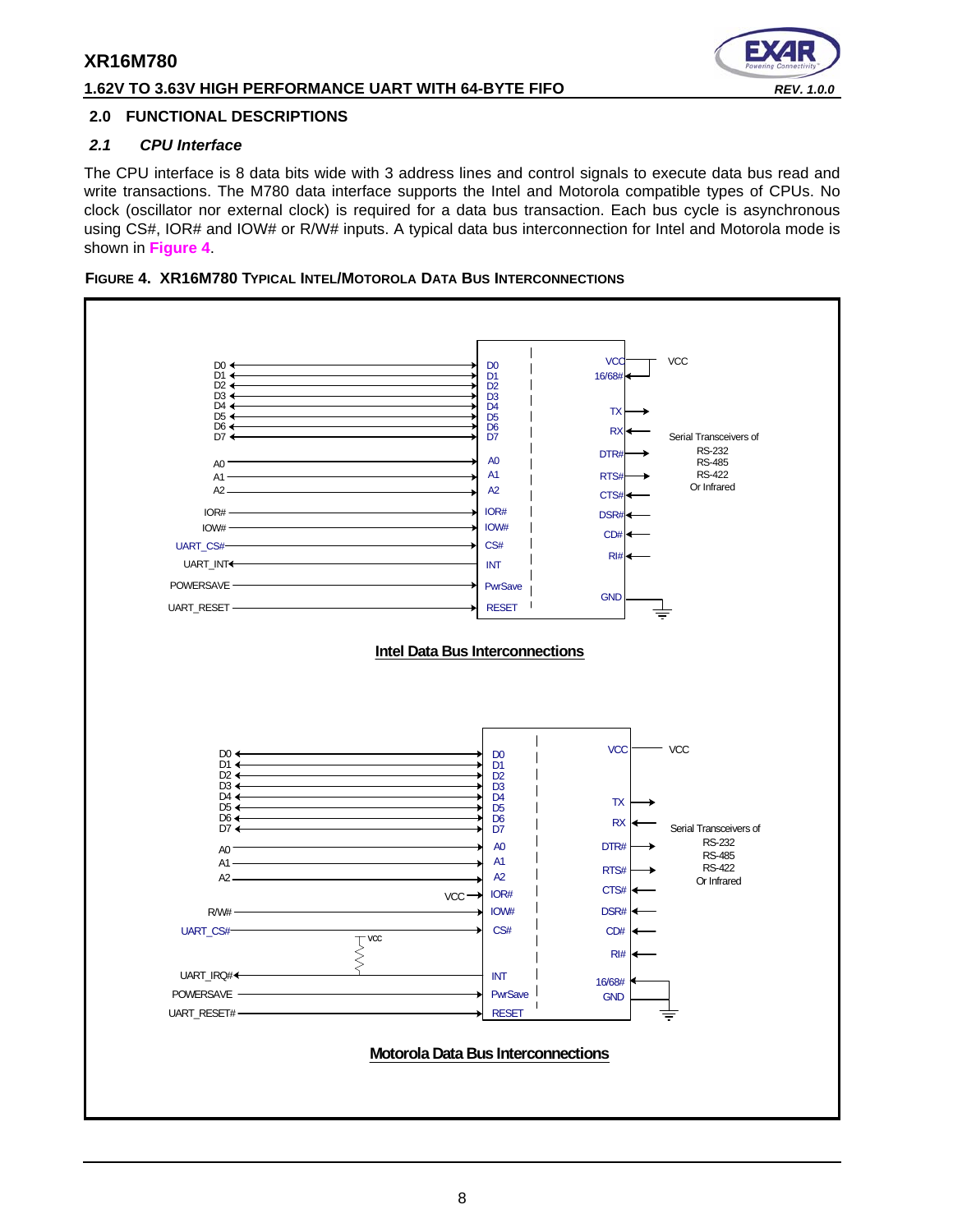

#### <span id="page-8-0"></span>*2.2 Serial Interface*

The M780 is typically used with RS-232, RS-485 and IR transceivers. The following figure shows typical connections from the UART to the different transceivers. For more information on RS-232 and RS-485/422 transceivers, go to www.exar.com or send an e-mail to uarttechsupport@exar.com.

<span id="page-8-1"></span>

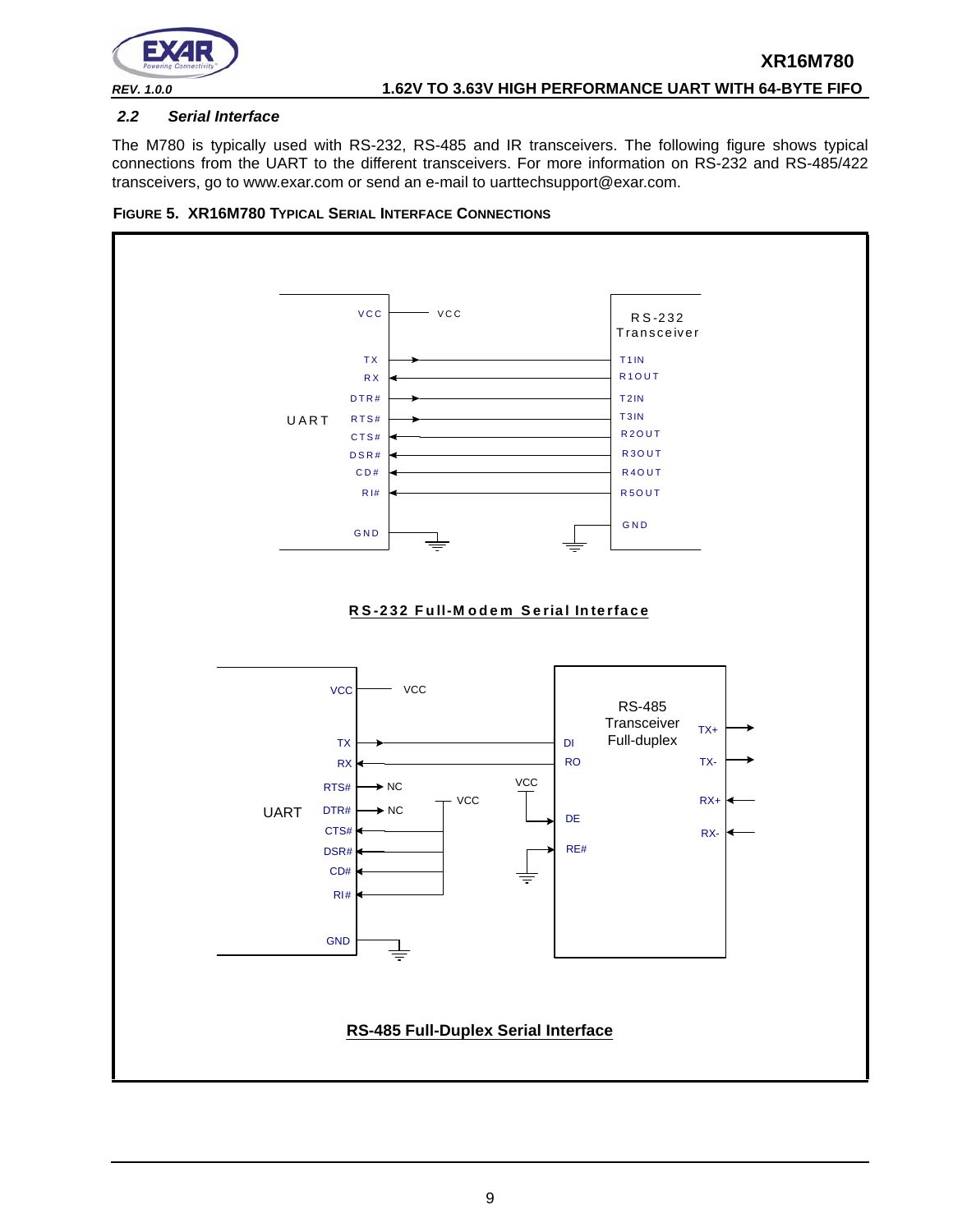#### **1.62V TO 3.63V HIGH PERFORMANCE UART WITH 64-BYTE FIFO** *REV. 1.0.0*

∍

### <span id="page-9-0"></span>**FIGURE 6. XR16M780 TYPICAL SERIAL INTERFACE CONNECTIONS**

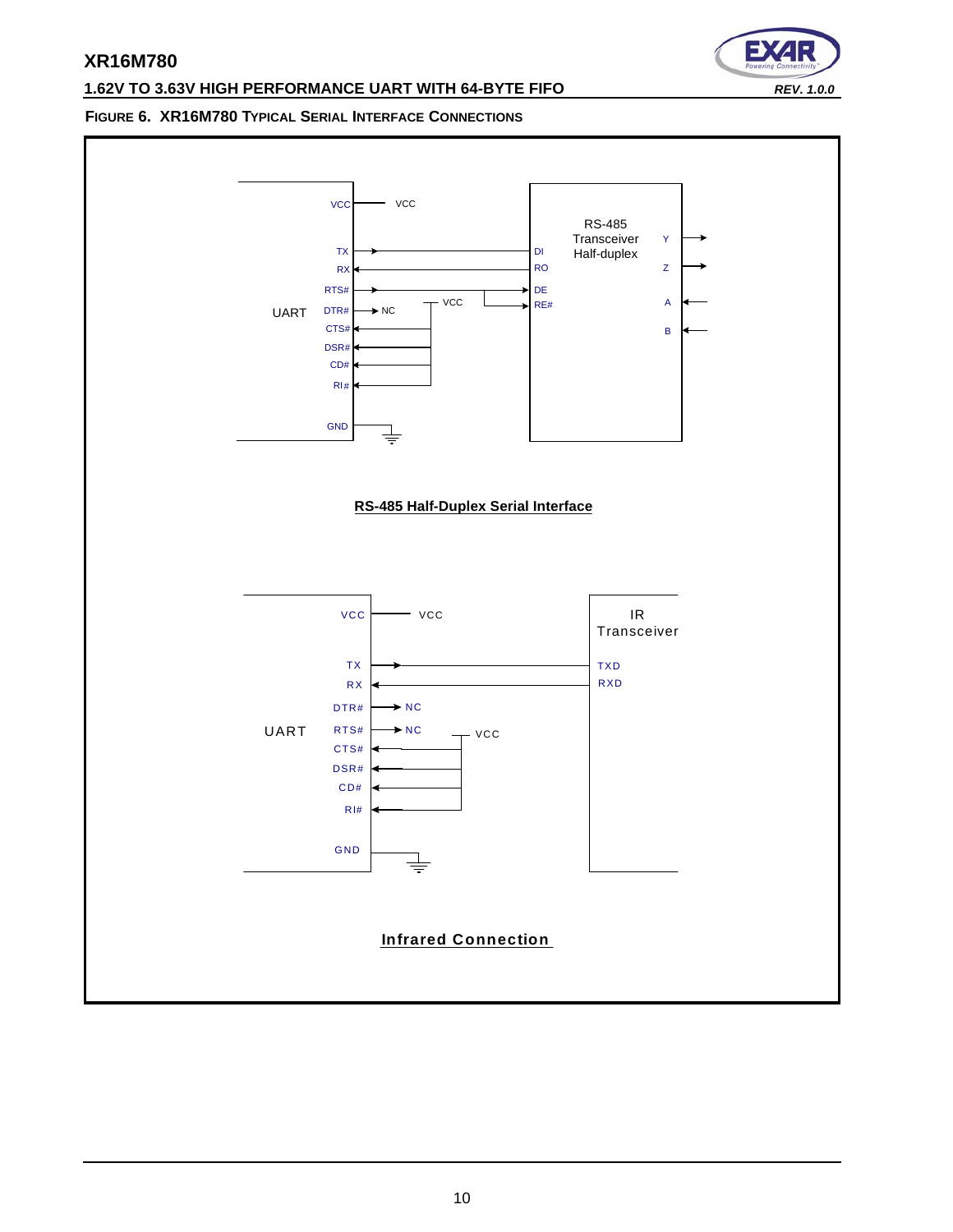

#### <span id="page-10-2"></span>*2.3 Device Reset*

The RESET input resets the internal registers and the serial interface outputs to their default state (see **[Table](#page-43-0) 18**). An active high pulse of longer than 40 ns duration will be required to activate the reset function in the device. Following a power-on reset or an external reset, the M780 is software compatible with previous generation of UARTs, XR16L580 and ST16C550.

#### <span id="page-10-3"></span>*2.4 Internal Registers*

The M780 has a set of 16550 compatible registers for controlling, monitoring and data loading and unloading. These registers function as data holding registers (THR/RHR), interrupt status and control registers (ISR/IER), a FIFO control register (FCR), receive line status and control registers (LSR/LCR), modem status and control registers (MSR/MCR), programmable data rate (clock) divisor registers (DLL/DLM/DLD), and a user accessible scratchpad register (SPR).

Beyond the general 16C550 features and capabilities, the M780 offers enhanced feature registers (EFR, Xon1/ Xoff 1, Xon2/Xoff 2, DLD, FCTR, EMSR, FC and TRIG) that provide automatic RTS and CTS hardware flow control, automatic Xon/Xoff software flow control, 9-bit (Multidrop) mode, auto RS-485 half duplex control, different baud rate for TX and RX and fractional baud rate generator. All the register functions are discussed in full detail later in **["Section 3.0, UART INTERNAL REGISTERS" on page](#page-24-0) 25**.

#### <span id="page-10-4"></span>*2.5 INT Ouput*

The interrupt outputs change according to the operating mode and enhanced features setup. **[Table](#page-10-0) 1 [and](#page-10-1) 2** summarize the operating behavior for the transmitter and receiver. Also see **[Figure](#page-49-0) 22** through **[25](#page-51-0)**.

*NOTE: The IRQ# pin requires a pull-up resistor for proper operation.*

<span id="page-10-0"></span>

|                | FCR $BIT-0 = 0$ (FIFO DISABLED) | FCR BIT-0 = 1 (FIFO ENABLED)                  |
|----------------|---------------------------------|-----------------------------------------------|
| INT Pin        | LOW = One byte in THR           | LOW = FIFO above trigger level                |
| $(16/68# = 1)$ | $HIGH = THR$ empty              | HIGH = FIFO below trigger level or FIFO empty |
| IRQ# Pin       | $HIGH = One byte in THR$        | $HIGH = FIFO above trigger level$             |
| $(16/68# = 0)$ | $LOW = THR$ empty               | LOW = FIFO below trigger level or FIFO empty  |

#### **TABLE 1: INT PIN OPERATION FOR TRANSMITTER**

#### **TABLE 2: INT PIN OPERATION FOR RECEIVER**

<span id="page-10-1"></span>

|                | FCR $BIT-0 = 0$ (FIFO DISABLED) | FCR $BIT-0 = 1$ (FIFO ENABLED)                     |
|----------------|---------------------------------|----------------------------------------------------|
| INT Pin        | HIGH = One byte in RHR          | LOW = FIFO below trigger level                     |
| $(16/68# = 1)$ | $LOW = RHR$ empty               | HIGH = FIFO above trigger level or RX Data Timeout |
| IRQ# Pin       | LOW = One byte in RHR           | HIGH = FIFO below trigger level                    |
| $(16/68# = 0)$ | $HIGH = RHR$ empty              | LOW = FIFO above trigger level or RX Data Timeout  |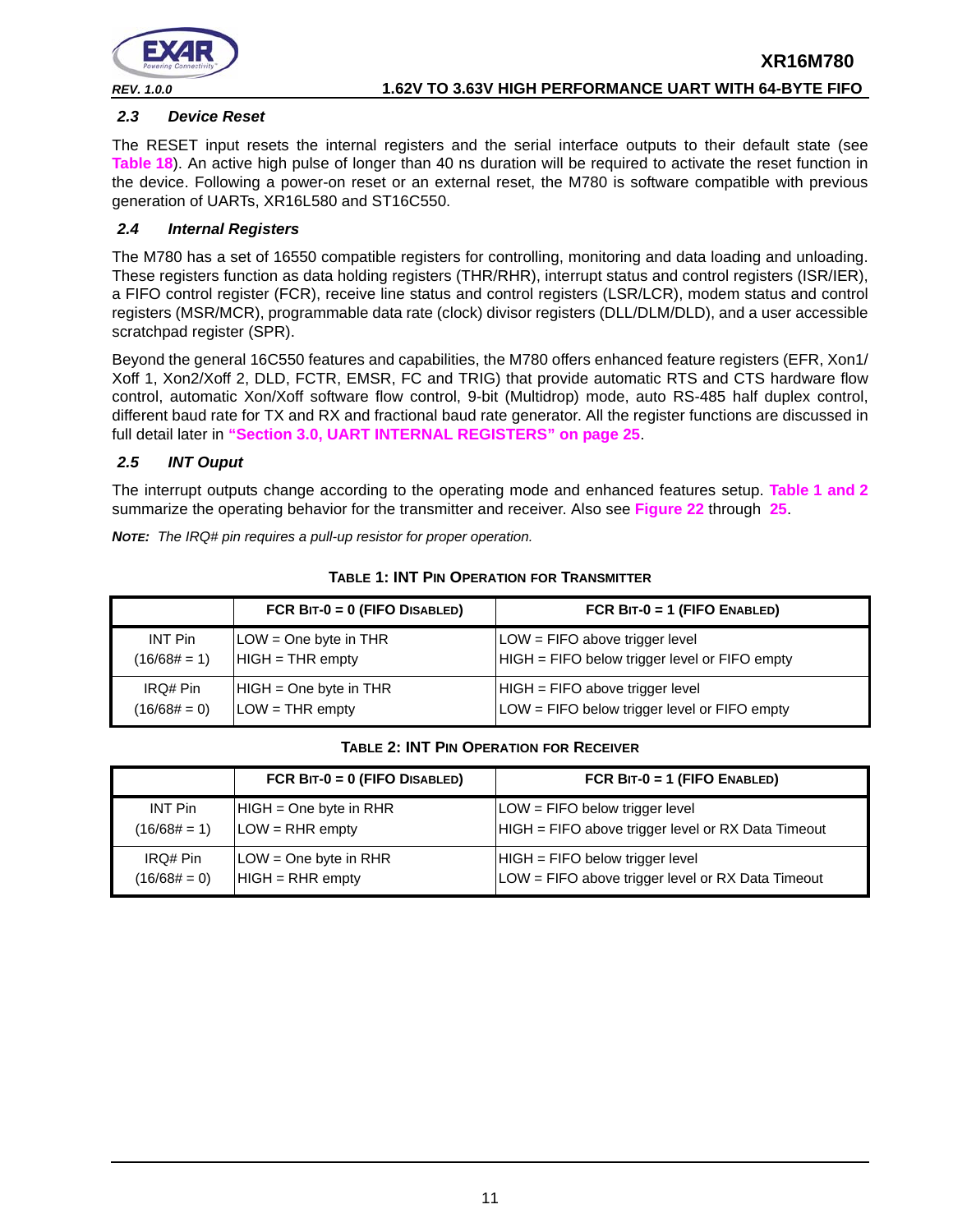## **1.62V TO 3.63V HIGH PERFORMANCE UART WITH 64-BYTE FIFO** *REV. 1.0.0*

#### <span id="page-11-1"></span>*2.6 Crystal Oscillator or External Clock Input*

The M780 includes an on-chip oscillator to produce a clock for the baud rate generators in the device when a crystal is connected between XTAL1 and XTAL2 as show below. The CPU data bus does not require this clock for bus operation. The crystal oscillator provides a system clock to the Baud Rate Generators (BRGs) in the UART. XTAL1 is the input to the oscillator or external clock buffer input with XTAL2 pin being the output. For programming details, see **["Section 2.7, Programmable Baud Rate Generator with Fractional Divisor" on](#page-12-0)  [page](#page-12-0) 13**.

<span id="page-11-0"></span>**FIGURE 7. TYPICAL CRYSTAL CONNECTIONS**



The on-chip oscillator is designed to use an industry standard microprocessor crystal (parallel resonant, fundamental frequency with 10-22 pF capacitance load, ESR of 20-120 ohms and 100ppm frequency tolerance) connected externally between the XTAL1 and XTAL2 pins. Typical oscillator connections are shown in **[Figure](#page-11-0) 7**. Alternatively, an external clock can be connected to the XTAL1 pin to clock the internal baud rate generator for standard or custom rates. The BGA package has XTAL1 only, the external clock is required. For further reading on oscillator circuit, see application note DAN108 on EXAR's web site.

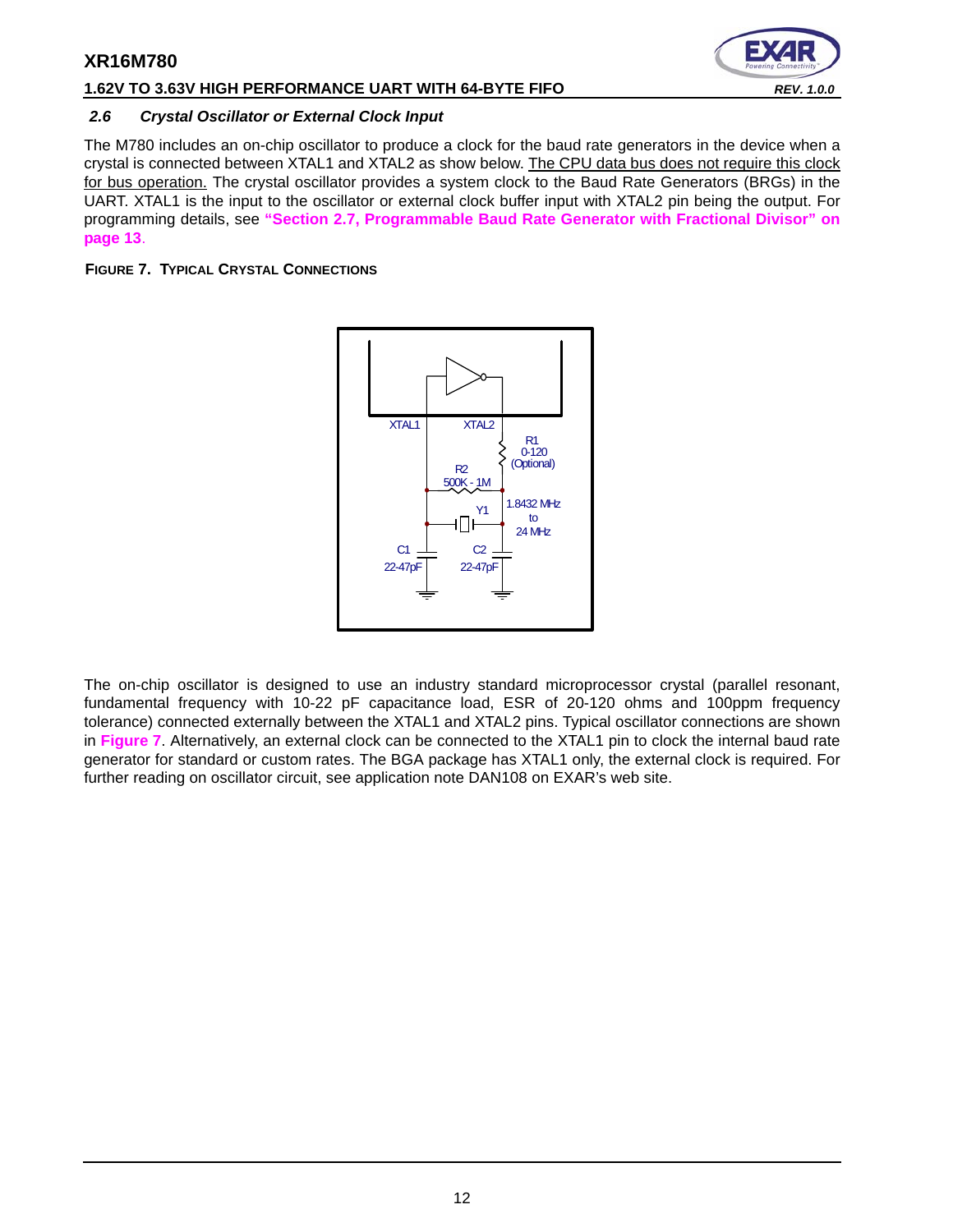

*REV. 1.0.0* **1.62V TO 3.63V HIGH PERFORMANCE UART WITH 64-BYTE FIFO**

#### <span id="page-12-0"></span>*2.7 Programmable Baud Rate Generator with Fractional Divisor*

The M780 has independent Baud Rate Generators (BRGs) with prescalers for the transmitter and receiver. The prescalers are controlled by a software bit in the MCR register. The MCR register bit-7 sets the prescalers to divide the input crystal or external clock by 1 or 4. The output of the prescaler clocks to the BRG. The BRG further divides this clock by a programmable divisor between 1 and  $(2^{16} - 0.0625)$  in increments of 0.0625 (1/ 16) to obtain a 16X or 8X or 4X sampling clock of the serial data rate. The sampling clock is used by the transmitter for data bit shifting and receiver for data sampling. For transmitter and receiver, the M780 provides respective BRG divisors. The BRG divisor (DLL, DLM, and DLD registers) defaults to the value of '1' (DLL =  $0x01$ , DLM =  $0x00$  and DLD =  $0x00$ ) upon reset. Therefore, the BRG must be programmed during initialization to the operating data rate. The DLL and DLM registers provide the integer part of the divisor and the DLD registers provides the fractional part of the divisor. The four lower bits of the DLD are used to select a value from 0 (for setting 0000) to 0.9375 or 15/16 (for setting 1111). Programming the Baud Rate Generator Registers DLL, DLM and DLD provides the capability for selecting the operating data rate. **[Table](#page-13-1) 3** shows the standard data rates available with a 24MHz crystal or external clock at 16X clock rate. If the pre-scaler is used (MCR bit-7 = 1), the output data rate will be 4 times less than that shown in **[Table](#page-13-1) 3**. At 8X sampling rate, these data rates would double. And at 4X sampling rate, they would quadruple. Also, when using 8X sampling mode, please note that the bit-time will have a jitter (+/- 1/16) whenever the DLD is non-zero and is an odd number. When using a non-standard data rate crystal or external clock, the divisor value can be calculated with the following equation(s):

Required Divisor (decimal)=(XTAL1 clock frequency / prescaler) /(serial data rate x 16), with 16X mode, **DLD[5:4]='00'**

Required Divisor (decimal)= (XTAL1 clock frequency / prescaler / (serial data rate x 8), with 8X mode, **DLD[5:4] = '01'**

Required Divisor (decimal)= (XTAL1 clock frequency / prescaler / (serial data rate x 4), with 4X mode, **DLD[5:4] = '10'**

The closest divisor that is obtainable in the M780 can be calculated using the following formula:

ROUND( (Required Divisor - TRUNC(Required Divisor) )\*16)/16 + TRUNC(Required Divisor), where DLM = TRUNC(Required Divisor) >> 8 DLL = TRUNC(Required Divisor) & 0xFF DLD = ROUND( (Required Divisor-TRUNC(Required Divisor) )\*16)

In the formulas above, please note that:

TRUNC (N) = Integer Part of N. For example, TRUNC  $(5.6) = 5$ .

ROUND (N) = N rounded towards the closest integer. For example, ROUND  $(7.3)$  = 7 and ROUND  $(9.9)$  = 10.

A  $>>$  B indicates right shifting the value 'A' by 'B' number of bits. For example, 0x78A3  $>> 8 = 0x0078$ .

#### <span id="page-12-1"></span>**2.7.1 Independent TX/RX BRG**

The XR16M780 has two independent sets of TX and RX baud rate generator. See **[Figure](#page-13-0) 8**. TX and RX can work in different baud rate by setting DLD, DLL and DLM register. For example, TX can transmit data to the remote UART at 9600 bps while RX receives data from remote UART at 921.6 Kbps. For the baud rate setting, please **[See "Section 4.13, Baud Rate Generator Registers \(DLL, DLM and DLD\) - Read/Write" on](#page-38-0)  [page](#page-38-0) 39.**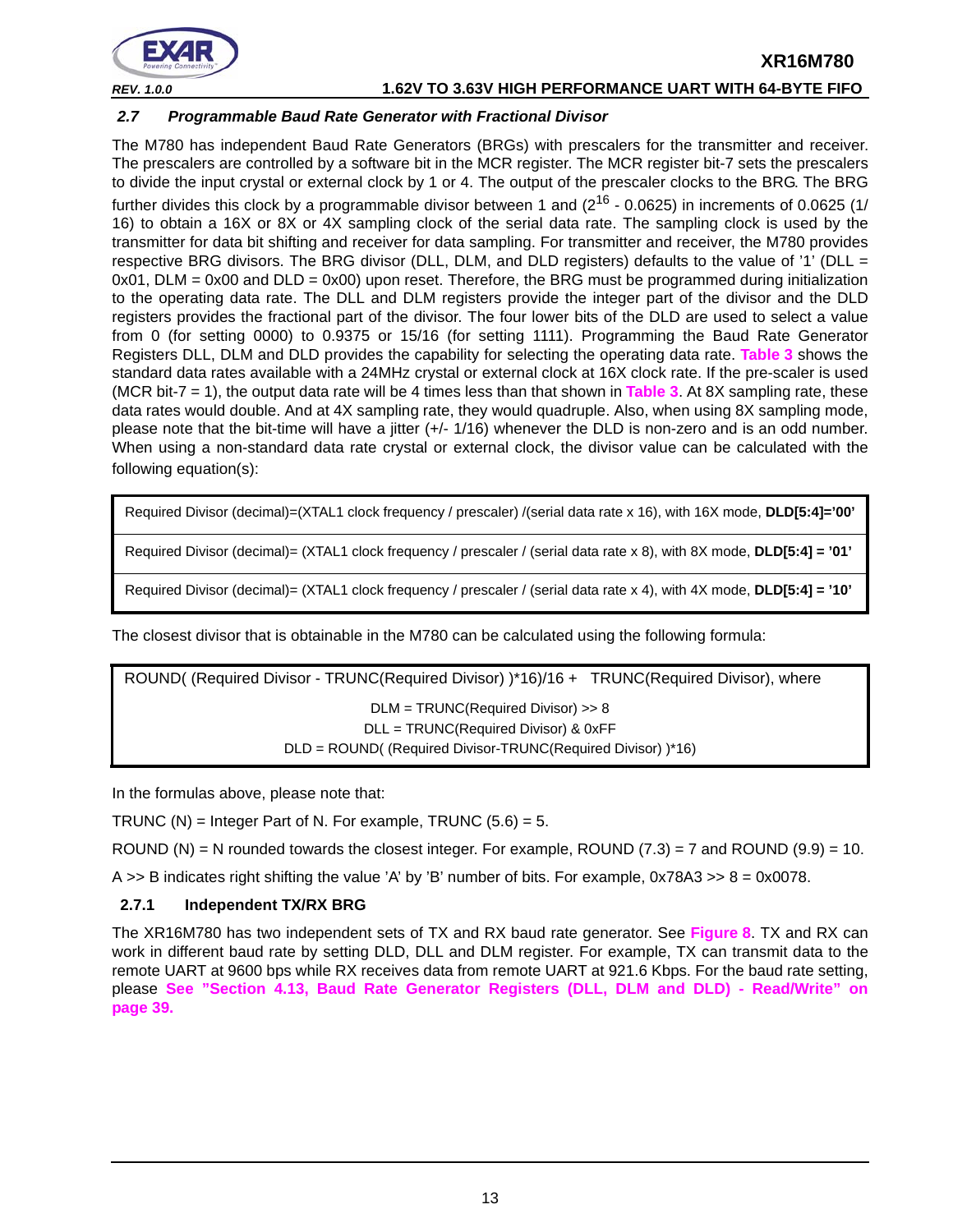# **1.62V TO 3.63V HIGH PERFORMANCE UART WITH 64-BYTE FIFO** *REV. 1.0.0*



#### <span id="page-13-0"></span>**FIGURE 8. BAUD RATE GENERATOR**



**TABLE 3: TYPICAL DATA RATES WITH A 24 MHZ CRYSTAL OR EXTERNAL CLOCK AT 16X SAMPLING**

<span id="page-13-1"></span>

| <b>Required</b><br><b>Output Data</b><br>Rate | <b>DIVISOR FOR 16X</b><br><b>Clock</b><br>(Decimal) | <b>DIVISOR</b><br><b>OBTAINABLE IN</b><br>M780 | <b>DLM PROGRAM</b><br><b>VALUE (HEX)</b> | <b>DLL PROGRAM</b><br>VALUE (HEX) | <b>DLD PROGRAM</b><br><b>VALUE (HEX)</b> | <b>DATA ERROR</b><br><b>RATE (%)</b> |
|-----------------------------------------------|-----------------------------------------------------|------------------------------------------------|------------------------------------------|-----------------------------------|------------------------------------------|--------------------------------------|
| 400                                           | 3750                                                | 3750                                           | Έ                                        | A <sub>6</sub>                    | $\overline{0}$                           | $\overline{0}$                       |
| 2400                                          | 625                                                 | 625                                            | $\overline{2}$                           | 71                                | $\mathbf 0$                              | $\mathbf 0$                          |
| 4800                                          | 312.5                                               | 312 8/16                                       | $\mathbf{1}$                             | 38                                | 8                                        | $\Omega$                             |
| 9600                                          | 156.25                                              | 156 4/16                                       | $\overline{0}$                           | 9C                                | $\overline{4}$                           | $\overline{0}$                       |
| 10000                                         | 150                                                 | 150                                            | $\mathsf 0$                              | 96                                | $\pmb{0}$                                | $\mathsf 0$                          |
| 19200                                         | 78.125                                              | 78 2/16                                        | $\overline{0}$                           | 4E                                | $\overline{2}$                           | $\mathbf 0$                          |
| 25000                                         | 60                                                  | 60                                             | $\mathsf 0$                              | 3C                                | $\pmb{0}$                                | $\mathbf 0$                          |
| 28800                                         | 52.0833                                             | 52 1/16                                        | $\mathsf 0$                              | 34                                | $\mathbf 1$                              | 0.04                                 |
| 38400                                         | 39.0625                                             | 39 1/16                                        | $\mathbf 0$                              | 27                                | 1                                        | $\Omega$                             |
| 50000                                         | 30                                                  | 30                                             | $\overline{0}$                           | 1E                                | $\overline{0}$                           | $\mathbf 0$                          |
| 57600                                         | 26.0417                                             | 26 1/16                                        | $\mathsf 0$                              | 1A                                | 1                                        | 0.08                                 |
| 75000                                         | 20                                                  | 20                                             | $\mathbf 0$                              | 14                                | $\mathbf 0$                              | $\Omega$                             |
| 100000                                        | $\overline{15}$                                     | 15                                             | $\mathbf 0$                              | F                                 | $\mathbf 0$                              | $\mathbf 0$                          |
| 115200                                        | 13.0208                                             | 13                                             | $\mathsf 0$                              | D                                 | $\mathbf 0$                              | 0.16                                 |
| 153600                                        | 9.7656                                              | 9 12/16                                        | 0                                        | $\overline{9}$                    | $\overline{\mathsf{C}}$                  | 0.16                                 |
| 200000                                        | 7.5                                                 | 7 8/16                                         | $\mathbf 0$                              | $\overline{7}$                    | 8                                        | $\mathbf 0$                          |
| 225000                                        | 6.6667                                              | 6 11/16                                        | $\pmb{0}$                                | 6                                 | $\sf B$                                  | 0.31                                 |
| 230400                                        | 6.5104                                              | 68/16                                          | $\mathbf 0$                              | $\overline{6}$                    | 8                                        | 0.16                                 |
| 250000                                        | $\overline{6}$                                      | 6                                              | $\overline{0}$                           | $\overline{6}$                    | $\overline{0}$                           | $\overline{0}$                       |
| 300000                                        | 5                                                   | $\overline{5}$                                 | $\mathsf 0$                              | 5                                 | $\mathbf 0$                              | $\mathbf 0$                          |
| 400000                                        | 3.75                                                | 312/16                                         | 0                                        | 3                                 | $\overline{\mathsf{C}}$                  | $\Omega$                             |
| 460800                                        | 3.2552                                              | 34/16                                          | $\mathsf 0$                              | $\overline{3}$                    | $\overline{\mathbf{4}}$                  | 0.16                                 |
| 500000                                        | 3                                                   | 3                                              | $\mathbf 0$                              | $\overline{3}$                    | $\mathbf 0$                              | $\mathbf 0$                          |
| 750000                                        | $\overline{2}$                                      | $\overline{2}$                                 | 0                                        | $\overline{2}$                    | $\Omega$                                 | $\mathbf 0$                          |
| 921600                                        | 1.6276                                              | 110/16                                         | $\overline{0}$                           | $\mathbf{1}$                      | A                                        | 0.16                                 |
| 1000000                                       | 1.5                                                 | 18/16                                          | $\mathsf 0$                              | $\mathbf{1}$                      | 8                                        | $\mathsf{O}\xspace$                  |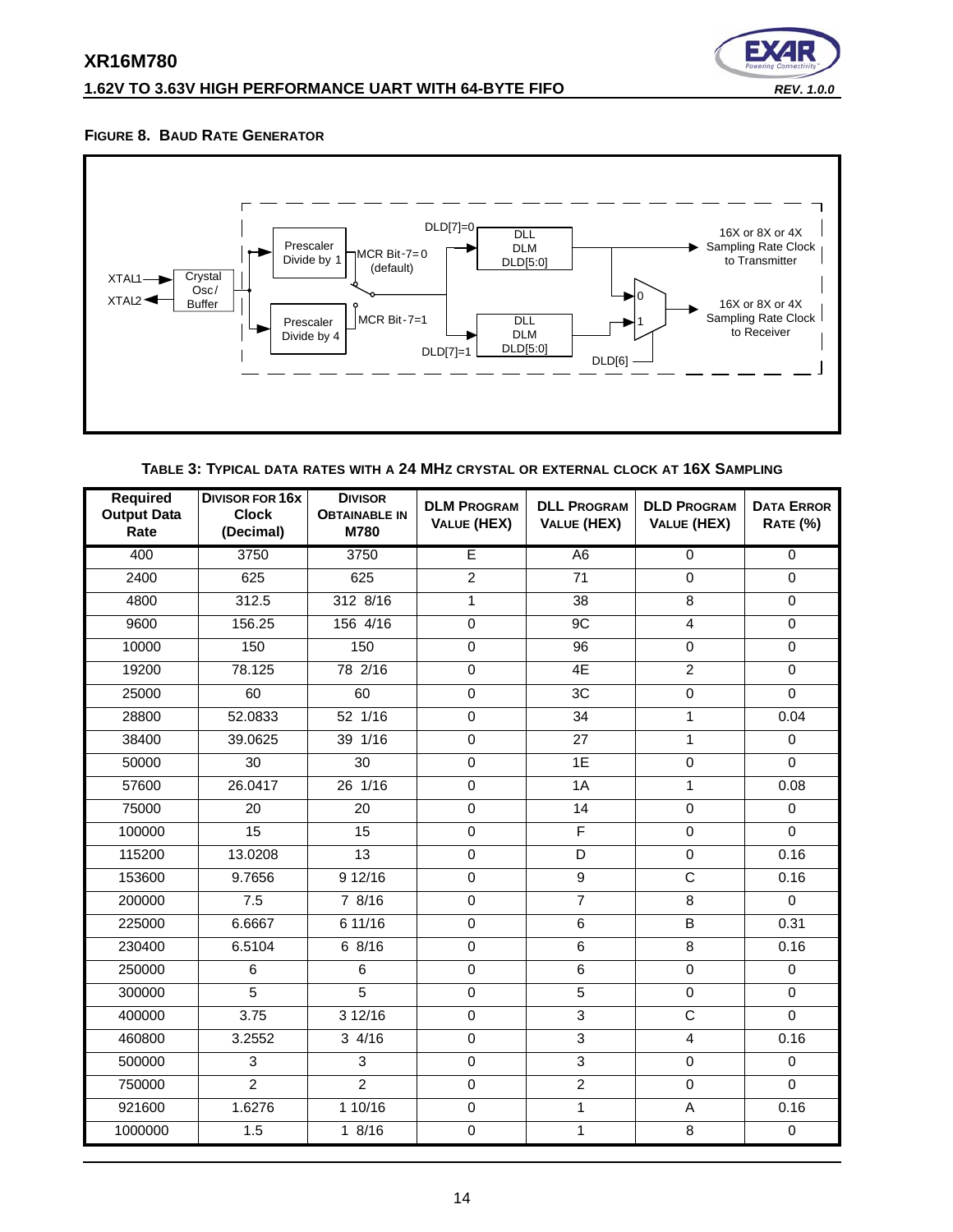

### <span id="page-14-0"></span>*2.8 Transmitter*

The transmitter section comprises of an 8-bit Transmit Shift Register (TSR) and 64 bytes of FIFO which includes a byte-wide Transmit Holding Register (THR). TSR shifts out every data bit with the 16X/8X/4X internal clock. A bit time is 16/8/4 clock periods. The transmitter sends the start-bit followed by the number of data bits, inserts the proper parity-bit if enabled, and adds the stop-bit(s). The status of the FIFO and TSR are reported in the Line Status Register (LSR bit-5 and bit-6).

## <span id="page-14-1"></span>**2.8.1 Transmit Holding Register (THR) - Write Only**

The transmit holding register is an 8-bit register providing a data interface to the host processor. The host writes transmit data byte to the THR to be converted into a serial data stream including start-bit, data bits, parity-bit and stop-bit(s). The least-significant-bit (Bit-0) becomes first data bit to go out. The THR is the input register to the transmit FIFO of 64 bytes when FIFO operation is enabled by FCR bit-0. Every time a write operation is made to the THR, the FIFO data pointer is automatically bumped to the next sequential data location.

#### <span id="page-14-2"></span>**2.8.2 Transmitter Operation in non-FIFO Mode**

The host loads transmit data to THR one character at a time. The THR empty flag (LSR bit-5) is set when the data byte is transferred to TSR. THR flag can generate a transmit empty interrupt (ISR bit-1) when it is enabled by IER bit-1. The TSR flag (LSR bit-6) is set when TSR becomes completely empty.

<span id="page-14-3"></span>

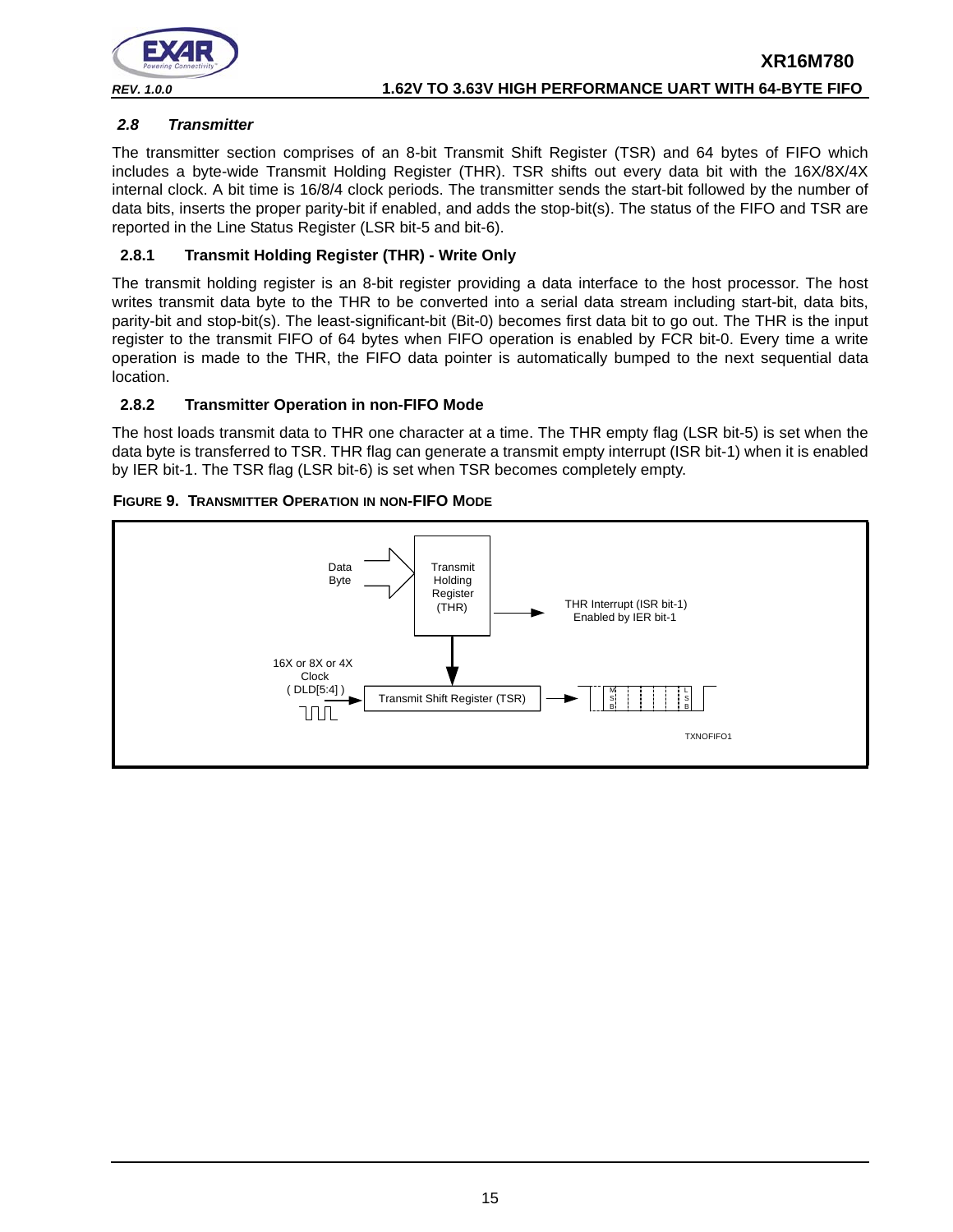### **1.62V TO 3.63V HIGH PERFORMANCE UART WITH 64-BYTE FIFO** *REV. 1.0.0*

#### <span id="page-15-1"></span>**2.8.3 Transmitter Operation in FIFO Mode**

The host may fill the transmit FIFO with up to 64 bytes of transmit data. The THR empty flag (LSR bit-5) is set whenever the FIFO is empty. The THR empty flag can generate a transmit empty interrupt (ISR bit-1) when the FIFO becomes empty. The transmit empty interrupt is enabled by IER bit-1. The TSR flag (LSR bit-6) is set when TSR/FIFO becomes empty.



#### <span id="page-15-2"></span>**FIGURE 10. TRANSMITTER OPERATION IN FIFO AND FLOW CONTROL MODE**

#### <span id="page-15-0"></span>*2.9 Receiver*

The receiver section contains an 8-bit Receive Shift Register (RSR) and 64 bytes of FIFO which includes a byte-wide Receive Holding Register (RHR). The RSR uses the 16X/8X/4X clock (DLD[5:4]) for timing. It verifies and validates every bit on the incoming character in the middle of each data bit. On the falling edge of a start or false start bit, an internal receiver counter starts counting at the 16X/8X/4X clock rate. After 8 clocks (or 4 if 8X or 2 if 4X) the start bit period should be at the center of the start bit. At this time the start bit is sampled and if it is still a logic 0 it is validated. Evaluating the start bit in this manner prevents the receiver from assembling a false character. The rest of the data bits and stop bits are sampled and validated in this same manner to prevent false framing. If there were any error(s), they are reported in the LSR register bits 2-4. Upon unloading the receive data byte from RHR, the receive FIFO pointer is bumped and the error tags are immediately updated to reflect the status of the data byte in RHR register. RHR can generate a receive data ready interrupt upon receiving a character or delay until it reaches the FIFO trigger level. Furthermore, data delivery to the host is guaranteed by a receive data ready time-out interrupt when data is not received for 4 word lengths as defined by LCR[1:0] plus 12 bits time. This is equivalent to 3.7-4.6 character times. The RHR interrupt is enabled by IER bit-0. See **[Figure](#page-16-0) 11** and **[Figure](#page-16-1) 12** below.

# <span id="page-15-3"></span>**2.9.1 Receive Holding Register (RHR) - Read-Only**

The Receive Holding Register is an 8-bit register that holds a receive data byte from the Receive Shift Register. It provides the receive data interface to the host processor. The RHR register is part of the receive FIFO of 64 bytes by 11-bits wide, the 3 extra bits are for the 3 error tags to be reported in LSR register. When the FIFO is enabled by FCR bit-0, the RHR contains the first data character received by the FIFO. After the RHR is read, the next character byte is loaded into the RHR and the errors associated with the current data byte are immediately updated in the LSR bits 2-4.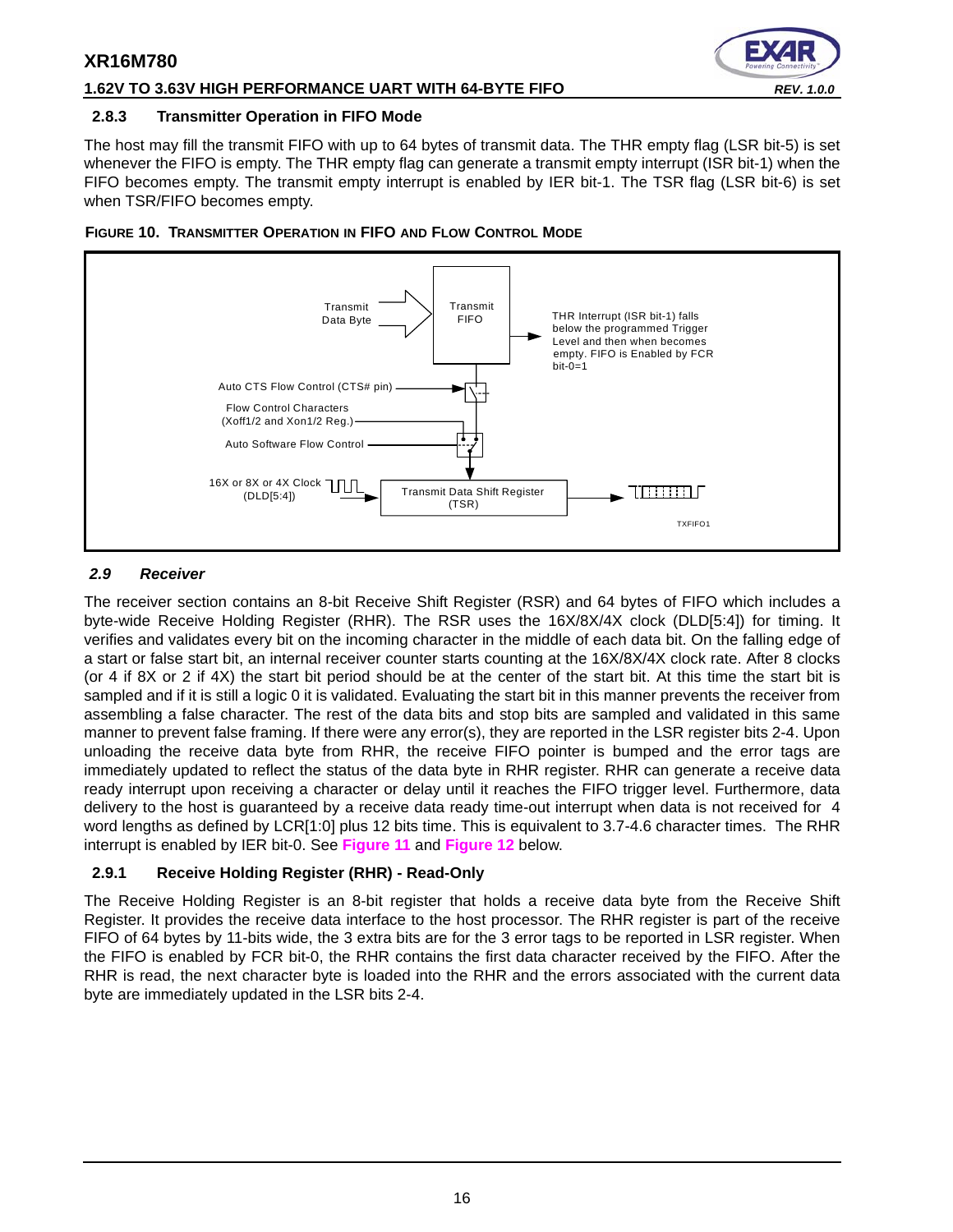

#### <span id="page-16-0"></span>**FIGURE 11. RECEIVER OPERATION IN NON-FIFO MODE**



<span id="page-16-1"></span>

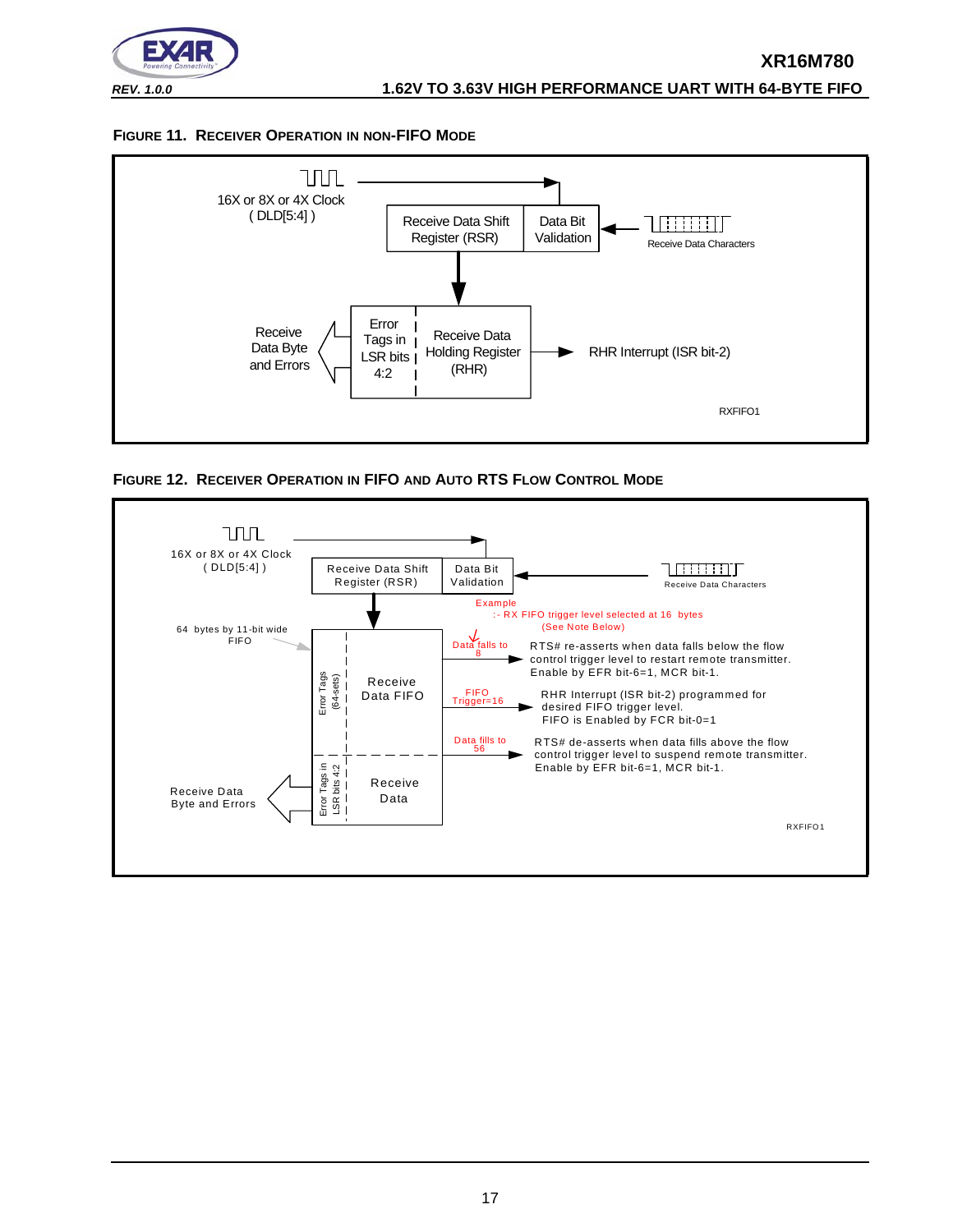#### **1.62V TO 3.63V HIGH PERFORMANCE UART WITH 64-BYTE FIFO** *REV. 1.0.0*

#### <span id="page-17-0"></span>*2.10 Auto RTS (Hardware) Flow Control*

Automatic RTS hardware flow control is used to prevent data overrun to the local receiver FIFO. The RTS# output is used to request remote unit to suspend/resume data transmission. The auto RTS flow control features is enabled to fit specific application requirement (see **[Figure](#page-18-0) 13**):

- Enable auto RTS flow control using EFR bit-6.
- The auto RTS function must be started by asserting RTS# output pin (MCR bit-1 to logic 1 after it is enabled).

If using the Auto RTS interrupt:

• Enable RTS interrupt through IER bit-6 (after setting EFR bit-4). The UART issues an interrupt when the RTS# pin makes a transition from low to high: ISR bit-5 will be set to logic 1.

## <span id="page-17-1"></span>*2.11 Auto RTS Hysteresis*

With the Auto RTS function enabled, an interrupt is generated when the receive FIFO reaches the selected RX trigger level. The RTS# pin will not be forced HIGH (RTS off) until the receive FIFO reaches one trigger level above the selected trigger level in the trigger table (**[Table](#page-31-0) 9**). The RTS# pin will return LOW after the RX FIFO is unloaded to one level below the selected trigger level. Under the above described conditions, the M780 will continue to accept data until the receive FIFO gets full. The Auto RTS function is initiated when the RTS# output pin is asserted LOW (RTS On).

<span id="page-17-2"></span>

| <b>RX TRIGGER LEVEL</b> | <b>INT PIN ACTIVATION</b> | <b>RTS# DE-ASSERTED (HIGH)</b><br>(CHARACTERS IN RX FIFO) | <b>RTS# ASSERTED (LOW)</b><br>(CHARACTERS IN RX FIFO) |
|-------------------------|---------------------------|-----------------------------------------------------------|-------------------------------------------------------|
|                         |                           | 16                                                        |                                                       |
| 16                      | 16                        | 56                                                        |                                                       |
| 56                      | 56                        | 60                                                        | 16                                                    |
| 60                      | 60                        | 60                                                        | 56                                                    |

**TABLE 4: AUTO RTS (HARDWARE) FLOW CONTROL**

# <span id="page-17-3"></span>*2.12 Auto CTS Flow Control*

Automatic CTS flow control is used to prevent data overrun to the remote receiver FIFO. The CTS# input is monitored to suspend/restart the local transmitter. The auto CTS flow control feature is selected to fit specific application requirement (see **[Figure](#page-18-0) 13**):

• Enable auto CTS flow control using EFR bit-7.

If needed, the CTS interrupt can be enabled through IER bit-7 (after setting EFR bit-4). The UART issues an interrupt when the CTS# pin is de-asserted (HIGH): ISR bit-5 will be set to 1, and UART will suspend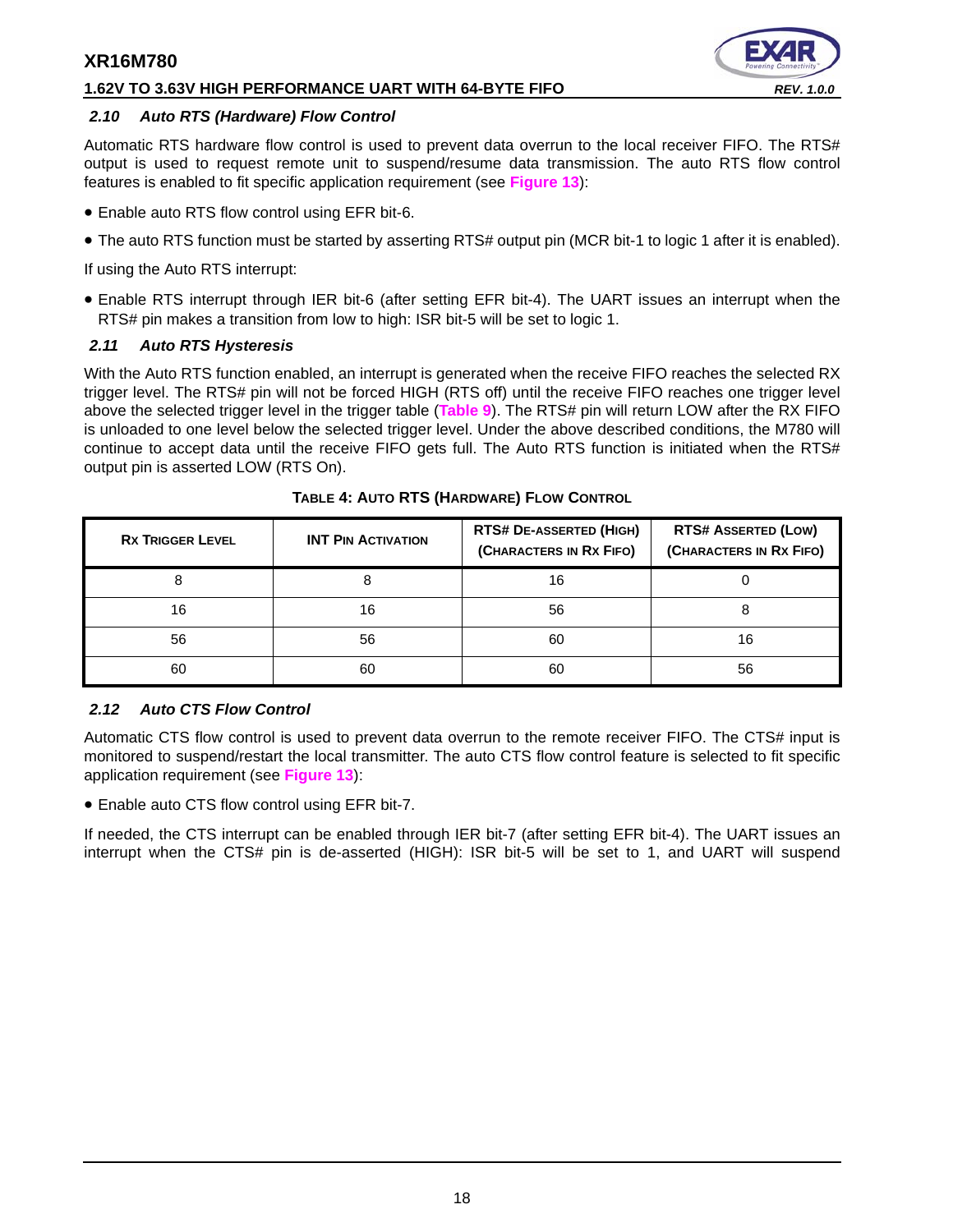

## *REV. 1.0.0* **1.62V TO 3.63V HIGH PERFORMANCE UART WITH 64-BYTE FIFO**

**XR16M780**

transmission as soon as the stop bit of the character in process is shifted out. Transmission is resumed after the CTS# input is re-asserted (LOW), indicating more data may be sent.

<span id="page-18-0"></span>



19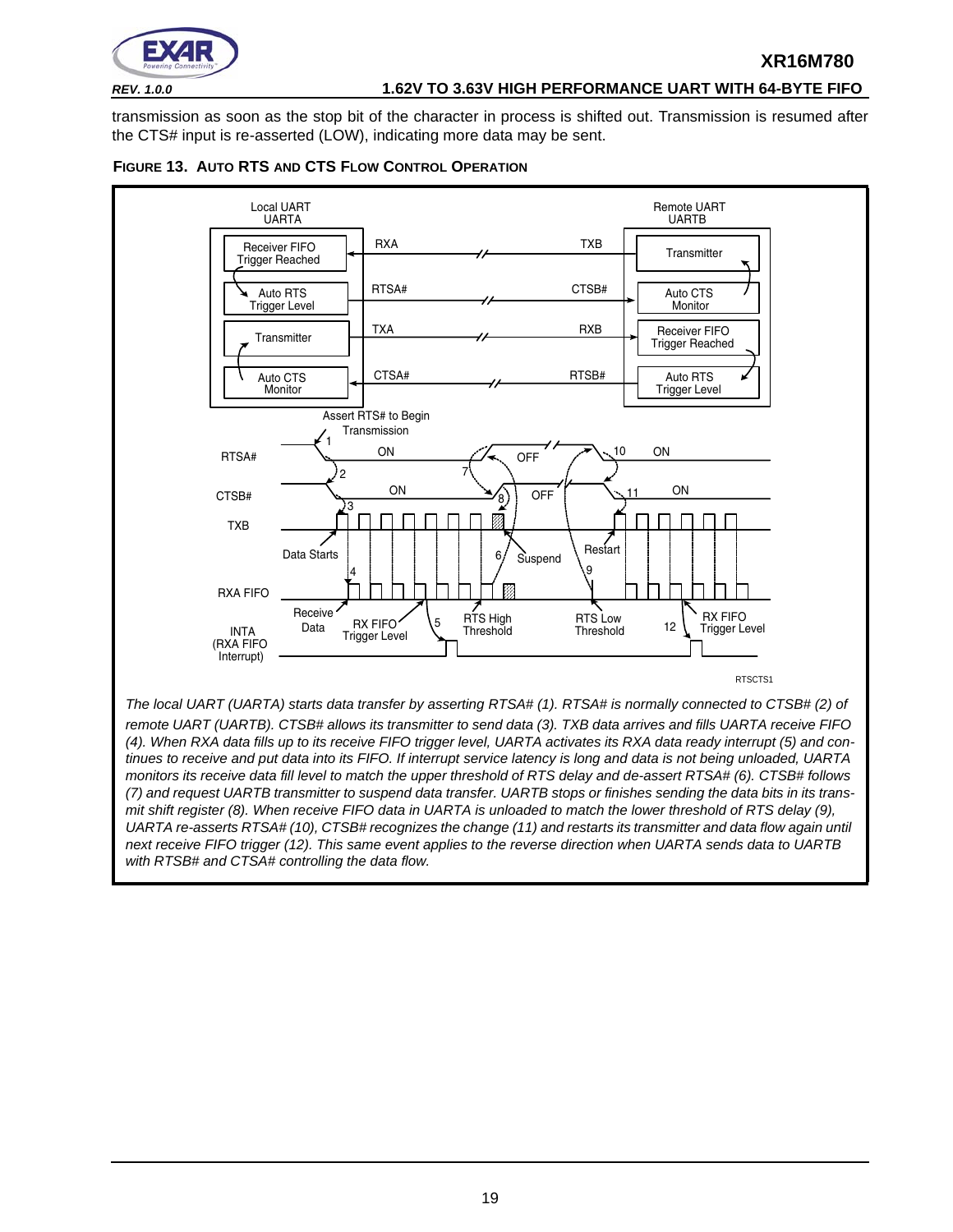## **1.62V TO 3.63V HIGH PERFORMANCE UART WITH 64-BYTE FIFO** *REV. 1.0.0*



#### <span id="page-19-2"></span>*2.13 Auto Xon/Xoff (Software) Flow Control*

When software flow control is enabled (**[See Table](#page-41-0) 17**), the M780 compares one or two sequential receive data characters with the programmed Xon or Xoff-1,2 character value(s). If receive character(s) (RX) match the programmed values, the M780 will halt transmission (TX) as soon as the current character has completed transmission. When a match occurs, the Xoff (if enabled via IER bit-5) flag will be set and the interrupt output pin will be activated. Following a suspension due to a match of the Xoff character, the M780 will monitor the receive data stream for a match to the Xon-1,2 character. If a match is found, the M780 will resume operation and clear the flags (ISR bit-4).

Reset initially sets the contents of the Xon/Xoff 8-bit flow control registers to a logic 0. Following reset the user can write any Xon/Xoff value desired for software flow control. Different conditions can be set to detect Xon/ Xoff characters (**[See Table](#page-41-0) 17**) and suspend/resume transmissions. When double 8-bit Xon/Xoff characters are selected, the M780 compares two consecutive receive characters with two software flow control 8-bit values (Xon1, Xon2, Xoff1, Xoff2) and controls TX transmissions accordingly. Under the above described flow control mechanisms, flow control characters are not placed (stacked) in the user accessible RX data buffer or FIFO.

In the event that the receive buffer is overfilling and flow control needs to be executed, the M780 automatically sends an Xoff message (when enabled) via the serial TX output to the remote modem. The M780 sends the Xoff-1,2 characters two-character-times (= time taken to send two characters at the programmed baud rate) after the receive FIFO crosses the programmed trigger level. To clear this condition, the M780 will transmit the programmed Xon-1,2 characters as soon as receive FIFO is less than one trigger level below the programmed trigger level. **[Table](#page-19-0) 5** below explains this.

<span id="page-19-0"></span>

| <b>RX TRIGGER LEVEL</b> | <b>INT PIN ACTIVATION</b> | <b>XOFF CHARACTER(S) SENT</b><br>(CHARACTERS IN RX FIFO) | <b>XON CHARACTER(S) SENT</b><br>(CHARACTERS IN RX FIFO) |
|-------------------------|---------------------------|----------------------------------------------------------|---------------------------------------------------------|
|                         | 8                         | 8*                                                       |                                                         |
| 16                      | 16                        | $16*$                                                    |                                                         |
| 56                      | 56                        | $56*$                                                    |                                                         |
| 60                      | 60                        | $60*$                                                    | 56                                                      |

#### **TABLE 5: AUTO XON/XOFF (SOFTWARE) FLOW CONTROL**

\* *After the trigger level is reached, an xoff character is sent after a short span of time (= time required to send 2* characters); for example, after 2.083ms has elapsed for 9600 baud and 10-bit word length setting.

#### <span id="page-19-3"></span>*2.14 Special Character Detect*

A special character detect feature is provided to detect an 8-bit character when bit-5 is set in the Enhanced Feature Register (EFR). When this character (Xoff2) is detected, it will be placed in the FIFO along with normal incoming RX data.

The M780 compares each incoming receive character with Xoff-2 data. If a match exists, the received data will be transferred to the RX FIFO and ISR bit-4 will be set to indicate detection of special character. Although the Internal Register Table shows Xon, Xoff Registers with eight bits of character information, the actual number of bits is dependent on the programmed word length. Line Control Register (LCR) bits 0-1 defines the number of character bits, i.e., either 5 bits, 6 bits, 7 bits, or 8 bits. The word length selected by LCR bits 0-1 also determines the number of bits that will be used for the special character comparison. Bit-0 in the Xon, Xoff Registers corresponds with the LSB bit for the receive character.

#### <span id="page-19-1"></span>*2.15 Normal Multidrop Mode*

Normal multidrop mode is enabled when  $MSR[6] = 1$  (requires  $EFR[4] = 1$ ) and  $EFR[5] = 0$  (Special Character Detect disabled). The receiver is set to Force Parity 0 (LCR[5:3] = '111') in order to detect address bytes.

With the receiver initially disabled, it ignores all the data bytes (parity bit  $= 0$ ) until an address byte is received (parity bit = 1). This address byte will cause the UART to set the parity error. The UART will generate an LSR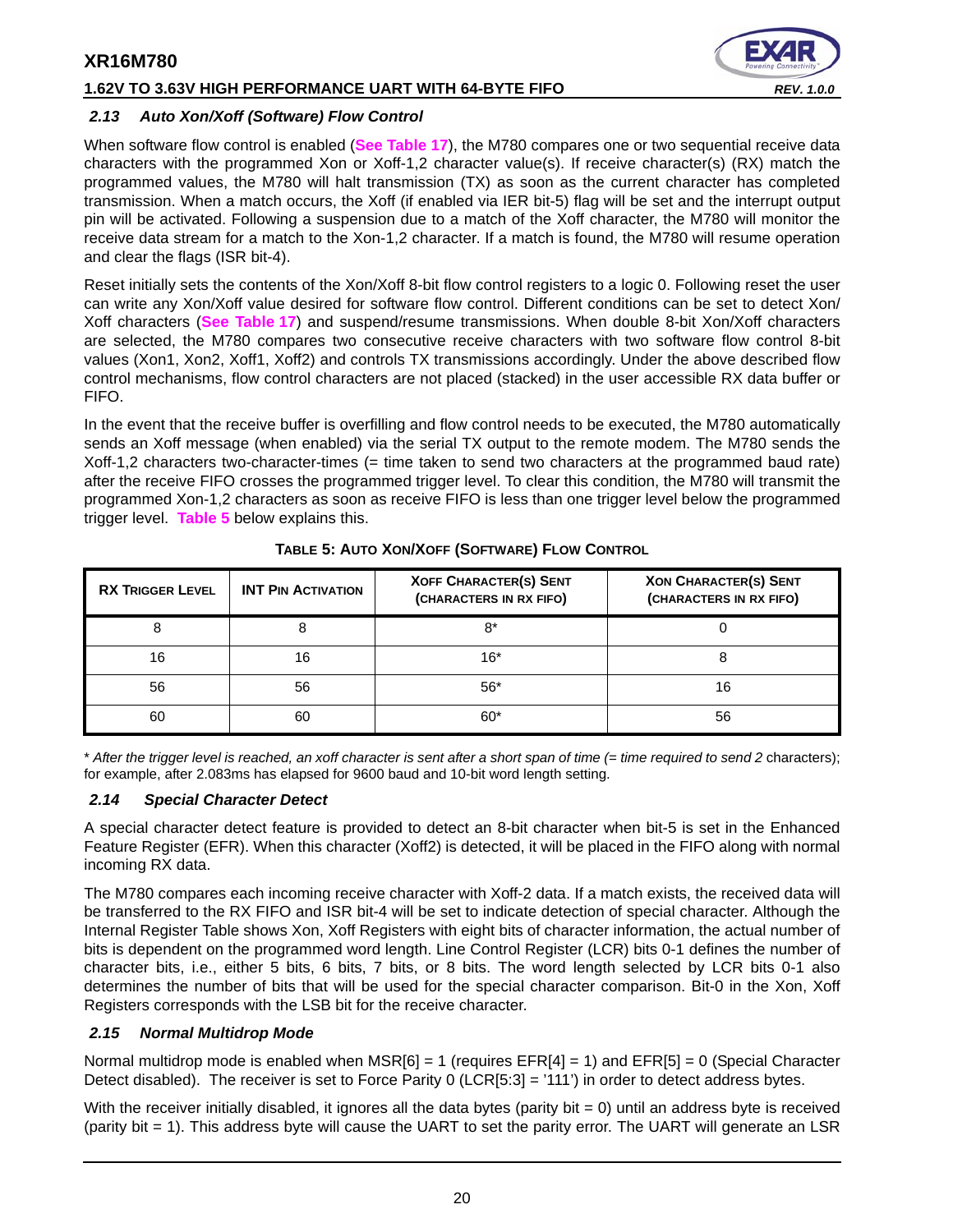

#### *REV. 1.0.0* **1.62V TO 3.63V HIGH PERFORMANCE UART WITH 64-BYTE FIFO**

interrupt and place the address byte in the RX FIFO. The software then examines the byte and enables the receiver if the address matches its slave address, otherwise, it does not enable the receiver.

If the receiver has been enabled, the receiver will receive the subsequent data. If an address byte is received, it will generate an LSR interrupt. The software again examines the byte and if the address matches its slave address, it does not have to do anything. If the address does not match its slave address, then the receiver should be disabled.

### <span id="page-20-1"></span>**2.15.1 Auto Address Detection**

Auto address detection mode is enabled when MSR[6] = 1 (requires EFR[4] = 1) and EFR bit-5 = 1. The desired slave address will need to be written into the XOFF2 register. The receiver will try to detect an address byte that matches the porgrammed character in the XOFF2 register. If the received byte is a data byte or an address byte that does not match the programmed character in the XOFF2 register, the receiver will discard these data. Upon receiving an address byte that matches the XOFF2 character, the receiver will be automatically enabled if not already enabled, and the address character is pushed into the RX FIFO along with the parity bit (in place of the parity error bit). The receiver also generates an LSR interrupt. The receiver will then receive the subsequent data. If another address byte is received and this address does not match the programmed XOFF2 character, then the receiver will automatically be disabled and the address byte is ignored. If the address byte matches XOFF2, the receiver will put this byte in the RX FIFO along with the parity bit in the parity error bit.

#### <span id="page-20-0"></span>*2.16 Infrared Mode*

The M780 UART includes the infrared encoder and decoder compatible to the IrDA (Infrared Data Association) version 1.0 and 1.1. The IrDA 1.0 standard that stipulates the infrared encoder sends out a 3/16 of a bit wide HIGH-pulse for each "0" bit in the transmit data stream with a data rate up to 115.2 Kbps. For the IrDA 1.1 standard, the infrared encoder sends out a 1/4 of a bit time wide HIGH-pulse for each "0" bit in the transmit data stream with a data rate up to 1.152 Mbps. This signal encoding reduces the on-time of the infrared LED, hence reduces the power consumption. See **[Figure](#page-21-0) 14** below.

The infrared encoder and decoder are enabled by setting MCR register bit-6 to a '1'. With this bit enabled, the infrared encoder and decoder is compatible to the IrDA 1.0 standard. For the infrared encoder and decoder to be compatible to the IrDA 1.1 standard, MSR bit-7 will also need to be set to a '1' when EFR bit-4 is set to '1'. Likewise, the RX input assumes an idle level of logic zero from a reset and power up, see **[Figure](#page-21-0) 14**.

Typically, the wireless infrared decoder receives the input pulse from the infrared sensing diode on the RX pin. Each time it senses a light pulse, it returns a logic 1 to the data bit stream.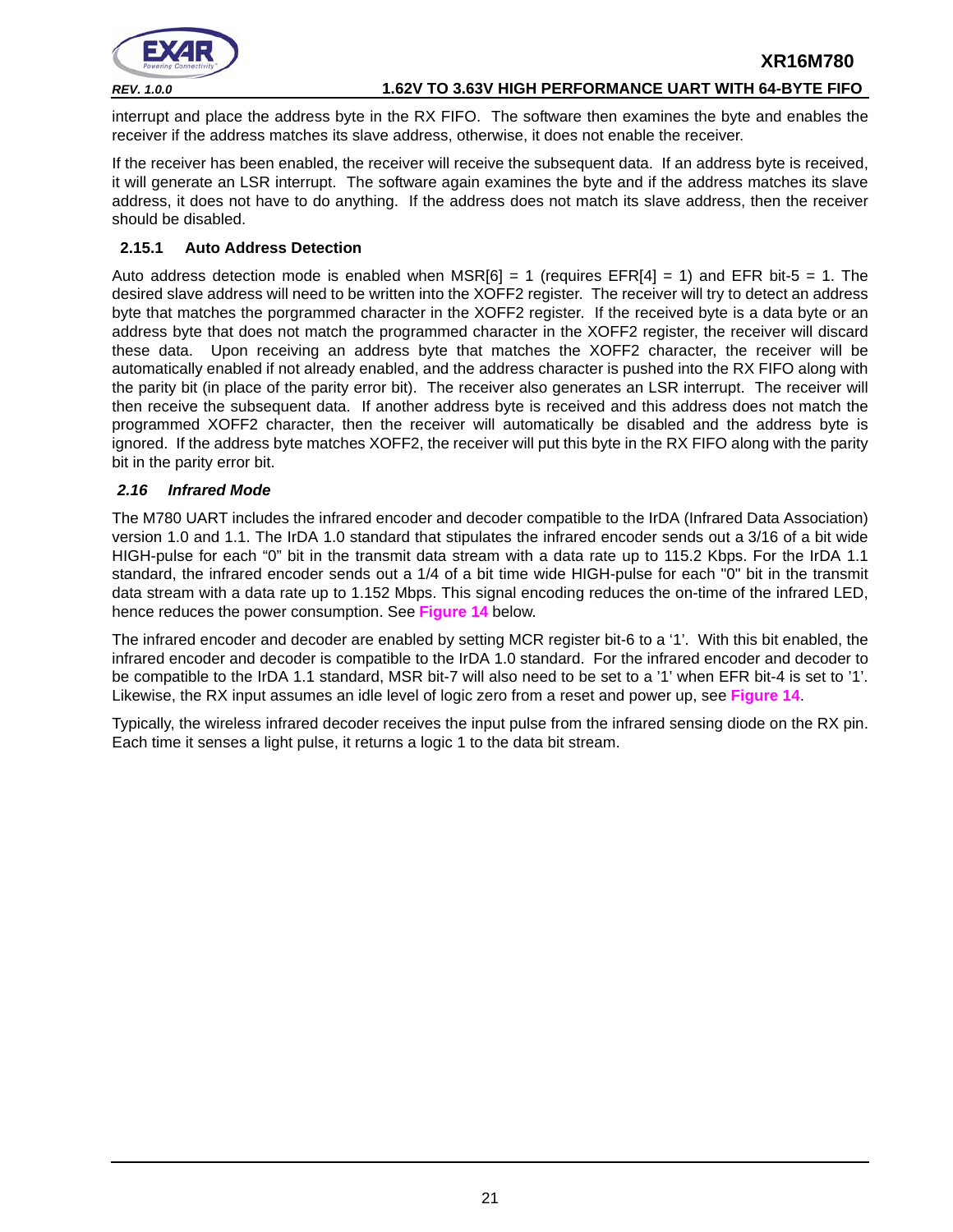



#### <span id="page-21-0"></span>**FIGURE 14. INFRARED TRANSMIT DATA ENCODING AND RECEIVE DATA DECODING**

<span id="page-21-1"></span>*2.17 Sleep Mode with Auto Wake-Up and Power-Save feature*

The M780 supports low voltage system designs, hence, a sleep mode with auto wake-up and power-save feature is included to reduce its power consumption when the chip is not actively used.

#### <span id="page-21-2"></span>**2.17.1 Sleep mode**

All of these conditions must be satisfied for the M780 to enter sleep mode:

- $\blacksquare$  no interrupts pending (ISR bit-0 = 1)
- sleep mode is enabled (IER bit-4 = 1)
- $\blacksquare$  modem inputs are not toggling (MSR bits 0-3 = 0)
- RX input pin is idling HIGH in normal mode or LOW in infrared mode
- divisor is non-zero
- TX and RX FIFOs are empty

The M780 stops its crystal oscillator to conserve power in the sleep mode. User can check the XTAL2 pin for no clock output as an indication that the device has entered the sleep mode.

The M780 resumes normal operation by any of the following:

- a receive data start bit transition (HIGH to LOW)
- a data byte is loaded to the transmitter, THR or FIFO
- a change of logic state on any of the modem or general purpose serial inputs: CTS#, DSR#, CD#, RI#

If the M780 is awakened by any one of the above conditions, it will return to the sleep mode automatically after all interrupting conditions have been serviced and cleared. If the M780 is awakened by the modem inputs, a read to the MSR is required to reset the modem inputs. In any case, the sleep mode will not be entered while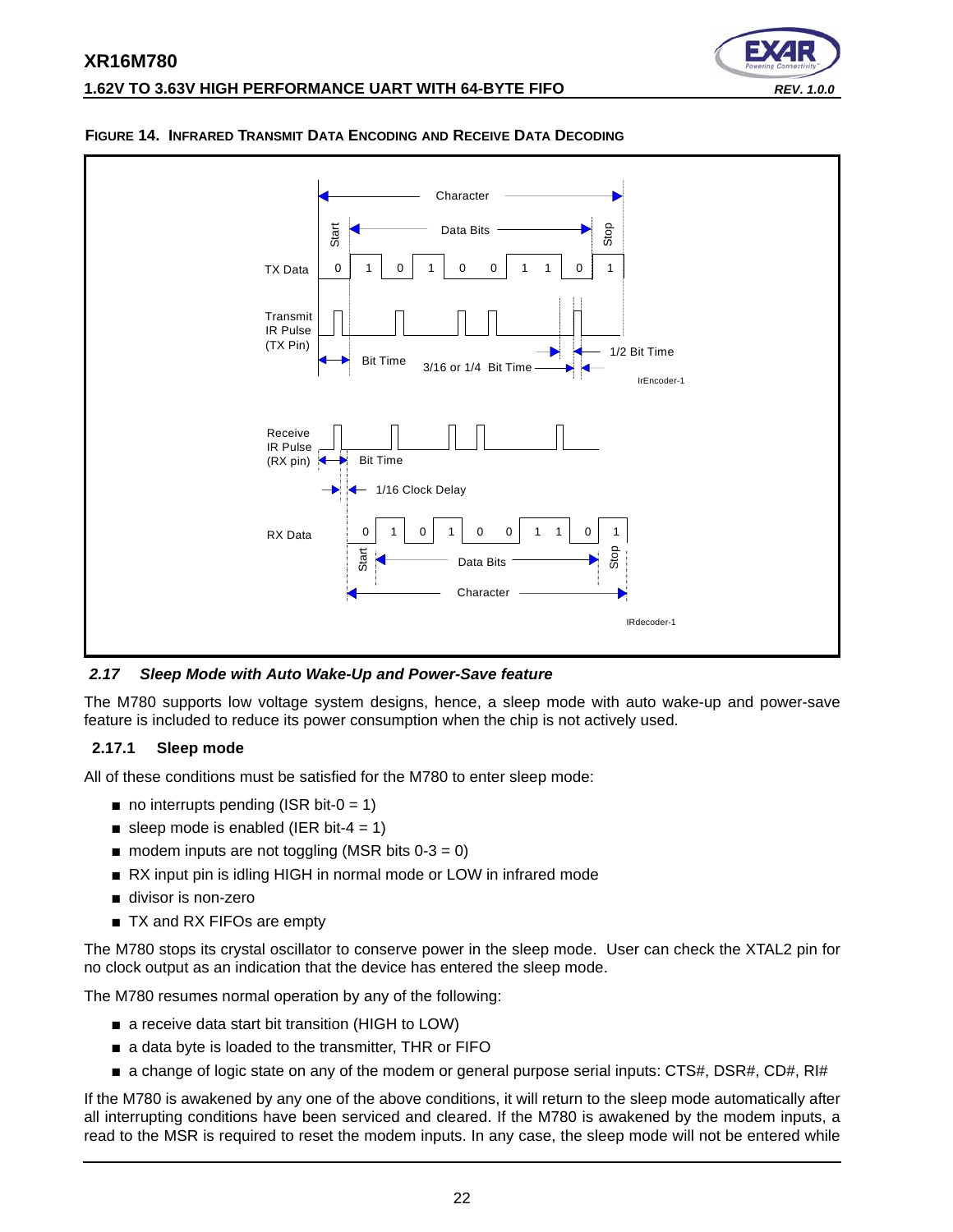

*REV. 1.0.0* **1.62V TO 3.63V HIGH PERFORMANCE UART WITH 64-BYTE FIFO**

an interrupt is pending from any channel. The M780 will stay in the sleep mode of operation until it is disabled by setting IER bit-4 to a logic 0.

A word of caution: owing to the starting up delay of the crystal oscillator after waking up from sleep mode, the first few receive characters may be lost. Also, make sure the RX pin is idling HIGH or "marking" condition during sleep mode. This may not occur when the external interface transceivers (RS-232, RS-485 or another type) are also put to sleep mode and cannot maintain the "marking" condition. To avoid this, the system design engineer can use a 47k ohm pull-up resistor on each of the RX input.

#### <span id="page-22-1"></span>**2.17.2 Power-Save Feature**

If the address lines, data bus lines, IOW#, IOR#, CS# and modem input lines remain steady when the M780 is in sleep mode, the maximum current will be in the microamp range as specified in the DC Electrical Characteristics on **[page](#page-44-0) 45**. If the input lines are floating or are toggling while the M780 is in sleep mode, the current can be up to 100 times more. If not using the Power-Save feature, an external buffer would be required to keep the address and data bus lines from toggling or floating to achieve the low current. But if the Power-Save feature is enabled (PwrSave pin connected to VCC), this will eliminate the need for an external buffer by internally isolating the address, data and control signals (see **[Figure](#page-0-0) 1** on **[page](#page-0-1) 1**) from other bus activities that could cause wasteful power drain. The M780 enters Power-Save mode when this pin is connected to VCC and the M780 is in sleep mode (see Sleep Mode section above).

Since Power-Save mode isolates the address, data and control signals, the device will wake-up only by:

- a receive data start bit transition (HIGH to LOW) at the RX input or
- a change of logic state on the modem or general purpose serial input CTS#, DSR#, CD#, RI#

The M780 will return to the Power-Save mode automatically after a read to the MSR (to reset the modem input CTS#) and all interrupting conditions have been serviced and cleared. The M780 will stay in the Power-Save mode of operation until it is disabled by setting IER bit-4 to a logic 0 and/or the Power-Save pin is connected to GND.

#### <span id="page-22-0"></span>**2.17.3 Wake-up Interrupt**

The M780 has the wake up interrupt. By setting the FCR bit-3, wake up interrupt is enabled or disabled. The default status of wake up interrupt is disabled. Please **[See "Section 4.5, FIFO Control Register \(FCR\) -](#page-30-0) [Write-Only" on page](#page-30-0) 31.**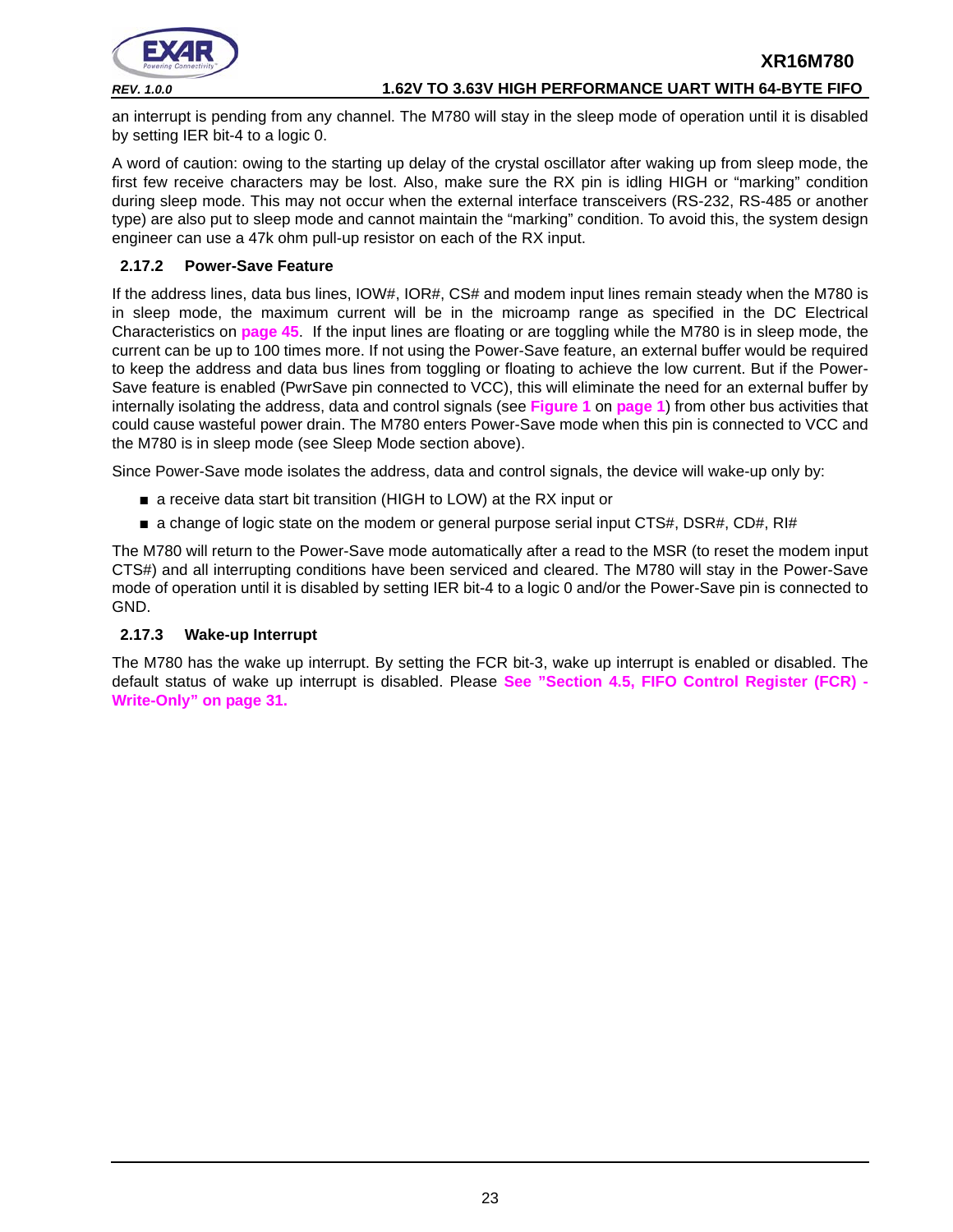# **1.62V TO 3.63V HIGH PERFORMANCE UART WITH 64-BYTE FIFO** *REV. 1.0.0*

#### <span id="page-23-1"></span>*2.18 Internal Loopback*

The M780 UART provides an internal loopback capability for system diagnostic purposes. The internal loopback mode is enabled by setting MCR register bit-4 to logic 1. All regular UART functions operate normally. **[Figure](#page-23-0) 15** shows how the modem port signals are re-configured. Transmit data from the transmit shift register output is internally routed to the receive shift register input allowing the system to receive the same data that it was sending. The TX pin is held HIGH or mark condition while RTS# and DTR# are de-asserted, and CTS#, DSR# CD# and RI# inputs are ignored. Caution: the RX input must be held HIGH during loopback test else upon exiting the loopback test the UART may detect and report a false "break" signal.

#### <span id="page-23-0"></span>**FIGURE 15. INTERNAL LOOPBACK**

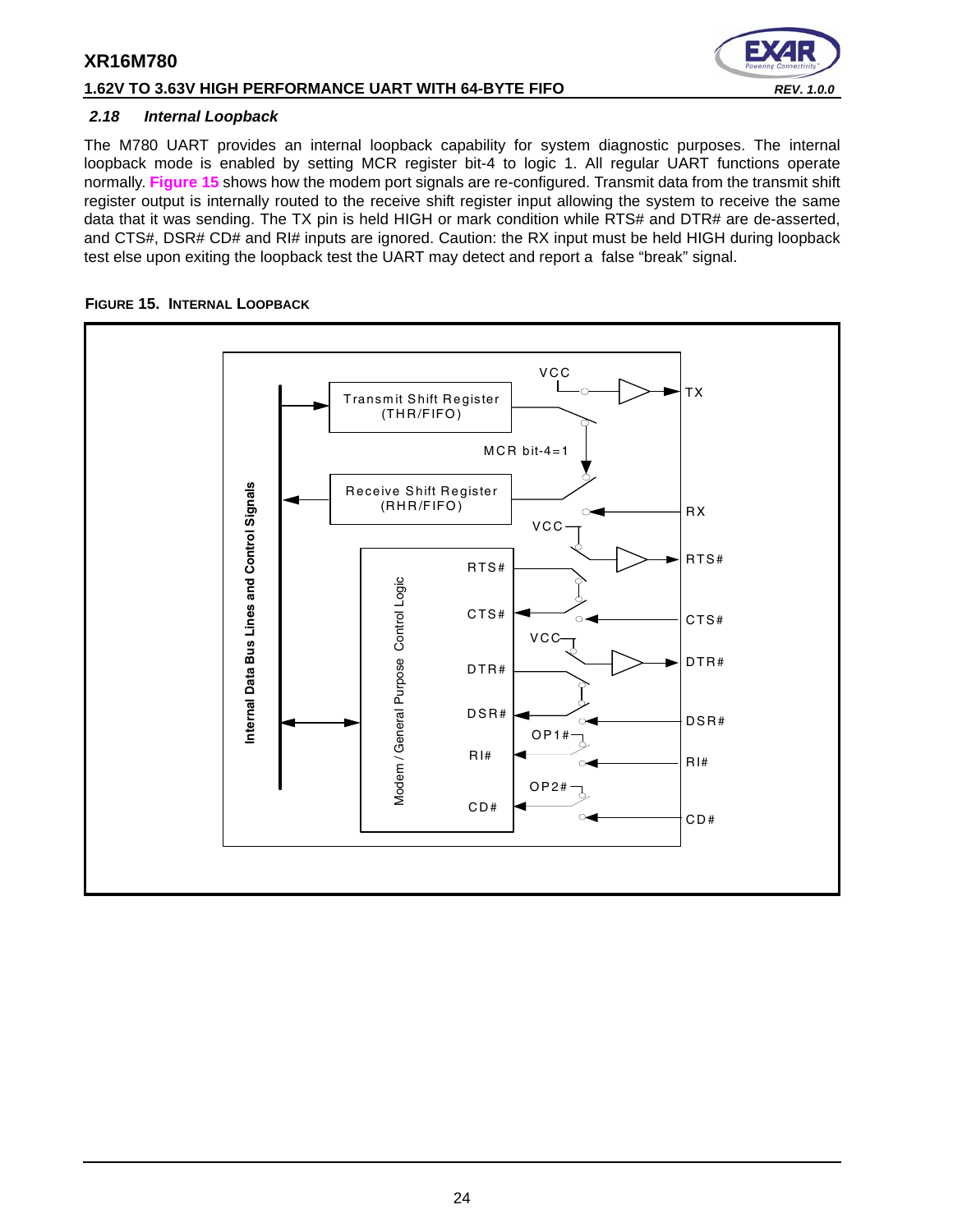

# <span id="page-24-0"></span>**3.0 UART INTERNAL REGISTERS**

The complete register set for the M780 is shown in **[Table](#page-24-1) 6** and **[Table](#page-25-0) 7**.

# **TABLE 6: UART INTERNAL REGISTERS**

<span id="page-24-1"></span>

| A2 A1 A0<br><b>ADDRESSES</b>       | <b>REGISTER</b>                                       | <b>READ/WRITE</b>           | <b>COMMENTS</b>                                 |  |  |  |  |  |
|------------------------------------|-------------------------------------------------------|-----------------------------|-------------------------------------------------|--|--|--|--|--|
| <b>16C550 COMPATIBLE REGISTERS</b> |                                                       |                             |                                                 |  |  |  |  |  |
| $0\quad 0$<br>0                    | DREV - Device Revision                                | Read-only                   | $LCR[7] = 1$ , $LCR \neq 0xBF$ ,                |  |  |  |  |  |
| 0 <sub>1</sub><br>$\mathbf 0$      | DVID - Device Identification Register                 | $DLL = 0x00$ , $DLM = 0x00$ |                                                 |  |  |  |  |  |
| $0\quad 0$<br>$\mathbf 0$          | DLL - Divisor LSB Register                            | Read/Write                  | $LCR[7] = 1$ , $LCR \neq 0xBF$                  |  |  |  |  |  |
| 0 <sub>1</sub><br>$\mathbf 0$      | DLM - Divisor MSB Register                            | Read/Write                  | See DLD[7:6]                                    |  |  |  |  |  |
| $\mathbf 0$<br>$1\quad$ 0          | <b>DLD - Divisor Fractional Register</b>              | Read/Write                  | $LCR[7] = 1$ , LCR $\neq$ 0xBF,<br>$EFR[4] = 1$ |  |  |  |  |  |
| $0\quad 0$<br>0                    | RHR - Receive Holding Register                        | Read-only                   |                                                 |  |  |  |  |  |
|                                    | THR - Transmit Holding Register                       | Write-only                  | $LCR[7] = 0$                                    |  |  |  |  |  |
| 0 <sub>1</sub><br>$\mathbf 0$      | IER - Interrupt Enable Register                       | Read/Write                  |                                                 |  |  |  |  |  |
| $1\quad 0$<br>$\Omega$             | ISR - Interrupt Status Register                       | Read-only                   | $LCR[7] = 0$ if $EFR[4] = 1$                    |  |  |  |  |  |
|                                    | FCR - FIFO Control Register                           | Write-only                  | or<br>LCR $\neq$ 0xBF if EFR[4] = 0             |  |  |  |  |  |
| 1 <sub>1</sub><br>$\Omega$         | LCR - Line Control Register                           | Read/Write                  |                                                 |  |  |  |  |  |
| $\mathbf{1}$<br>$0\quad 0$         | MCR - Modem Control Register                          | Read/Write                  |                                                 |  |  |  |  |  |
| 0 <sub>1</sub><br>$\mathbf{1}$     | LSR - Line Status Register                            | Read-only                   | $LCR \neq 0xBF$                                 |  |  |  |  |  |
| $\mathbf{1}$<br>$1\quad 0$         | MSR - Modem Status Register                           | Read-only                   |                                                 |  |  |  |  |  |
| $\mathbf{1}$<br>$1\quad 0$         | MSR - Modem Status Register                           | Write-only                  | $LCR \neq 0xBF$<br>$EFR[4] = 1$                 |  |  |  |  |  |
| 1 <sub>1</sub><br>$\mathbf{1}$     | SPR - Scratch Pad Register                            | Read/Write                  | LCR $\neq$ 0xBF, FCTR[6] = 0                    |  |  |  |  |  |
| 1<br>$1\quad1$                     | <b>EMSR - Enhanced Mode Select Register</b>           | Write-only                  |                                                 |  |  |  |  |  |
| $\mathbf{1}$<br>$1 \quad 1$        | FC - RX/TX FIFO Level Counter Register                | Read-only                   | LCR $\neq$ 0xBF, FCTR[6] = 1                    |  |  |  |  |  |
|                                    | <b>ENHANCED REGISTERS</b>                             |                             |                                                 |  |  |  |  |  |
| $0\quad 0\quad 0$                  | FC - RX/TX FIFO Level Counter Register                | Read-only                   |                                                 |  |  |  |  |  |
| $0\quad 0$<br>0                    | TRIG - RX/TX FIFO Trigger Level Register              | Write-only                  |                                                 |  |  |  |  |  |
| 0 <sub>1</sub><br>0                | FCTR - Feature Control Register                       | Read/Write                  |                                                 |  |  |  |  |  |
| 0<br>$1\quad 0$                    | EFR - Enhanced Function Reg                           | Read/Write                  |                                                 |  |  |  |  |  |
| $0\quad 0$<br>$\mathbf{1}$         | $LCR = 0xBF$<br>Xon-1 - Xon Character 1<br>Read/Write |                             |                                                 |  |  |  |  |  |
| 0 <sub>1</sub><br>$\mathbf{1}$     | Xon-2 - Xon Character 2                               | Read/Write                  |                                                 |  |  |  |  |  |
| $\mathbf{1}$<br>$1\quad 0$         | Xoff-1 - Xoff Character 1                             | Read/Write                  |                                                 |  |  |  |  |  |
| 1 <sub>1</sub><br>$\mathbf{1}$     | Xoff-2 - Xoff Character 2                             | Read/Write                  |                                                 |  |  |  |  |  |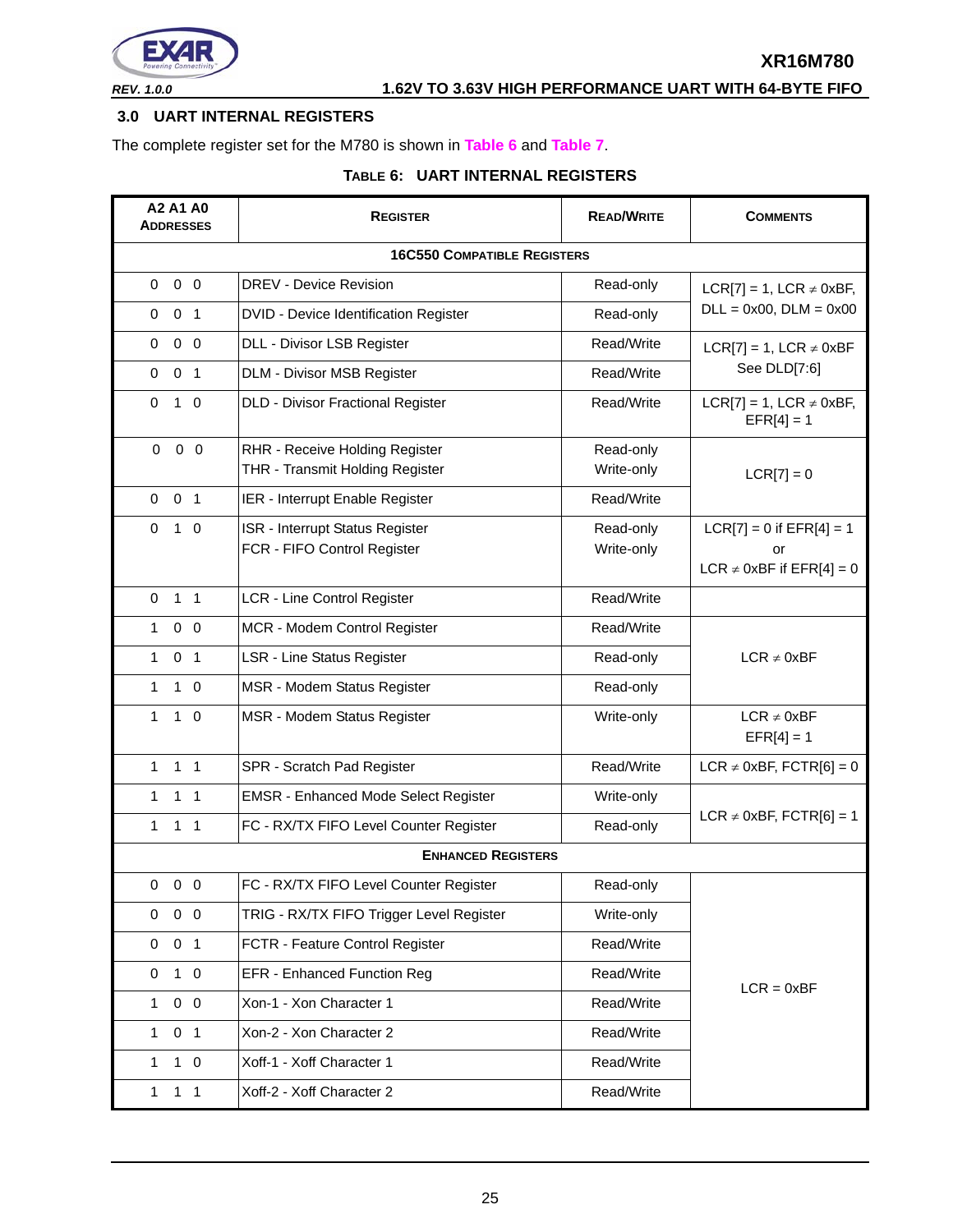# **XR16M780 1.62V TO 3.63V HIGH PERFORMANCE UART WITH 64-BYTE FIFO** *REV. 1.0.0*



<span id="page-25-0"></span>

| <b>ADDRESS</b><br>A2-A0 | <b>REG</b><br><b>NAME</b>          | READ/<br><b>WRITE</b> | <b>BIT-7</b>                        | <b>BIT-6</b>                              | BIT-5                                 | <b>BIT-4</b>                    | <b>BIT-3</b>                             | <b>BIT-2</b>                        | <b>BIT-1</b>                             | BIT-0                                    | <b>COMMENT</b>                      |
|-------------------------|------------------------------------|-----------------------|-------------------------------------|-------------------------------------------|---------------------------------------|---------------------------------|------------------------------------------|-------------------------------------|------------------------------------------|------------------------------------------|-------------------------------------|
|                         | <b>16C550 Compatible Registers</b> |                       |                                     |                                           |                                       |                                 |                                          |                                     |                                          |                                          |                                     |
| 000                     | <b>RHR</b>                         | <b>RD</b>             | Bit-7                               | Bit-6                                     | Bit-5                                 | Bit-4                           | Bit-3                                    | Bit-2                               | Bit-1                                    | Bit-0                                    |                                     |
| 000                     | <b>THR</b>                         | <b>WR</b>             | Bit-7                               | Bit-6                                     | Bit-5                                 | Bit-4                           | Bit-3                                    | Bit-2                               | Bit-1                                    | Bit-0                                    |                                     |
| 001                     | <b>IER</b>                         | RD/WR                 | 0/                                  | 0/                                        | $0/$                                  | $0/$                            | Modem                                    | <b>RXLine</b>                       | <b>TX</b>                                | <b>RX</b>                                | $LCR[7] = 0$                        |
|                         |                                    |                       | CTS#<br>Int.<br>Enable              | RTS#<br>Int.<br>Enable                    | Xoff Int.<br>Enable                   | Sleep<br>Mode<br>Enable         | Stat. Int.<br>Enable                     | Stat.<br>Int.<br>Enable             | Empty<br>Int<br>Enable                   | Data<br>Int.<br>Enable                   |                                     |
| 010                     | <b>ISR</b>                         | <b>RD</b>             | <b>FIFOs</b><br>Enabled             | <b>FIFOs</b>                              | 0/                                    | $0/$                            | <b>INT</b><br>Source                     | <b>INT</b><br>Source                | <b>INT</b><br>Source                     | <b>INT</b><br>Source                     |                                     |
|                         |                                    |                       |                                     | Enabled                                   | <b>RTS</b><br><b>CTS</b><br>Interrupt | Xoff<br>Interrupt               | Bit-3                                    | Bit-2                               | Bit-1                                    | Bit-0                                    | $LCR[7] = 0$<br>if $EFR[4]=1$<br>or |
| 010                     | <b>FCR</b>                         | <b>WR</b>             | <b>RXFIFO</b><br>Trigger            | <b>RXFIFO</b><br>Trigger                  | <b>TXFIFO</b><br>Trigger              | <b>TXFIFO</b><br><b>Trigger</b> | Wake up<br>Int Enable                    | <b>TX</b><br><b>FIFO</b><br>Reset   | <b>RX</b><br><b>FIFO</b><br>Reset        | <b>FIFOs</b><br>Enable                   | $LCR \neq 0xBF$<br>if $EFR[4]=0$    |
| 011                     | <b>LCR</b>                         | RD/WR                 | Divisor<br>Enable                   | Set TX<br><b>Break</b>                    | Set<br>Parity                         | Even<br>Parity                  | Parity<br>Enable                         | Stop<br><b>Bits</b>                 | Word<br>Length<br>Bit-1                  | Word<br>Length<br>Bit-0                  |                                     |
| 100                     | <b>MCR</b>                         | RD/WR                 | 0/                                  | 0/                                        | $0/$                                  | Internal                        | INT Out-                                 | OP <sub>1#</sub>                    | RTS#                                     | DTR#                                     |                                     |
|                         |                                    |                       | <b>BRG</b><br>Pres-<br>caler        | IR Mode<br>ENable                         | XonAny                                | Lopback<br>Enable               | put<br>Enable<br>(OP2#)                  |                                     | Output<br>Control                        | Output<br>Control                        |                                     |
| 101                     | <b>LSR</b>                         | <b>RD</b>             | <b>RXFIFO</b><br>Global<br>Error    | THR &<br><b>TSR</b><br>Empty              | <b>THR</b><br>Empty                   | <b>RX</b> Break                 | RX Fram-<br>ing Error                    | <b>RX</b><br>Parity<br>Error        | <b>RX</b><br>Over-<br>run<br>Error       | RX<br>Data<br>Ready                      | $LCR \neq 0xBF$                     |
| $110$                   | <b>MSR</b>                         | <b>RD</b>             | CD#<br>Input                        | RI#<br>Input                              | DSR#<br>Input                         | CTS#<br>Input                   | Delta<br>CD#                             | Delta<br>RI#                        | Delta<br>DSR#                            | Delta<br>CTS#                            |                                     |
|                         |                                    | <b>WR</b>             | Fast IR                             | Enable<br>9-bit<br>mode                   | <b>Disable</b><br>RX                  | <b>Disable</b><br><b>TX</b>     | $\mathbf 0$                              | 0                                   | $\mathbf 0$                              | $\mathbf 0$                              |                                     |
| 111                     | <b>SPR</b>                         | RD/WR                 | Bit-7                               | Bit-6                                     | Bit-5                                 | Bit-4                           | Bit-3                                    | Bit-2                               | Bit-1                                    | Bit-0                                    | $LCR \neq 0xBF$<br>FCTR[6]=0        |
| 111                     | <b>EMSR</b>                        | <b>WR</b>             | Xoff<br>interrupt<br>mode<br>select | <b>LSR</b><br>interrupt<br>mode<br>select | <b>RTS</b><br>delay bit-<br>3         | <b>RTS</b><br>delay bit-<br>2   | Invert<br>RTS in<br><b>RS485</b><br>mode | Send<br><b>TX</b><br>imme-<br>diate | <b>FIFO</b><br>count<br>control<br>bit-1 | <b>FIFO</b><br>count<br>control<br>bit-0 | $LCR \neq 0xBF$<br>FCTR[6]=1        |
| $111$                   | ${\sf FC}$                         | <b>RD</b>             | Bit-7                               | Bit-6                                     | Bit-5                                 | Bit-4                           | Bit-3                                    | Bit-2                               | Bit-1                                    | Bit-0                                    |                                     |

# **TABLE 7: INTERNAL REGISTERS DESCRIPTION. SHADED BITS ARE ENABLED WHEN EFR BIT-4=1**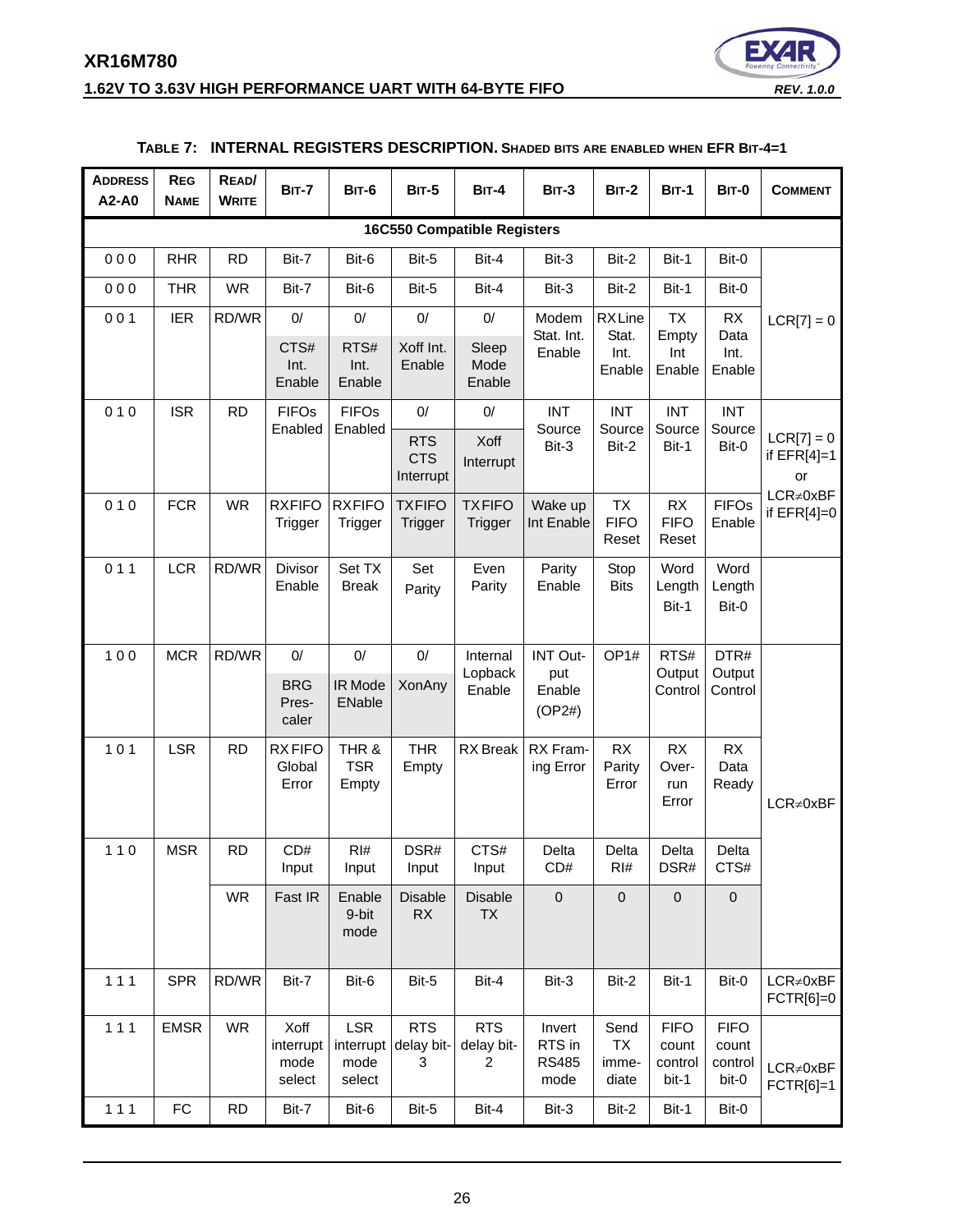

*REV. 1.0.0* **1.62V TO 3.63V HIGH PERFORMANCE UART WITH 64-BYTE FIFO**

# **TABLE 7: INTERNAL REGISTERS DESCRIPTION. SHADED BITS ARE ENABLED WHEN EFR BIT-4=1**

| <b>ADDRESS</b><br>A2-A0 | <b>REG</b><br><b>NAME</b>          | READ/<br><b>WRITE</b> | <b>BIT-7</b>           | <b>BIT-6</b>                             | <b>BIT-5</b>              | <b>BIT-4</b>                                                               | <b>BIT-3</b>                           | <b>BIT-2</b>                           | <b>BIT-1</b>                                  | <b>BIT-0</b>                           | <b>COMMENT</b>                                  |
|-------------------------|------------------------------------|-----------------------|------------------------|------------------------------------------|---------------------------|----------------------------------------------------------------------------|----------------------------------------|----------------------------------------|-----------------------------------------------|----------------------------------------|-------------------------------------------------|
|                         | <b>Baud Rate Generator Divisor</b> |                       |                        |                                          |                           |                                                                            |                                        |                                        |                                               |                                        |                                                 |
| 000                     | <b>DREV</b>                        | <b>RD</b>             | Bit-7                  | Bit-6                                    | Bit-5                     | Bit-4                                                                      | Bit-3                                  | Bit-2                                  | Bit-1                                         | Bit-0                                  | $LCR[7] = 1$                                    |
| 001                     | <b>DVID</b>                        | <b>RD</b>             | $\pmb{0}$              | $\mathbf 0$                              | $\mathbf 0$               | $\mathbf 0$                                                                | 1                                      | 0                                      | $\mathbf 0$                                   | $\mathbf{1}$                           | $LCR \neq 0xBF$<br>$DLL = 0x00$<br>$DLM = 0x00$ |
| 000                     | <b>DLL</b>                         | RD/WR                 | Bit-7                  | Bit-6                                    | Bit-5                     | Bit-4                                                                      | Bit-3                                  | Bit-2                                  | Bit-1                                         | Bit-0                                  | $LCR[7] = 1$                                    |
| 001                     | <b>DLM</b>                         | RD/WR                 | Bit-7                  | Bit-6                                    | Bit-5                     | Bit-4                                                                      | Bit-3                                  | Bit-2                                  | Bit-1                                         | Bit-0                                  | $LCR \neq 0xBF$<br>DLD[7:6]                     |
| 010                     | <b>DLD</b>                         | RD/WR                 | <b>BRG</b><br>select   | Enable<br>Indepen-<br>dent<br><b>BRG</b> | 4X Mode                   | 8X Mode                                                                    | Bit-3                                  | Bit-2                                  | Bit-1                                         | Bit-0                                  | $LCR[7] = 1$<br>$LCR \neq 0xBF$<br>$EFR[4] = 1$ |
|                         | <b>Enhanced Registers</b>          |                       |                        |                                          |                           |                                                                            |                                        |                                        |                                               |                                        |                                                 |
| 000                     | FC                                 | <b>RD</b>             | Bit-7                  | Bit-6                                    | Bit-5                     | Bit-4                                                                      | Bit-3                                  | Bit-2                                  | Bit-1                                         | Bit-0                                  |                                                 |
| 000                     | <b>TRIG</b>                        | <b>WR</b>             | Bit-7                  | Bit-6                                    | Bit-5                     | Bit-4                                                                      | Bit-3                                  | Bit-2                                  | Bit-1                                         | Bit-0                                  |                                                 |
| 001                     | <b>FCTR</b>                        | RD/WR                 | RX/TX<br>select        | Swap<br><b>SCR</b>                       | trigger<br>mode<br>bit-1  | trigger<br>mode<br>bit-0                                                   | <b>RS485</b><br>interrupt<br>mode      | invert<br>RX IR                        | <b>RTS</b><br>delay<br>bit-1                  | <b>RTS</b><br>delay<br>bit-0           |                                                 |
| 010                     | <b>EFR</b>                         | RD/WR                 | Auto<br>CTS#<br>Enable | Auto<br>RTS#<br>Enable                   | Special<br>Char<br>Select | Enable<br>IER [7:4],<br>ISR [5:4],<br>FCR[5:3],<br>MCR[7:5],<br><b>DLD</b> | Soft-<br>ware<br>Flow<br>Cntl<br>Bit-3 | Soft-<br>ware<br>Flow<br>Cntl<br>Bit-2 | Soft-<br>ware<br><b>Flow</b><br>Cntl<br>Bit-1 | Soft-<br>ware<br>Flow<br>Cntl<br>Bit-0 | $LCR = 0 \times BF$                             |
| 100                     | XON1                               | RD/WR                 | Bit-7                  | Bit-6                                    | Bit-5                     | Bit-4                                                                      | Bit-3                                  | Bit-2                                  | Bit-1                                         | Bit-0                                  |                                                 |
| $101$                   | XON <sub>2</sub>                   | RD/WR                 | Bit-7                  | Bit-6                                    | Bit-5                     | Bit-4                                                                      | Bit-3                                  | Bit-2                                  | Bit-1                                         | Bit-0                                  |                                                 |
| $110$                   | XOFF1                              | RD/WR                 | Bit-7                  | Bit-6                                    | Bit-5                     | Bit-4                                                                      | Bit-3                                  | Bit-2                                  | Bit-1                                         | Bit-0                                  |                                                 |
| 111                     |                                    | XOFF2 RD/WR           | Bit-7                  | Bit-6                                    | Bit-5                     | Bit-4                                                                      | Bit-3                                  | Bit-2                                  | Bit-1                                         | Bit-0                                  |                                                 |

#### <span id="page-26-0"></span>**4.0 INTERNAL REGISTER DESCRIPTIONS**

<span id="page-26-1"></span>*4.1 Receive Holding Register (RHR) - Read- Only*

**[SEE"RECEIVER" ON PAGE](#page-15-0) 16.**

<span id="page-26-2"></span>*4.2 Transmit Holding Register (THR) - Write-Only*

**[SEE"TRANSMITTER" ON PAGE](#page-14-0) 15.**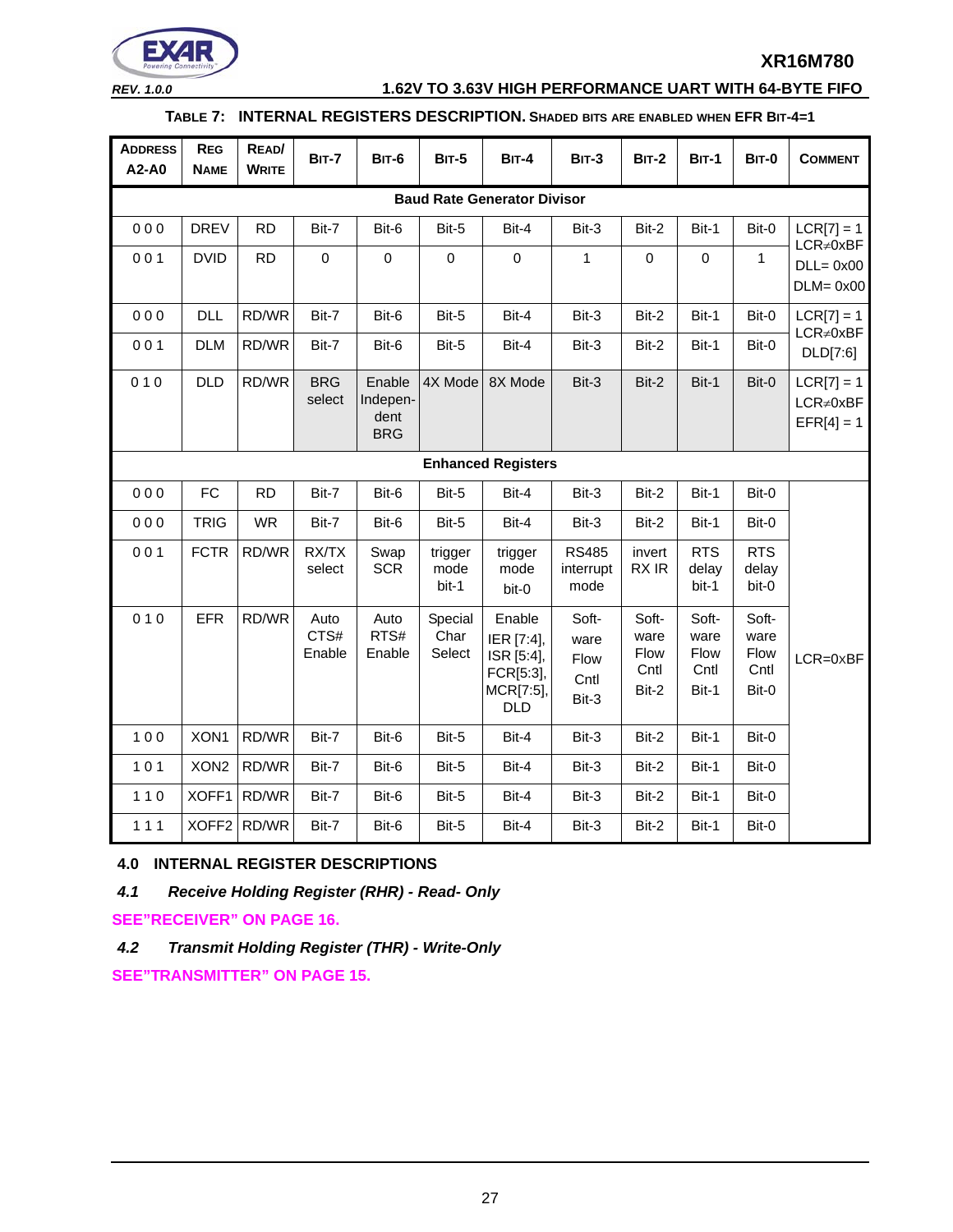### **1.62V TO 3.63V HIGH PERFORMANCE UART WITH 64-BYTE FIFO** *REV. 1.0.0*



#### <span id="page-27-0"></span>*4.3 Interrupt Enable Register (IER) - Read/Write*

The Interrupt Enable Register (IER) masks the interrupts from receive data ready, transmit empty, line status and modem status registers. These interrupts are reported in the Interrupt Status Register (ISR).

#### <span id="page-27-1"></span>**4.3.1 IER versus Receive FIFO Interrupt Mode Operation**

When the receive FIFO (FCR BIT-0 = 1) and receive interrupts (IER BIT-0 = 1) are enabled, the RHR interrupts (see ISR bits 2 and 3) status will reflect the following:

- **A.** The receive data available interrupts are issued to the host when the FIFO has reached the programmed trigger level. It will be cleared when the FIFO drops below the programmed trigger level.
- **B.** FIFO level will be reflected in the ISR register when the FIFO trigger level is reached. Both the ISR register status bit and the interrupt will be cleared when the FIFO drops below the trigger level.
- **C.** The receive data ready bit (LSR BIT-0) is set as soon as a character is transferred from the shift register to the receive FIFO. It is reset when the FIFO is empty.

#### <span id="page-27-2"></span>**4.3.2 IER versus Receive/Transmit FIFO Polled Mode Operation**

When FCR BIT-0 equals a logic 1 for FIFO enable; resetting IER bits 0-3 enables the XR16M780 in the FIFO polled mode of operation. Since the receiver and transmitter have separate bits in the LSR either or both can be used in the polled mode by selecting respective transmit or receive control bit(s).

- **A.** LSR BIT-0 indicates there is data in RHR or RX FIFO.
- **B.** LSR BIT-1 indicates an overrun error has occurred and that data in the FIFO may not be valid.
- **C.** LSR BIT 2-4 provides the type of receive data errors encountered for the data byte in RHR, if any.
- **D.** LSR BIT-5 indicates THR is empty.
- **E.** LSR BIT-6 indicates when both the transmit FIFO and TSR are empty.
- **F.** LSR BIT-7 indicates a data error in at least one character in the RX FIFO.

#### **IER[0]: RHR Interrupt Enable**

The receive data ready interrupt will be issued when RHR has a data character in the non-FIFO mode or when the receive FIFO has reached the programmed trigger level in the FIFO mode.

Logic 0 = Disable the receive data ready interrupt (default).

Logic 1 = Enable the receiver data ready interrupt.

#### **IER[1]: THR Interrupt Enable**

This bit enables the Transmit Ready interrupt which is issued whenever the THR becomes empty in the non-FIFO mode or when data in the FIFO falls below the programmed trigger level in the FIFO mode. If the THR is empty when this bit is enabled, an interrupt will be generated.

Logic 0 = Disable Transmit Ready interrupt (default).

Logic 1 = Enable Transmit Ready interrupt.

#### **IER[2]: Receive Line Status Interrupt Enable**

If any of the LSR register bits 1, 2, 3 or 4 is a logic 1, it will generate an interrupt to inform the host controller about the error status of the current data byte in FIFO. LSR bit-1 generates an interrupt immediately when an overrun occurs. LSR bits 2-4 generate an interrupt when the character in the RHR has an error. However, when EMSR bit-6 changes to 1 (default is 0), LSR bit 2-4 generate an interrupt when the character is received in the RX FIFO. Please refer to **["Section 4.12, Enhanced Mode Select Register \(EMSR\) - Write-only" on](#page-37-0) [page](#page-37-0) 38**.

- Logic 0 = Disable the receiver line status interrupt (default).
- Logic 1 = Enable the receiver line status interrupt.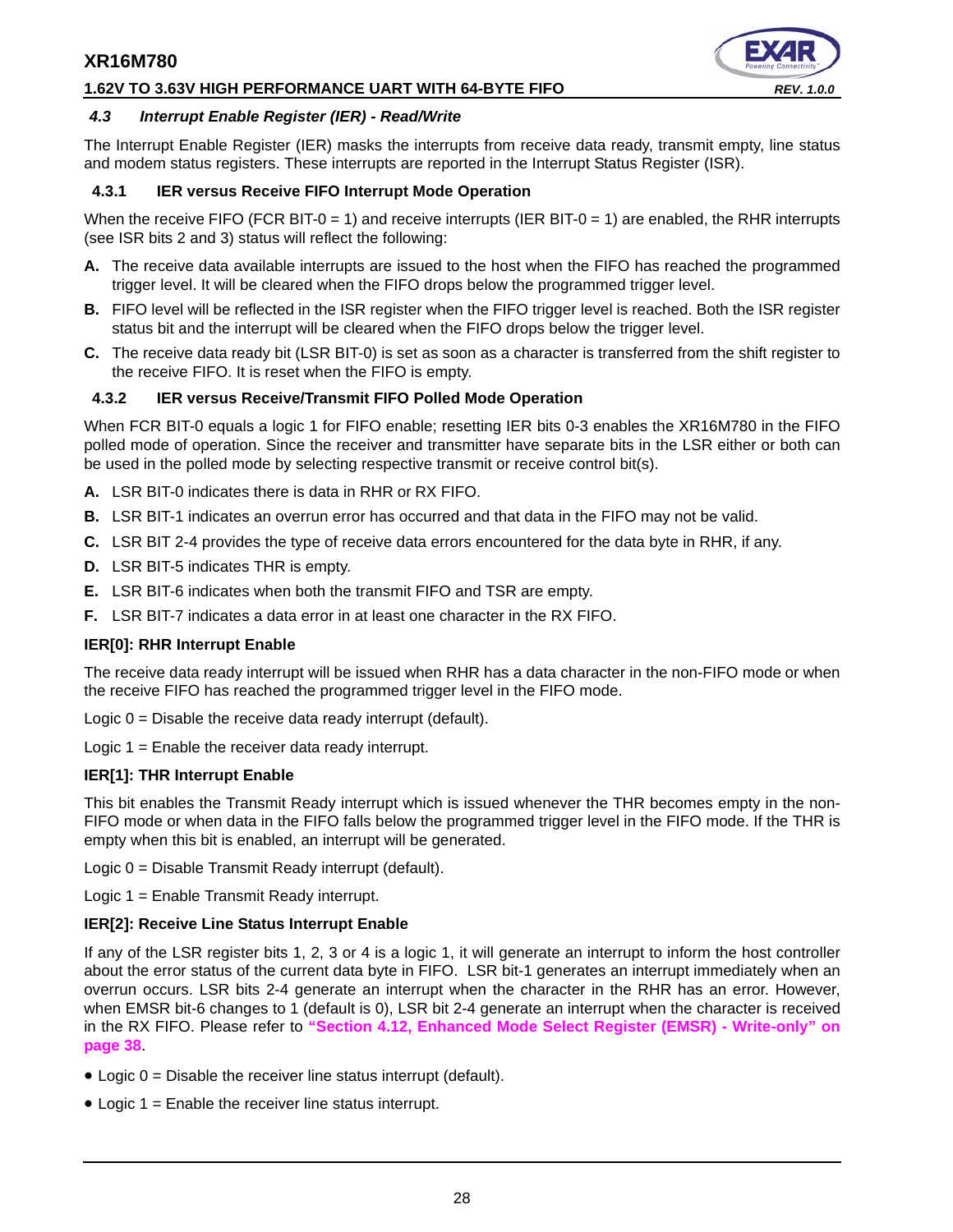

#### **IER[3]: Modem Status Interrupt Enable**

- Logic  $0 =$  Disable the modem status register interrupt (default).
- Logic 1 = Enable the modem status register interrupt.

#### **IER[4]: Sleep Mode Enable (requires EFR[4] = 1)**

- Logic 0 = Disable Sleep Mode (default).
- Logic 1 = Enable Sleep Mode. See Sleep Mode section for further details.

#### **IER[5]: Xoff Interrupt Enable (requires EFR[4]=1)**

- $\bullet$  Logic 0 = Disable the software flow control, receive Xoff interrupt. (default)
- Logic 1 = Enable the software flow control, receive Xoff interrupt. See Software Flow Control section for details.

#### **IER[6]: RTS# Output Interrupt Enable (requires EFR[4]=1)**

- $\bullet$  Logic 0 = Disable the RTS# interrupt (default).
- Logic 1 = Enable the RTS# interrupt. The UART issues an interrupt when the RTS# pin makes a transition from LOW to HIGH (if enabled by EFR bit-6).

#### **IER[7]: CTS# Input Interrupt Enable (requires EFR[4]=1)**

- Logic  $0 =$  Disable the CTS# interrupt (default).
- Logic 1 = Enable the CTS# interrupt. The UART issues an interrupt when CTS# pin makes a transition from LOW to HIGH (if enabled by EFR bit-7).

#### <span id="page-28-0"></span>*4.4 Interrupt Status Register (ISR) - Read-Only*

The UART provides multiple levels of prioritized interrupts to minimize external software interaction. The Interrupt Status Register (ISR) provides the user with six interrupt status bits. Performing a read cycle on the ISR will give the user the current highest pending interrupt level to be serviced, others are queued up to be serviced next. No other interrupts are acknowledged until the pending interrupt is serviced. The Interrupt Source Table, **[Table](#page-29-0) 8**, shows the data values (bit 0-5) for the interrupt priority levels and the interrupt sources associated with each of these interrupt levels.

#### <span id="page-28-1"></span>**4.4.1 Interrupt Generation:**

- LSR is by any of the LSR bits 1, 2, 3 and 4.
- RXRDY is by RX trigger level.
- RXRDY Time-out is by a 4-char plus 12 bits delay timer.
- TXRDY is by TX trigger level or TX FIFO empty.
- MSR is by any of the MSR bits 0, 1, 2 and 3.
- Receive Xon/Xoff/Special character is by detection of a Xon, Xoff or Special character.
- CTS# is when the remote transmitter toggles the input pin (from LOW to HIGH) during auto CTS flow control.
- RTS# is when its receiver toggles the output pin (from LOW to HIGH) during auto RTS flow control.
- Wakeup interrupt is generated when the M780 wakes up from the sleep mode.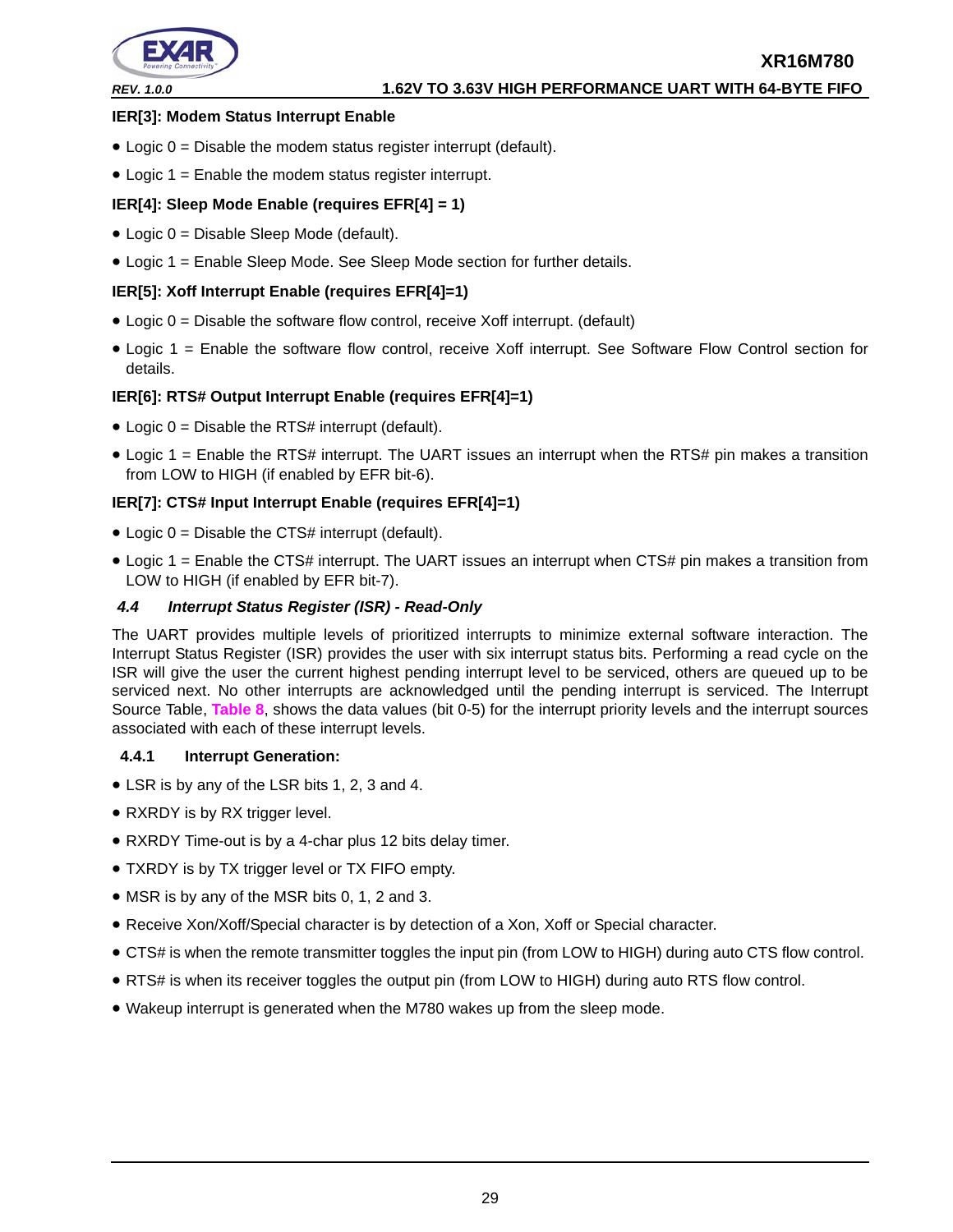## **1.62V TO 3.63V HIGH PERFORMANCE UART WITH 64-BYTE FIFO** *REV. 1.0.0*

#### <span id="page-29-1"></span>**4.4.2 Interrupt Clearing:**

- LSR interrupt is cleared by a read to the LSR register.
- RXRDY interrupt is cleared by reading data until FIFO falls below the trigger level.
- RXRDY Time-out interrupt is cleared by reading RHR.
- TXRDY interrupt is cleared by a read to the ISR register or writing to THR.
- MSR interrupt is cleared by a read to the MSR register.
- Xon or Xoff interrupt is cleared by a read to the ISR register. See EMSR[7].
- Special character interrupt is cleared by a read to ISR register or after next character is received. See EMSR[7].
- RTS# and CTS# flow control interrupts are cleared by a read to the MSR register.
- Wakeup interrupt is cleared by a read to ISR register.

<span id="page-29-0"></span>

| <b>PRIORITY</b> |              |              |              | <b>ISR REGISTER STATUS BITS</b> |              | <b>SOURCE OF INTERRUPT</b> |                                                 |
|-----------------|--------------|--------------|--------------|---------------------------------|--------------|----------------------------|-------------------------------------------------|
| LEVEL           | <b>BIT-5</b> | <b>BIT-4</b> | <b>BIT-3</b> | <b>BIT-2</b>                    | <b>BIT-1</b> | <b>BIT-0</b>               |                                                 |
| 1               | $\Omega$     | $\Omega$     | $\Omega$     | 1                               | 1            | $\Omega$                   | <b>LSR (Receiver Line Status Register)</b>      |
| $\mathcal{P}$   | $\Omega$     | $\Omega$     | 1            | 1                               | $\Omega$     | $\Omega$                   | RXRDY (Receive Data Time-out)                   |
| 3               | 0            | 0            | $\Omega$     | 1                               | $\Omega$     | $\Omega$                   | <b>RXRDY (Received Data Ready)</b>              |
| $\overline{4}$  | 0            | $\Omega$     | $\Omega$     | 0                               | 1            | $\Omega$                   | <b>TXRDY (Transmit Ready)</b>                   |
| 5               | $\Omega$     | $\Omega$     | $\Omega$     | 0                               | $\Omega$     | $\Omega$                   | MSR (Modem Status Register)                     |
| 6               | 0            | 1            | $\Omega$     | $\Omega$                        | $\Omega$     | $\Omega$                   | RXRDY (Received Xon, Xoff or Special character) |
| 7               | 1            | $\Omega$     | $\Omega$     | $\Omega$                        | $\Omega$     | $\Omega$                   | CTS#, RTS# change of state                      |
|                 | 0            | $\mathbf 0$  | $\mathbf 0$  | 0                               | 0            |                            | None (default) or Wakeup interrupt              |

#### **TABLE 8: INTERRUPT SOURCE AND PRIORITY LEVEL**

#### **ISR[0]: Interrupt Status**

- Logic 0 = An interrupt is pending and the ISR contents may be used as a pointer to the appropriate interrupt service routine.
- Logic 1 = No interrupt pending (default condition).

#### **ISR[3:1]: Interrupt Status**

These bits indicate the source for a pending interrupt at interrupt priority levels (See Interrupt Source **[Table](#page-29-0) 8**).

#### **ISR[4]: Interrupt Status (requires EFR bit-4 = 1)**

This bit is enabled when EFR bit-4 is set to a logic 1. ISR bit-4 indicates that the receiver detected a data match of the Xoff, Xon or special character(s).

#### **ISR[5]: Interrupt Status (requires EFR bit-4 = 1)**

ISR bit-5 indicates that CTS# or RTS# has changed state from LOW to HIGH.

#### **ISR[7:6]: FIFO Enable Status**

These bits are set to a logic 0 when the FIFOs are disabled. They are set to a logic 1 when the FIFOs are enabled.



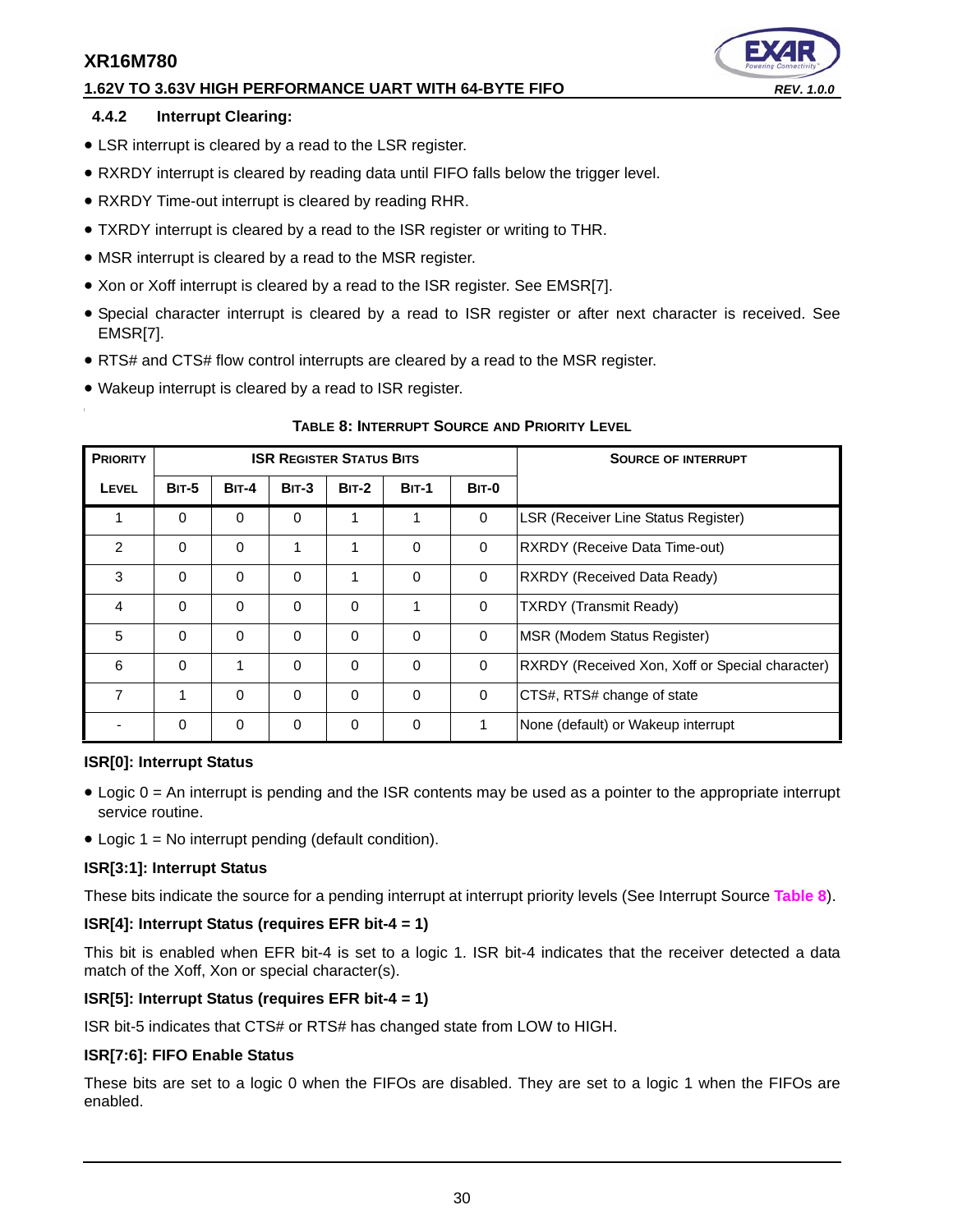

#### <span id="page-30-0"></span>*4.5 FIFO Control Register (FCR) - Write-Only*

This register is used to enable the FIFOs, clear the FIFOs, set the transmit/receive FIFO trigger levels, and enable the wake up interrupt. They are defined as follows:

#### **FCR[0]: TX and RX FIFO Enable**

- Logic 0 = Disable the transmit and receive FIFO (default).
- Logic 1 = Enable the transmit and receive FIFOs. This bit must be set to logic 1 when other FCR bits are written or they will not be programmed.

#### **FCR[1]: RX FIFO Reset**

This bit is only active when FCR bit-0 is a '1'.

- Logic 0 = No receive FIFO reset (default)
- Logic 1 = Reset the receive FIFO pointers and FIFO level counter logic (the receive shift register is not cleared or altered). This bit will return to a logic 0 after resetting the FIFO.

# **FCR[2]: TX FIFO Reset**

This bit is only active when FCR bit-0 is a '1'.

- Logic 0 = No transmit FIFO reset (default).
- Logic 1 = Reset the transmit FIFO pointers and FIFO level counter logic (the transmit shift register is not cleared or altered). This bit will return to a logic 0 after resetting the FIFO.

#### **FCR[3]: Enable wake up interrupt (requires EFR bit-4 = 1)**

- Logic  $0 =$  Disable the wake up interrupt (default).
- $\bullet$  Logic 1 = Enable the wake up interrupt.

Please refer to **["Section 2.17.3, Wake-up Interrupt" on page](#page-22-0) 23**.

#### **FCR[5:4]: Transmit FIFO Trigger Select (requires EFR bit-4 = 1)**

These 2 bits set the trigger level for the transmit FIFO. The UART will issue a transmit interrupt when the number of characters in the FIFO falls below the selected trigger level, or when it gets empty in case that the FIFO did not get filled over the trigger level on last re-load. **[Table](#page-31-0) 9** below shows the selections. Note that the receiver and the transmitter cannot use different trigger tables. Whichever selection is made last applies to both the RX and TX side.

#### **FCR[7:6]: Receive FIFO Trigger Select**

These 2 bits are used to set the trigger level for the receive FIFO. The UART will issue a receive interrupt when the number of the characters in the FIFO crosses the trigger level. **[Table](#page-31-0) 9** shows the complete selections. Note that the receiver and the transmitter cannot use different trigger tables. Whichever selection is made last applies to both the RX and TX side.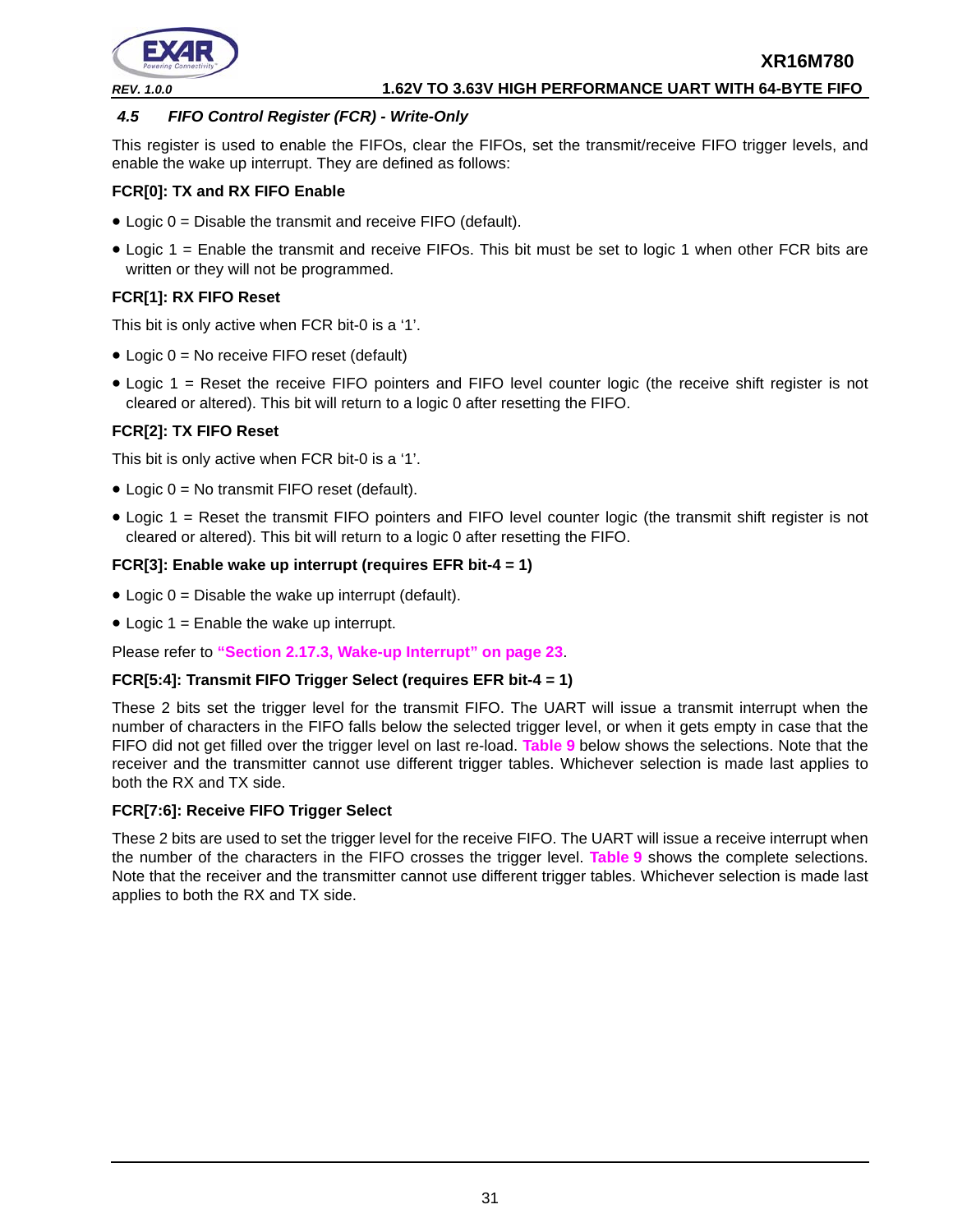

## **1.62V TO 3.63V HIGH PERFORMANCE UART WITH 64-BYTE FIFO** *REV. 1.0.0*

<span id="page-31-0"></span>

| <b>TRIGGER</b><br><b>TABLE</b> | <b>FCTR</b><br><b>BIT-5</b> | <b>FCTR</b><br><b>BIT-4</b> | <b>FCR</b><br><b>BIT-7</b>           | <b>FCR</b><br><b>BIT-6</b>         | <b>FCR</b><br><b>BIT-5</b> | <b>FCR</b><br>BIT-4                             | <b>RECEIVE</b><br><b>TRIGGER LEVEL</b>                 | <b>TRANSMIT</b><br><b>TRIGGER</b><br>LEVEL | <b>COMPATIBILITY</b>                                                   |
|--------------------------------|-----------------------------|-----------------------------|--------------------------------------|------------------------------------|----------------------------|-------------------------------------------------|--------------------------------------------------------|--------------------------------------------|------------------------------------------------------------------------|
| Table-A                        | $\pmb{0}$                   | $\pmb{0}$                   | $\mathbf 0$<br>$\mathbf 0$<br>1<br>1 | $\pmb{0}$<br>1<br>$\,0\,$<br>1     | $\pmb{0}$                  | $\pmb{0}$                                       | 1 (default)<br>4<br>8<br>14                            | 1 (default)                                | 16C550, 16C2550,<br>16C2552, 16C554,<br>16C580                         |
| Table-B                        | $\mathbf 0$                 | $\mathbf{1}$                | $\mathbf 0$<br>$\mathbf 0$<br>1<br>1 | $\,0\,$<br>1<br>$\pmb{0}$<br>1     | $\mathbf 0$<br>0<br>1<br>1 | $\mathbf 0$<br>1<br>$\mathbf 0$<br>$\mathbf{1}$ | 8<br>16<br>24<br>28                                    | 16<br>8<br>24<br>30                        | 16C650A                                                                |
| Table-C                        | $\mathbf{1}$                | $\mathbf 0$                 | $\mathbf 0$<br>$\mathbf 0$<br>1<br>1 | $\pmb{0}$<br>1<br>$\mathbf 0$<br>1 | $\mathbf 0$<br>0<br>1<br>1 | $\pmb{0}$<br>1<br>$\mathbf 0$<br>1              | 8<br>16<br>56<br>60                                    | 8<br>16<br>32<br>56                        | 16C654                                                                 |
| <b>Table-D</b>                 | $\mathbf{1}$                | $\mathbf{1}$                | X                                    | X                                  | $\pmb{\times}$             | $\mathsf X$                                     | Programmable<br>via TRG<br>register.<br>$FCTR[7] = 0.$ | via TRG<br>register.<br>$FCTR[7] = 1.$     | Programmable   16L2752, 16C2850,<br>16C2852, 16C850,<br>16C854, 16C864 |

#### **TABLE 9: TRANSMIT AND RECEIVE FIFO TRIGGER TABLE AND LEVEL SELECTION**

#### <span id="page-31-1"></span>*4.6 Line Control Register (LCR) - Read/Write*

The Line Control Register is used to specify the asynchronous data communication format. The word or character length, the number of stop bits, and the parity are selected by writing the appropriate bits in this register.

### **LCR[1:0]: TX and RX Word Length Select**

These two bits specify the word length to be transmitted or received.

| <b>BIT-1</b> | <b>BIT-0</b> | <b>WORD LENGTH</b> |
|--------------|--------------|--------------------|
|              |              | 5 (default)        |
|              |              | ี่ค                |
|              |              |                    |
|              |              |                    |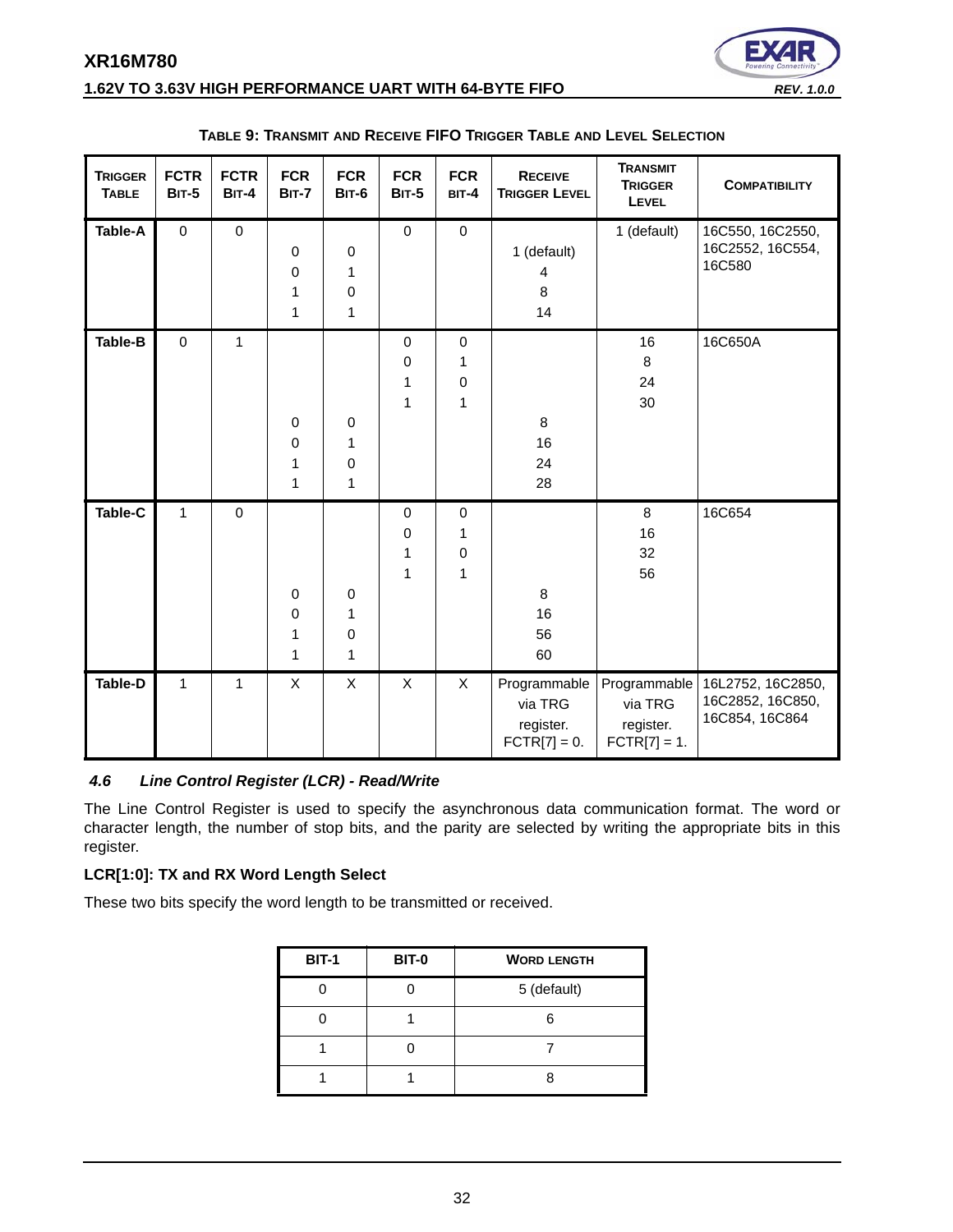

# **LCR[2]: TX and RX Stop-bit Length Select**

The length of stop bit is specified by this bit in conjunction with the programmed word length.

| <b>BIT-2</b> | <b>WORD</b><br><b>LENGTH</b> | <b>STOP BIT LENGTH</b><br>(BIT TIME(S)) |
|--------------|------------------------------|-----------------------------------------|
|              | 5,6,7,8                      | 1 (default)                             |
|              | 5                            | $1 - 1/2$                               |
|              | 6,7,8                        |                                         |

#### **LCR[3]: TX and RX Parity Select**

Parity or no parity can be selected via this bit. The parity bit is a simple way used in communications for data integrity check. See **[Table](#page-32-0) 10** for parity selection summary below.

- Logic  $0 = No$  parity.
- Logic 1 = A parity bit is generated during the transmission while the receiver checks for parity error of the data character received.

#### **LCR[4]: TX and RX Parity Select**

If the parity bit is enabled with LCR bit-3 set to a logic 1, LCR BIT-4 selects the even or odd parity format.

- Logic 0 = ODD Parity is generated by forcing an odd number of logic 1's in the transmitted character. The receiver must be programmed to check the same format (default).
- Logic 1 = EVEN Parity is generated by forcing an even number of logic 1's in the transmitted character. The receiver must be programmed to check the same format.

#### **LCR[5]: TX and RX Parity Select**

If the parity bit is enabled, LCR BIT-5 selects the forced parity format.

- LCR BIT-5 = logic 0, parity is not forced (default).
- LCR BIT-5 = logic 1 and LCR BIT-4 = logic 0, parity bit is forced to a logical 1 for the transmit and receive data.
- <span id="page-32-0"></span>• LCR BIT-5 = logic 1 and LCR BIT-4 = logic 1, parity bit is forced to a logical 0 for the transmit and receive data.

|  | LCR BIT-5 LCR BIT-4 LCR BIT-3 | <b>PARITY SELECTION</b>     |
|--|-------------------------------|-----------------------------|
|  |                               | No parity                   |
|  |                               | Odd parity                  |
|  |                               | Even parity                 |
|  |                               | Force parity to mark, HIGH  |
|  |                               | Forced parity to space, LOW |

#### **TABLE 10: PARITY SELECTION**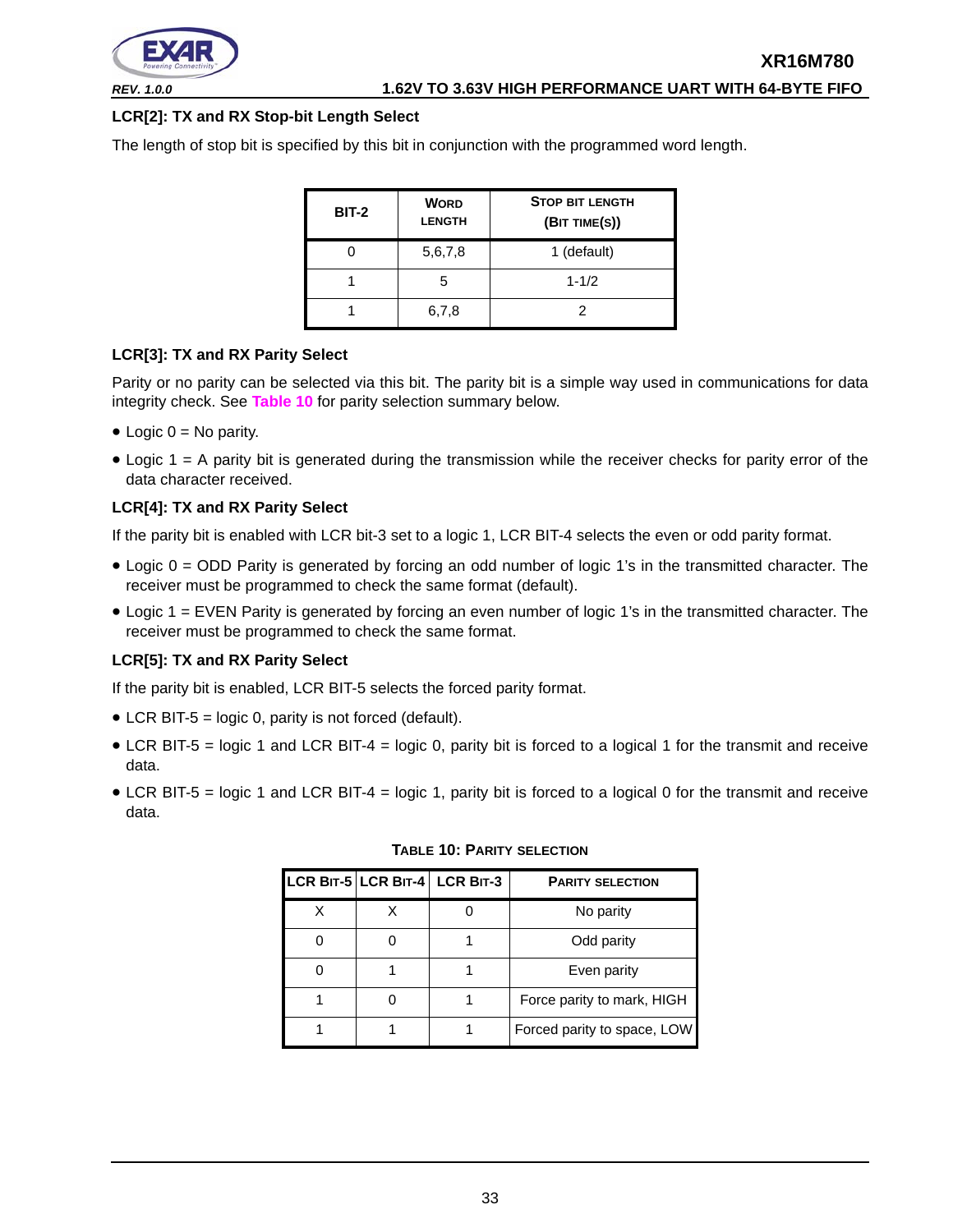#### **1.62V TO 3.63V HIGH PERFORMANCE UART WITH 64-BYTE FIFO** *REV. 1.0.0*

#### **LCR[6]: Transmit Break Enable**

When enabled, the Break control bit causes a break condition to be transmitted (the TX output is forced to a "space', logic 0, state). This condition remains, until disabled by setting LCR bit-6 to a logic 0.

- Logic 0 = No TX break condition. (default)
- Logic 1 = Forces the transmitter output (TX) to a "space", logic 0, for alerting the remote receiver of a line break condition.

#### **LCR[7]: Baud Rate Divisors Enable**

Baud rate generator divisor (DLL/DLM/DLD) enable.

- Logic 0 = Data registers are selected. (default)
- Logic 1 = Divisor latch registers are selected.

#### <span id="page-33-0"></span>*4.7 Modem Control Register (MCR) or General Purpose Outputs Control - Read/Write*

The MCR register is used for controlling the serial/modem interface signals or general purpose inputs/outputs.

#### **MCR[0]: DTR# Output**

The DTR# pin is a modem control output. If the modem interface is not used, this output may be used as a general purpose output.

- Logic 0 = Force DTR# output HIGH (default).
- Logic 1 = Force DTR# output LOW.

#### **MCR[1]: RTS# Output**

The RTS# pin is a modem control output and may be used for automatic hardware flow control by enabled by EFR bit-6. If the modem interface is not used, this output may be used as a general purpose output.

- Logic 0 = Force RTS# output HIGH (default).
- Logic 1 = Force RTS# output LOW. It is required to start Auto RTS Flow Control.

#### **MCR[2]: Reserved**

OP1# is not available as an output pin on the M780. But it is available for use during Internal Loopback Mode. In the Loopback Mode, this bit is used to write the state of the modem RI# interface signal.

#### **MCR[3]: INT Output Enable**

Enable or disable INT outputs to become active or in three-state. This bit is also used to control the OP2# signal during internal loopback mode.

- Logic 0 = INT output disabled (three state) in the 16 mode (default). During internal loopback mode, OP2# is HIGH.
- <span id="page-33-1"></span>• Logic 1 = INT output enabled (active) in the 16 mode. During internal loopback mode, OP2# is LOW.

#### **TABLE 11: INT OUTPUT MODES**

| <b>MCR</b><br><b>BIT-3</b> | <b>INT OUTPUT IN 16 MODE</b> |
|----------------------------|------------------------------|
|                            | Three-State                  |
|                            | Active                       |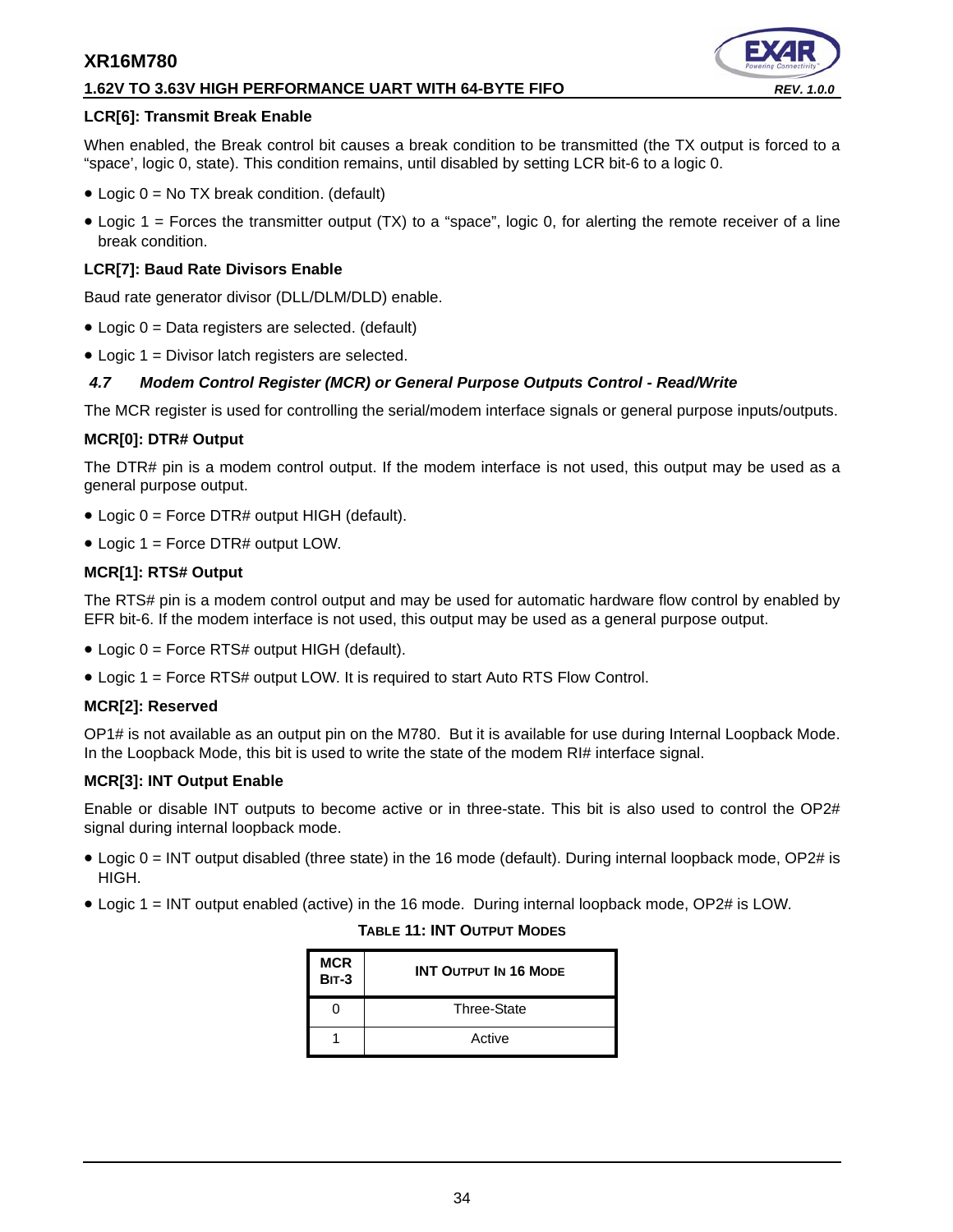

#### **MCR[4]: Internal Loopback Enable**

- Logic 0 = Disable loopback mode (default).
- Logic 1 = Enable local loopback mode, see loopback section and **[Figure](#page-23-0) 15**.

#### **MCR[5]: Xon-Any Enable (requires EFR bit-4 = 1)**

- Logic 0 = Disable Xon-Any function (for 16C550 compatibility, default).
- Logic 1 = Enable Xon-Any function. In this mode, any RX character received will resume transmit operation. The RX character will be loaded into the RX FIFO , unless the RX character is an Xon or Xoff character and the M780 is programmed to use the Xon/Xoff flow control.

#### **MCR[6]: Infrared Encoder/Decoder Enable (requires EFR bit-4 = 1)**

- Logic 0 = Enable the standard modem receive and transmit input/output interface. (Default)
- Logic 1 = Enable infrared IrDA receive and transmit inputs/outputs. The TX/RX output/input are routed to the infrared encoder/decoder. The data input and output levels conform to the IrDA infrared interface requirement. The RX FIFO may need to be flushed upon enable. While in this mode, the infrared TX output will be LOW during idle data conditions.

#### **MCR[7]: Clock Prescaler Select (requires EFR bit-4 = 1)**

- Logic 0 = Divide by one. The input clock from the crystal or external clock is fed directly to the Programmable Baud Rate Generator without further modification, i.e., divide by one (default).
- Logic 1 = Divide by four. The prescaler divides the input clock from the crystal or external clock by four and feeds it to the Programmable Baud Rate Generator, hence, data rates become one forth.

#### <span id="page-34-0"></span>*4.8 Line Status Register (LSR) - Read Only*

This register provides the status of data transfers between the UART and the host. If IER bit-2 is enabled, LSR bit 1 will generate an interrupt immediately and LSR bits 2-4 will generate an interrupt when a character with an error is in the RHR.

#### **LSR[0]: Receive Data Ready Indicator**

- Logic 0 = No data in receive holding register or FIFO (default).
- Logic 1 = Data has been received and is saved in the receive holding register or FIFO.

#### **LSR[1]: Receiver Overrun Flag**

- Logic 0 = No overrun error (default).
- Logic 1 = Overrun error. A data overrun error condition occurred in the receive shift register. This happens when additional data arrives while the FIFO is full. In this case the previous data in the receive shift register is overwritten. Note that under this condition the data byte in the receive shift register is not transferred into the FIFO, therefore the data in the FIFO is not corrupted by the error.

#### **LSR[2]: Receive Data Parity Error Tag**

- Logic  $0 = No$  parity error (default).
- Logic 1 = Parity error. The receive character in RHR does not have correct parity information and is suspect. This error is associated with the character available for reading in RHR.

#### **LSR[3]: Receive Data Framing Error Tag**

- Logic 0 = No framing error (default).
- Logic 1 = Framing error. The receive character did not have a valid stop bit(s). This error is associated with the character available for reading in RHR.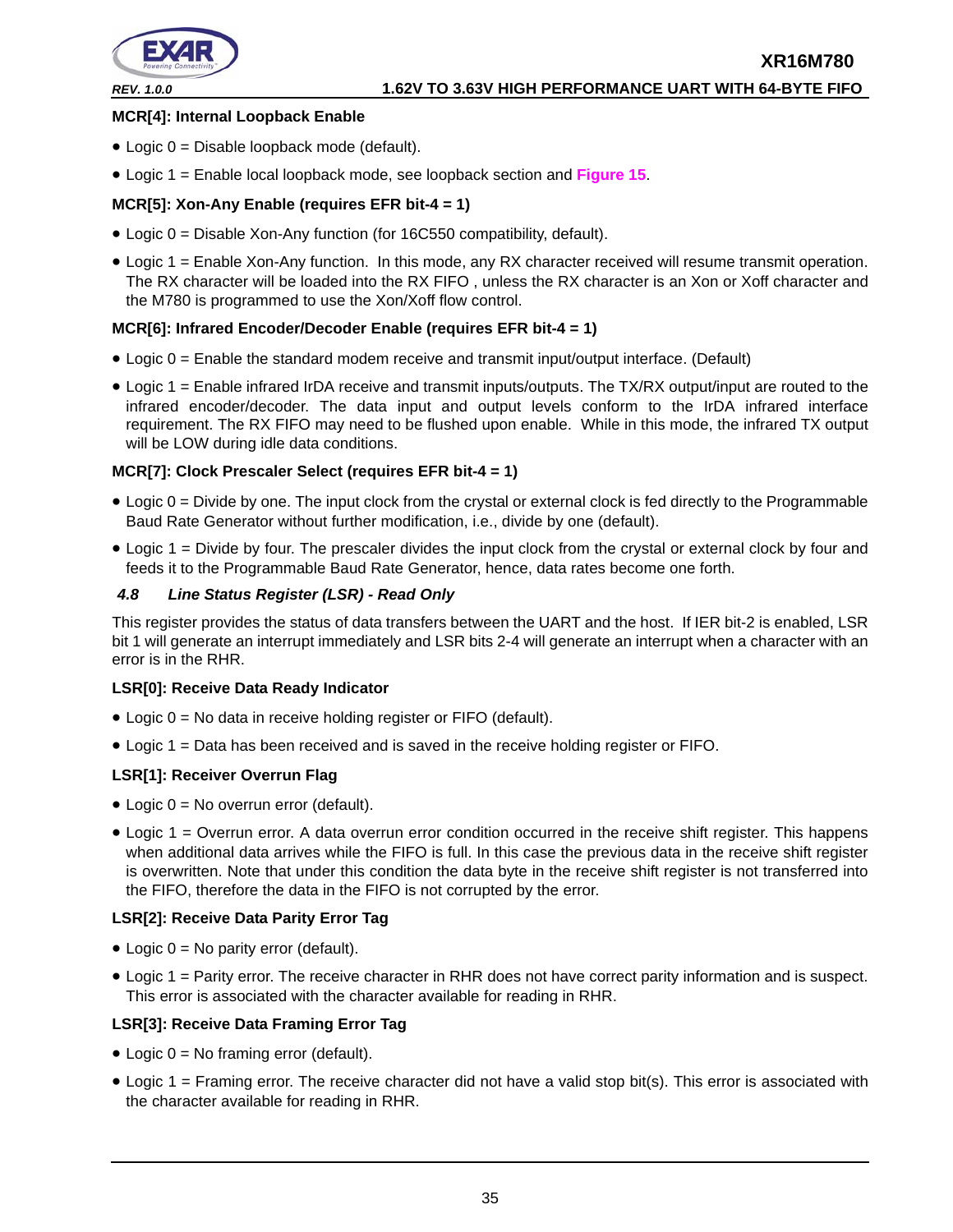#### **1.62V TO 3.63V HIGH PERFORMANCE UART WITH 64-BYTE FIFO** *REV. 1.0.0*

#### **LSR[4]: Receive Break Tag**

- Logic  $0 = No$  break condition (default).
- Logic 1 = The receiver received a break signal (RX was LOW for at least one character frame time). In the FIFO mode, only one break character is loaded into the FIFO. The break indication remains until the RX input returns to the idle condition, "mark" or HIGH.

#### **LSR[5]: Transmit Holding Register Empty Flag**

This bit is the Transmit Holding Register Empty indicator. The THR bit is set to a logic 1 when the last data byte is transferred from the transmit holding register to the transmit shift register. The bit is reset to logic 0 concurrently with the data loading to the transmit holding register by the host. In the FIFO mode this bit is set when the transmit FIFO is empty, it is cleared when the transmit FIFO contains at least 1 byte.

#### **LSR[6]: THR and TSR Empty Flag**

This bit is set to a logic 1 whenever the transmitter goes idle. It is set to logic 0 whenever either the THR or TSR contains a data character. In the FIFO mode this bit is set to a logic 1 whenever the transmit FIFO and transmit shift register are both empty.

#### **LSR[7]: Receive FIFO Data Error Flag**

- Logic 0 = No FIFO error (default).
- Logic 1 = A global indicator for the sum of all error bits in the RX FIFO. At least one parity error, framing error or break indication is in the FIFO data. This bit clears when there is no more error(s) in any of the bytes in the RX FIFO.

#### <span id="page-35-0"></span>*4.9 Modem Status Register (MSR) - Read Only*

This register provides the current state of the modem interface input signals. Lower four bits of this register are used to indicate the changed information. These bits are set to a logic 1 whenever a signal from the modem changes state. These bits may be used for general purpose inputs when they are not used with modem signals. Reading the higher four bits shows the status of the modem signals.

#### **MSR[0]: Delta CTS# Input Flag**

- Logic  $0 = No$  change on CTS# input (default).
- Logic 1 = The CTS# input has changed state since the last time it was monitored. A modem status interrupt will be generated if MSR interrupt is enabled (IER bit-3).

#### **MSR[1]: Delta DSR# Input Flag**

- Logic  $0 = No$  change on DSR# input (default).
- Logic 1 = The DSR# input has changed state since the last time it was monitored. A modem status interrupt will be generated if MSR interrupt is enabled (IER bit-3).

#### **MSR[2]: Delta RI# Input Flag**

- Logic  $0 = No$  change on RI# input (default).
- Logic 1 = The RI# input has changed from LOW to HIGH, ending of the ringing signal. A modem status interrupt will be generated if MSR interrupt is enabled (IER bit-3).

#### **MSR[3]: Delta CD# Input Flag**

- Logic  $0 = No$  change on CD# input (default).
- Logic 1 = Indicates that the CD# input has changed state since the last time it was monitored. A modem status interrupt will be generated if MSR interrupt is enabled (IER bit-3).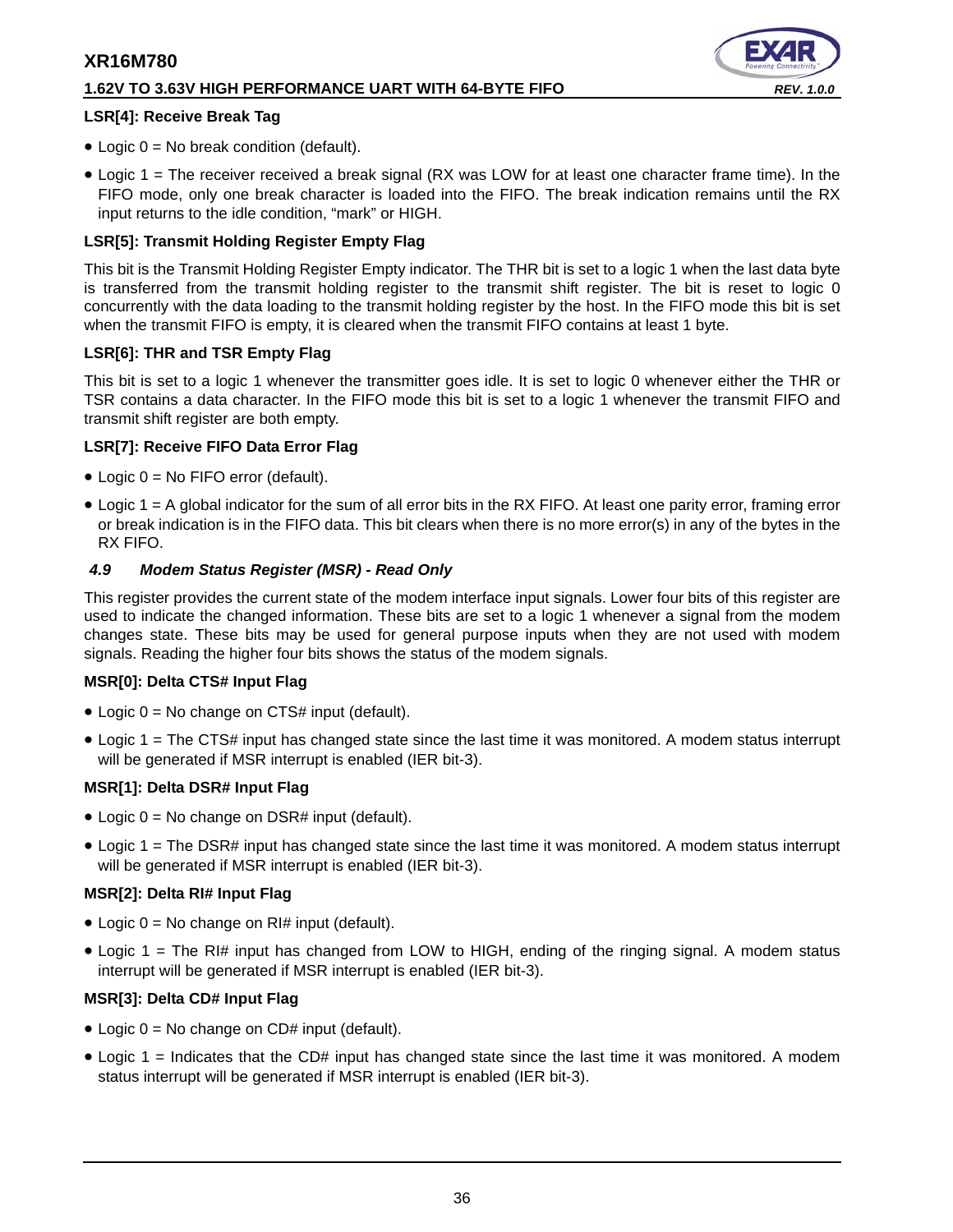

#### **MSR[4]: CTS Input Status**

CTS# pin may function as automatic hardware flow control signal input if it is enabled and selected by Auto CTS (EFR bit-7). Auto CTS Flow Control allows starting and stopping of local data transmissions based on the modem CTS# signal. A HIGH on the CTS# pin will stop UART transmitter as soon as the current character has finished transmission, and a LOW will resume data transmission. Normally MSR bit-4 bit is the complement of the CTS# input. However in the loopback mode, this bit is equivalent to the RTS# bit in the MCR register. The CTS# input may be used as a general purpose input when the modem interface is not used.

#### **MSR[5]: DSR Input Status**

Normally this bit is the complement of the DSR# input. In the loopback mode, this bit is equivalent to the DTR# bit in the MCR register. The DSR# input may be used as a general purpose input when the modem interface is not used.

#### **MSR[6]: RI Input Status**

Normally this bit is the complement of the RI# input. In the loopback mode this bit is equivalent to bit-2 in the MCR register. The RI# input may be used as a general purpose input when the modem interface is not used.

#### **MSR[7]: CD Input Status**

Normally this bit is the complement of the CD# input. In the loopback mode this bit is equivalent to bit-3 in the MCR register. The CD# input may be used as a general purpose input when the modem interface is not used.

#### <span id="page-36-0"></span>*4.10 Modem Status Register (MSR) - Write Only*

This register provides the advanced features of XR16M780. Lower four bits of this register are reserved. Writing to the higher four bits enables additional functions.

#### **MSR[3:0]: Reserved**

#### **MSR[4]: Enable/Disable Transmitter (Requires EFR[4] = 1)**

- Logic 0 = Enable Transmitter (default).
- Logic 1 = Disable Transmitter.

#### **MSR[5]: Enable/Disable Receiver (Requires EFR[4] = 1)**

- Logic 0 = Enable Receiver (default).
- Logic 1 = Disable Receiver.

#### **MSR[6]: Enable/Disable 9-bit mode (Requires EFR[4] = 1)**

For the 9-bit mode information, **[See "Section 2.15, Normal Multidrop Mode" on page](#page-19-1) 20.**

- Logic 0 = Normal 8-bit mode (default).
- Logic 1 = Enable 9-bit or Multidrop mode.

#### **MSR[7]: Enable/Disable fast IR mode (Requires EFR[4] = 1)**

The M780 supports the new fast IR transmission with data rate up to 1.152 Mbps.

- Logic 0 = IrDA version 1.0, 3/16 pulse ratio, data rate up to 115.2 Kbps (default).
- Logic 1 = IrDA version 1.1, 1/4 pulse ratio, data rate up to 1.152 Mbps. For more IR mode information, please **[See "Section 2.16, Infrared Mode" on page](#page-20-0) 21.**

#### <span id="page-36-1"></span>*4.11 Scratch Pad Register (SPR) - Read/Write*

This is a 8-bit general purpose register for the user to store temporary data. The content of this register is preserved during sleep mode but becomes 0xFF (default) after a reset or a power off-on cycle.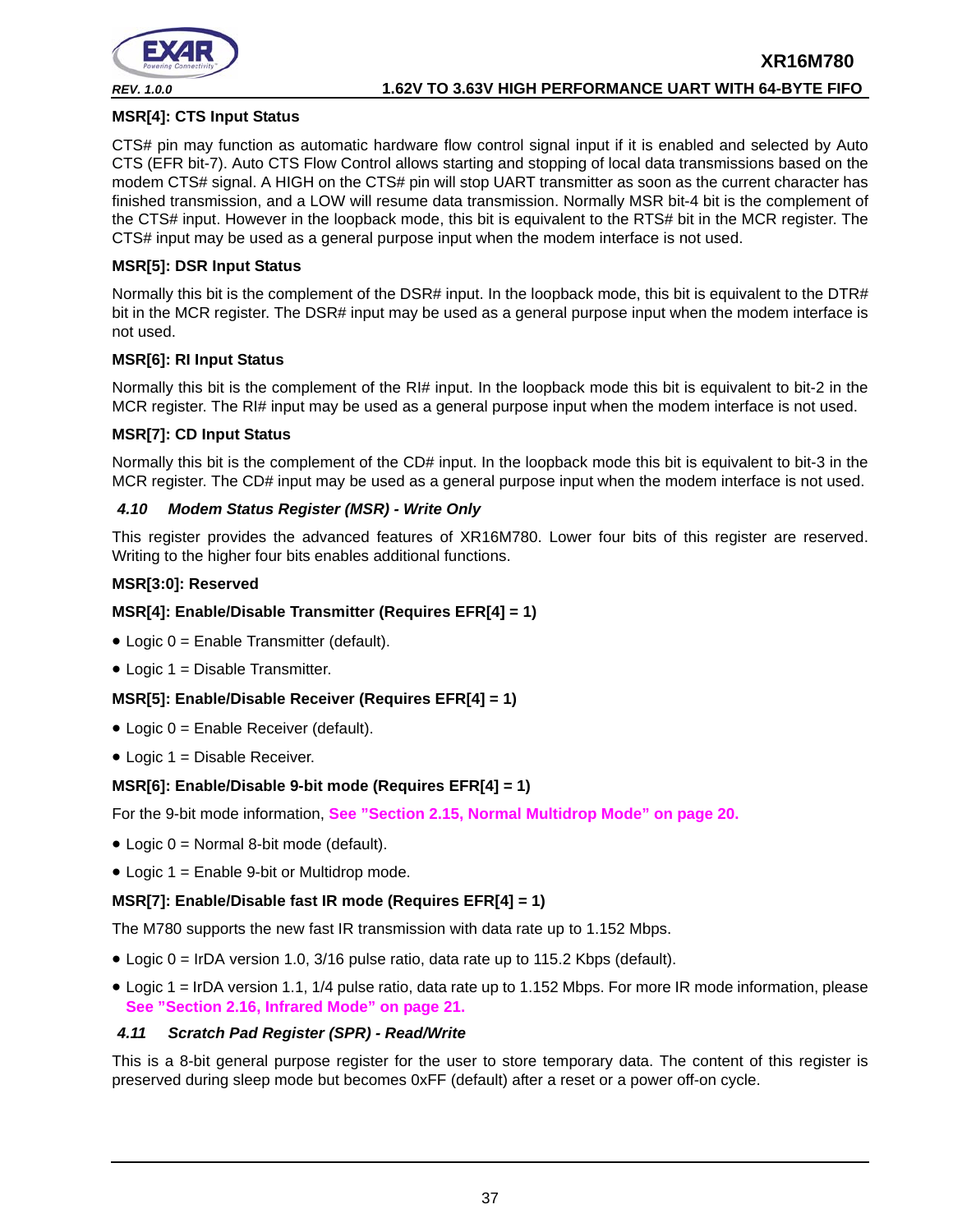### **1.62V TO 3.63V HIGH PERFORMANCE UART WITH 64-BYTE FIFO** *REV. 1.0.0*

#### <span id="page-37-0"></span>*4.12 Enhanced Mode Select Register (EMSR) - Write-only*

This register replaces SPR (during a Write) and is accessible only when  $FCTR[6] = 1$ .

#### **EMSR[1:0]: Receive/Transmit FIFO Level Count**

<span id="page-37-1"></span>When Scratchpad Swap (FCTR[6]) is asserted, EMSR bits 1-0 controls what mode the FIFO Level Counter is operating in.

| $FCTR[6]$ $EMSR[1]$ $EMSR[0]$ | Scratchpad is                     |
|-------------------------------|-----------------------------------|
|                               | Scratchpad                        |
|                               | <b>RX FIFO Level Counter Mode</b> |
|                               | <b>TX FIFO Level Counter Mode</b> |
|                               | Alternate RX/TX FIFO Counter Mode |

#### **TABLE 12: SCRATCHPAD SWAP SELECTION**

During Alternate RX/TX FIFO Level Counter Mode, the first value read after EMSR bits 1-0 have been asserted will always be the RX FIFO Level Counter. The second value read will correspond with the TX FIFO Level Counter. The next value will be the RX FIFO Level Counter again, then the TX FIFO Level Counter and so on and so forth.

#### **EMSR[2]: Send TX Immediately**

- Logic 0 = Do not send TX immediately (default).
- Logic 1 = Send TX immediately. When FIFO is enabled and this bit is set, the next data will be written to the TX shift register. Thus, the data will be sent out immediately instead of queuing in the FIFO. Every time, only 1 byte will be send out. Once this byte has been sent out, the EMSR[2] will go back to 0 automatically. If more than 1 byte will be sent out, EMSR[2] needs to be set to 1 for each byte.

#### **EMSR[3]: Invert RTS in RS485 mode**

- Logic 0 = RTS# output is a logic 0 during TX and a logic 1 during RX (default).
- Logic 1 = RTS# output is a logic 1 during TX and a logic 0 during RX.

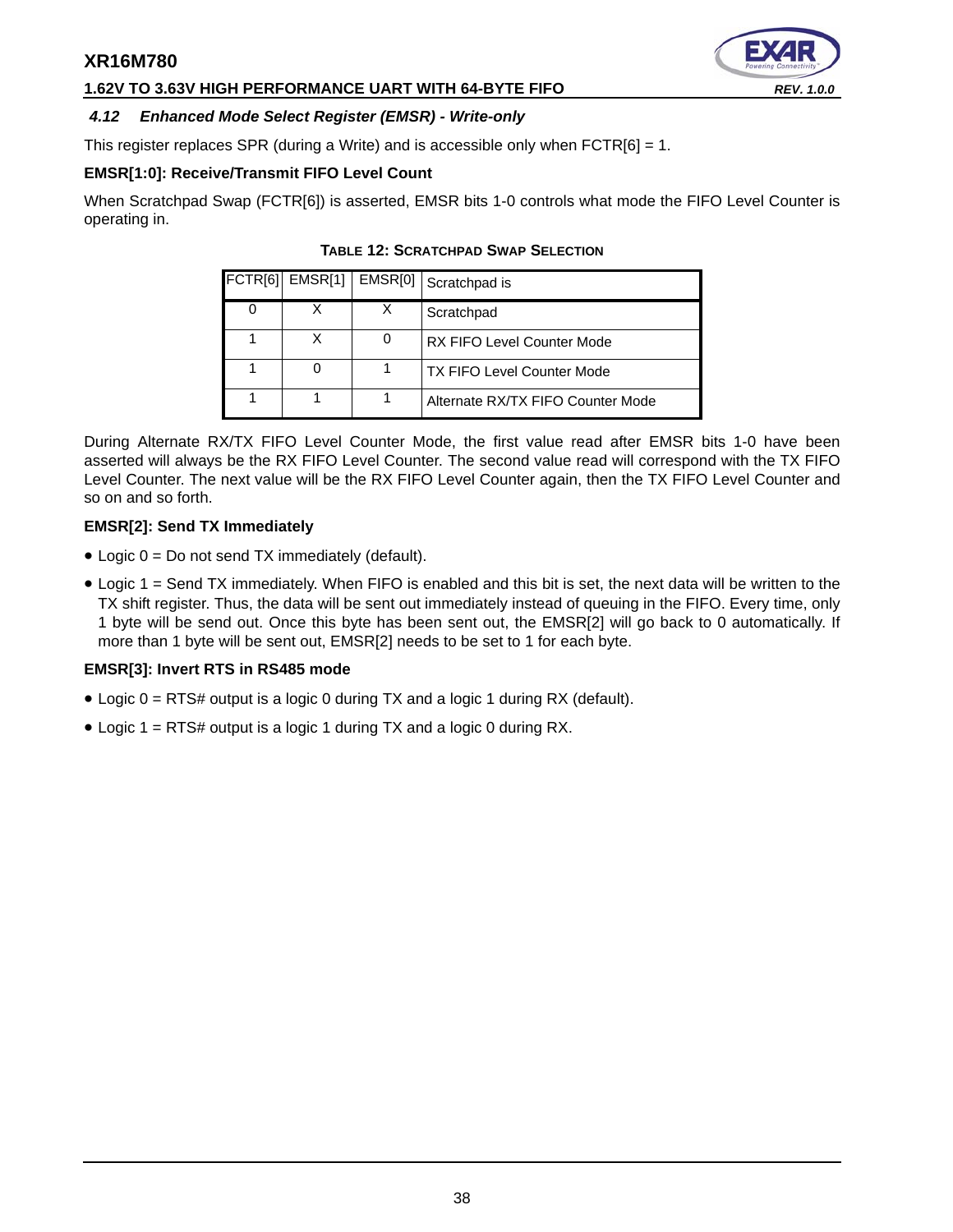

*REV. 1.0.0* **1.62V TO 3.63V HIGH PERFORMANCE UART WITH 64-BYTE FIFO**

#### <span id="page-38-1"></span>**EMSR[5:4]: Extended RTS Hysteresis**

| <b>EMSR</b><br><b>BIT-5</b> | <b>EMSR</b><br><b>BIT-4</b> | <b>FCTR</b><br><b>BIT-1</b> | <b>FCTR</b><br><b>BIT-0</b> | RTS#<br><b>HYSTERESIS</b><br>(CHARACTERS) |
|-----------------------------|-----------------------------|-----------------------------|-----------------------------|-------------------------------------------|
| 0                           | 0                           | 0                           | 0                           | 0                                         |
| 0                           | 0                           | 0                           | 1                           | ±4                                        |
| 0                           | 0                           | 1                           | 0                           | $\pm 6$                                   |
| 0                           | 0                           | 1                           | 1                           | ±8                                        |
| 0                           | 1                           | 0                           | 0                           | ±8                                        |
| 0                           | 1                           | 0                           | 1                           | ±16                                       |
| 0                           | 1                           | 1                           | 0                           | ±24                                       |
| 0                           | 1                           | 1                           | 1                           | ±32                                       |
| 1                           | 0                           | 0                           | 0                           | ±40                                       |
| 1                           | 0                           | 0                           | 1                           | ±44                                       |
| 1                           | 0                           | 1                           | 0                           | ±48                                       |
| 1                           | 0                           | 1                           | 1                           | ±52                                       |
| 1                           | 1                           | 0                           | 0                           | ±12                                       |
| 1                           | 1                           | 0                           | 1                           | ±20                                       |
| 1                           | 1                           | 1                           | 0                           | ±28                                       |
| 1                           | 1                           | 1                           | 1                           | ±36                                       |

#### **TABLE 13: AUTO RTS HYSTERESIS**

#### **EMSR[6]: LSR Interrupt Mode**

- Logic 0 = LSR Interrupt Delayed (default). LSR bits 2, 3, and 4 will generate an interrupt when the character with the error is in the RHR.
- Logic 1 = LSR Interrupt Immediate. LSR bits 2, 3, and 4 will generate an interrupt as soon as the character is received into the FIFO.

#### **EMSR[7]: Xoff/Special character Interrupt Mode Select**

This bit selects how the Xoff and Special character interrupt is cleared. The XON interrupt can only be cleared by reading the ISR register.

- Logic 0 = Xoff interrupt is cleared by either reading ISR register or when an XON character is received. Special character interrupt is cleared by either reading ISR register or when next character is received. (default).
- $\bullet$  Logic 1 = Xoff/Special character interrupt can only be cleared by reading the ISR register.

#### <span id="page-38-0"></span>*4.13 Baud Rate Generator Registers (DLL, DLM and DLD) - Read/Write*

These registers make-up the value of the baud rate divisor. The M780 has different DLL, DLM and DLD for transmitter and receiver. It provides more convenience for the transmitter and receiver to transmit data with different rate. The M780 uses DLD[7:6] to select TX or RX. Then it provides DLD[5:0] to select the sampling frequency and fractional baud rate divisor. The concatenation of the contents of DLM and DLL gives the 16-bit divisor value. The value is added to DLD[3:0]/16 to achieve the fractional baud rate divisor. DLD must be enabled via EFR bit-4 before it can be accessed. See **[Table](#page-39-0) 14** below and **[See "Section 2.7, Programmable](#page-12-0) [Baud Rate Generator with Fractional Divisor" on page](#page-12-0) 13.**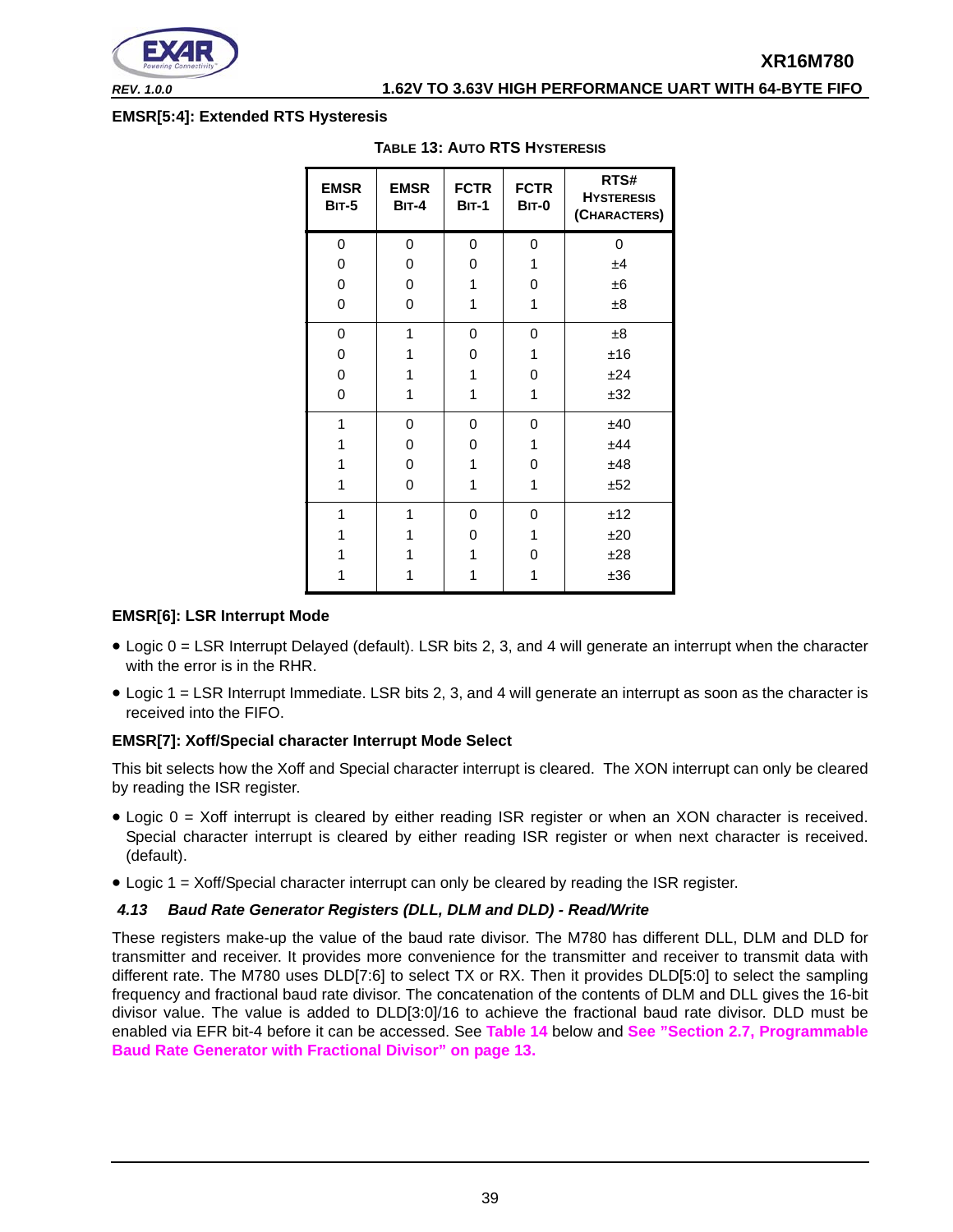# **1.62V TO 3.63V HIGH PERFORMANCE UART WITH 64-BYTE FIFO** *REV. 1.0.0*



#### **DLD[5:4]: Sampling Rate Select**

These bits select the data sampling rate. By default, the data sampling rate is 16X. The maximum data rate will double if the 8X mode is selected and will quadruple if the 4X mode is selected. See **[Table](#page-39-0) 14** below.

<span id="page-39-0"></span>

| <b>DLD[5]</b> | <b>DLD[4]</b> | <b>SAMPLING RATE</b> |
|---------------|---------------|----------------------|
|               |               | 16X                  |
|               |               | 8X                   |
|               |               | 4Χ                   |

#### **TABLE 14: SAMPLING RATE SELECT**

#### **DLD[6]: Independent BRG enable**

- Logic 0 = The Transmitter and Receiver uses the same Baud Rate Generator. (default).
- Logic 1 = The Transmitter and Receiver uses different Baud Rate Generators. Use DLD[7] for selecting which baud rate generator to configure.

#### **DLD[7]: BRG select**

When DLD[6] = 1, this bit selects whether the values written to DLL, DLM and DLD[5:0] will be for the Transmit Baud Rate Generator or the Receive Baud Rate Generator. When  $DLD[6] = 0$  (same Baud Rate Generator used for both TX and RX), this bit must be a logic 0 to properly write to the appropriate DLL, DLM and DLD[5:0]. .

<span id="page-39-1"></span>

| DLD[7] | DLD[6]   | <b>BRG</b>                                                                                                              |
|--------|----------|-------------------------------------------------------------------------------------------------------------------------|
| 0      | $\Omega$ | Transmitter and Receiver uses same BRG.<br>Writing to DLL, DLM and DLD[5:0] configures the BRG for both the TX and RX.  |
| 0      |          | Transmitter and Receiver uses different BRGs.<br>Writing to DLL, DLM and DLD[5:0] configures the BRG for TX.            |
|        |          | Transmitter and Receiver uses different BRGs.<br>Writing to DLL, DLM and DLD[5:0] configures the BRG for RX.            |
|        | 0        | Transmitter and Receiver uses same BRG.<br>Writing to DLL, DLM and DLD[5:0] has no effect on BRG used by the TX and RX. |

#### **TABLE 15: BRG SELECT**

#### <span id="page-39-2"></span>*4.14 Trigger Level Register (TRG) - Write-Only*

User Programmable Transmit/Receive Trigger Level Register.

#### **TRG[7:0]: Trigger Level Register**

These bits are used to program desired trigger levels when trigger Table-D is selected. FCTR bit-7 selects between programming the RX Trigger Level (a logic 0) and the TX Trigger Level (a logic 1).

#### <span id="page-39-3"></span>*4.15 RX/TX FIFO Level Count Register (FC) - Read-Only*

This register replaces SPR (during a read) and is accessible when  $FCTR[6] = 1$ . This register is also accessible when LCR = 0xBF. It is suggested to read the FIFO Level Count Register at the Scratchpad Register location when FCTR bit-6 = 1. See **[Table](#page-37-1) 12**.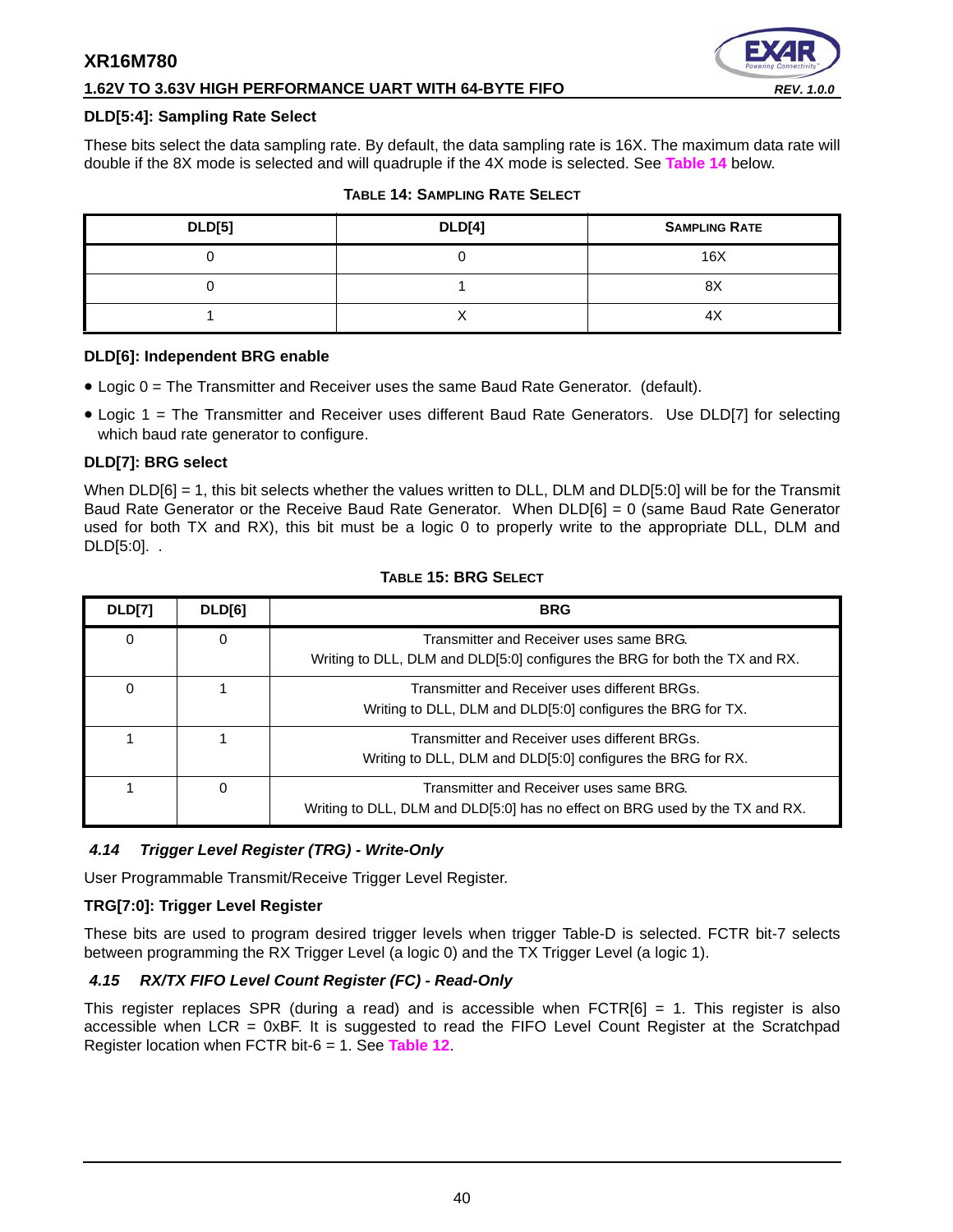

#### **FC[7:0]: RX/TX FIFO Level Count**

Receive/Transmit FIFO Level Count. Number of characters in Receiver FIFO (FCTR[7] = 0) or Transmitter FIFO (FCTR[7] = 1) can be read via this register. Reading this register is not recommended when transmitting or receiving data.

#### <span id="page-40-1"></span>**4.16 Feature Control Register (FCTR) - Read/Write**

#### **FCTR[1:0]: RTS Hysteresis**

User selectable RTS# hysteresis levels for hardware flow control application. After reset, these bits are set to "0" to select the next trigger level for hardware flow control. See **[Table](#page-38-1) 13** for more details.

#### **FCTR[2]: IrDa RX Inversion**

- Logic 0 = Select RX input as encoded IrDa data (Idle state will be LOW).
- Logic 1 = Select RX input as inverted encoded IrDa data (Idle state will be HIGH).

#### **FCTR[3]: Auto RS-485 Direction Control**

- Logic 0 = Standard ST16C550 mode. Transmitter generates an interrupt when transmit holding register becomes empty and transmit shift register is shifting data out.
- Logic 1 = Enable Auto RS485 Direction Control function. The direction control signal, RTS# pin, changes its output logic state from LOW to HIGH one bit time after the last stop bit of the last character is shifted out. Also, the Transmit interrupt generation is delayed until the transmitter shift register becomes empty. The RTS# output pin will automatically return to a LOW when a data byte is loaded into the TX FIFO. However, RTS# behavior can be inverted by setting  $EMSR[3] = 1$ .

#### **FCTR[5:4]: Transmit/Receive Trigger Table Select**

<span id="page-40-0"></span>See **[Table](#page-40-0) 16** for more details.

| <b>FCTR</b><br><b>BIT-5</b> | <b>FCTR</b><br><b>BIT-4</b> | <b>TABLE</b>    |
|-----------------------------|-----------------------------|-----------------|
|                             |                             | Table-A (TX/RX) |
|                             |                             | Table-B (TX/RX) |
|                             |                             | Table-C (TX/RX) |
|                             |                             | Table-D (TX/RX) |

#### **TABLE 16: TRIGGER TABLE SELECT**

#### **FCTR[6]: Scratchpad Swap**

- Logic 0 = Scratch Pad register is selected as general read and write register. ST16C550 compatible mode.
- Logic 1 = FIFO Count register (Read-Only), Enhanced Mode Select Register (Write-Only). Number of characters in transmit or receive FIFO can be read via scratch pad register when this bit is set. Enhanced Mode Select Register is selected when it is written into.

#### **FCTR[7]: Programmable Trigger Register Select**

- Logic 0 = Registers TRG and FC selected for RX.
- Logic 1 = Registers TRG and FC selected for TX.

#### <span id="page-40-2"></span>*4.17 Enhanced Feature Register (EFR) - Read/Write*

Enhanced features are enabled or disabled using this register. Bit 0-3 provide single or dual consecutive character software flow control selection (see **[Table](#page-41-0) 17**). When the Xon1 and Xon2 and Xoff1 and Xoff2 modes are selected, the double 8-bit words are concatenated into two sequential characters. Caution: note that whenever changing the TX or RX flow control bits, always reset all bits back to logic 0 (disable) before programming a new setting.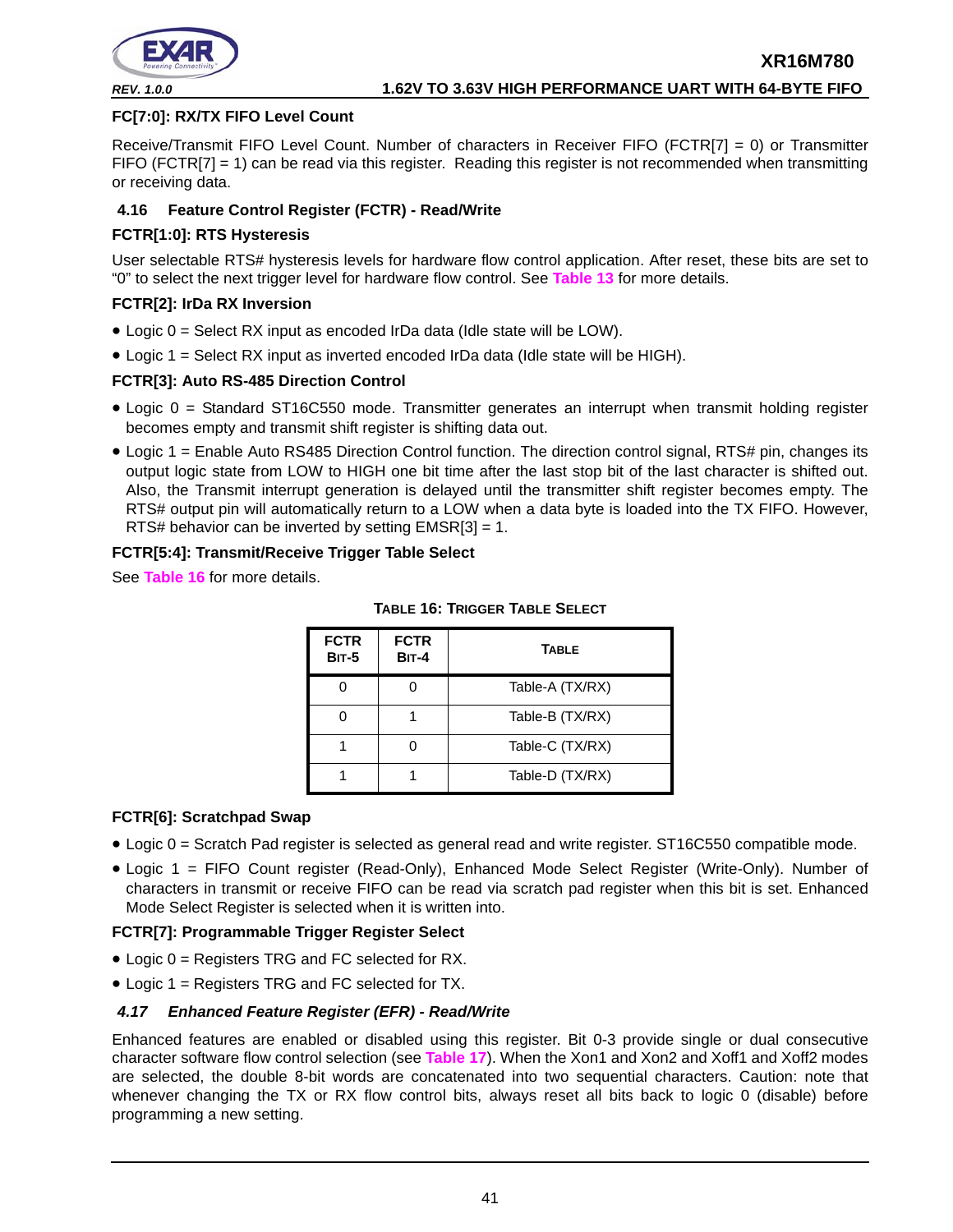## **1.62V TO 3.63V HIGH PERFORMANCE UART WITH 64-BYTE FIFO** *REV. 1.0.0*

#### **EFR[3:0]: Software Flow Control Select**

Single character and dual sequential characters software flow control is supported. Combinations of software flow control can be selected by programming these bits.

<span id="page-41-0"></span>

| EFR BIT-3<br>CONT-3 | EFR BIT-2<br>CONT-2 | <b>EFR BIT-1</b><br>CONT-1 | EFR BIT-0<br>CONT-0 | <b>TRANSMIT AND RECEIVE SOFTWARE FLOW CONTROL</b>                                            |
|---------------------|---------------------|----------------------------|---------------------|----------------------------------------------------------------------------------------------|
| 0                   | 0                   | $\mathbf 0$                | $\mathbf{0}$        | No TX and RX flow control (default and reset)                                                |
| $\Omega$            | $\Omega$            | $\times$                   | $\times$            | No transmit flow control                                                                     |
|                     | $\Omega$            | X                          | X                   | Transmit Xon1, Xoff1                                                                         |
| 0                   | 1                   | X                          | X                   | Transmit Xon2, Xoff2                                                                         |
|                     | 1                   | X                          | $\times$            | Transmit Xon1 and Xon2, Xoff1 and Xoff2                                                      |
| X                   | X                   | $\Omega$                   | $\Omega$            | No receive flow control                                                                      |
| X                   | X                   | 1                          | $\Omega$            | Receiver compares Xon1, Xoff1                                                                |
| X                   | X                   | 0                          | 1                   | Receiver compares Xon2, Xoff2                                                                |
|                     | $\Omega$            | 1                          | 1                   | Transmit Xon1, Xoff1<br>Receiver compares Xon1 or Xon2, Xoff1 or Xoff2                       |
| 0                   | 1                   | 1                          | 1                   | Transmit Xon2, Xoff2<br>Receiver compares Xon1 or Xon2, Xoff1 or Xoff2                       |
|                     | 1                   | 1                          |                     | Transmit Xon1 and Xon2, Xoff1 and Xoff2,<br>Receiver compares Xon1 and Xon2, Xoff1 and Xoff2 |
| 0                   | $\Omega$            | 1                          | 1                   | No transmit flow control,<br>Receiver compares Xon1 and Xon2, Xoff1 and Xoff2                |

#### **TABLE 17: SOFTWARE FLOW CONTROL FUNCTIONS**

#### **EFR[4]: Enhanced Function Bits Enable**

Enhanced function control bit. This bit enables IER bits 4-7, ISR bits 4-5, FCR bits 3-5, MCR bits 5-7, and DLD to be modified. After modifying any enhanced bits, EFR bit-4 can be set to a logic 0 to latch the new values. This feature prevents legacy software from altering or overwriting the enhanced functions once set. Normally, it is recommended to leave it enabled, logic 1.

- Logic 0 = modification disable/latch enhanced features. IER bits 4-7, ISR bits 4-5, FCR bits 3-5, MCR bits 5- 7, and DLD are saved to retain the user settings. After a reset, the IER bits 4-7, ISR bits 4-5, FCR bits 3-5, and MCR bits 5-7, and DLD are set to a logic 0 to be compatible with ST16C550 mode (default).
- Logic 1 = Enables the EFR[3:0] register bits to be modified by the user.

#### **EFR[5]: Special Character Detect Enable**

- Logic 0 = Special Character Detect Disabled (default).
- Logic 1 = Special Character Detect Enabled. The UART compares each incoming receive character with data in Xoff-2 register. If a match exists, the receive data will be transferred to FIFO and ISR bit-4 will be set to indicate detection of the special character. Bit-0 corresponds with the LSB bit of the receive character. If flow control is set for comparing Xon1, Xoff1 (EFR [1:0]= '10') then flow control and special character work normally. However, if flow control is set for comparing Xon2, Xoff2 (EFR[1:0]= '01') then flow control works normally, but Xoff2 will not go to the FIFO, and will generate an Xoff interrupt and a special character interrupt, if enabled via IER bit-5.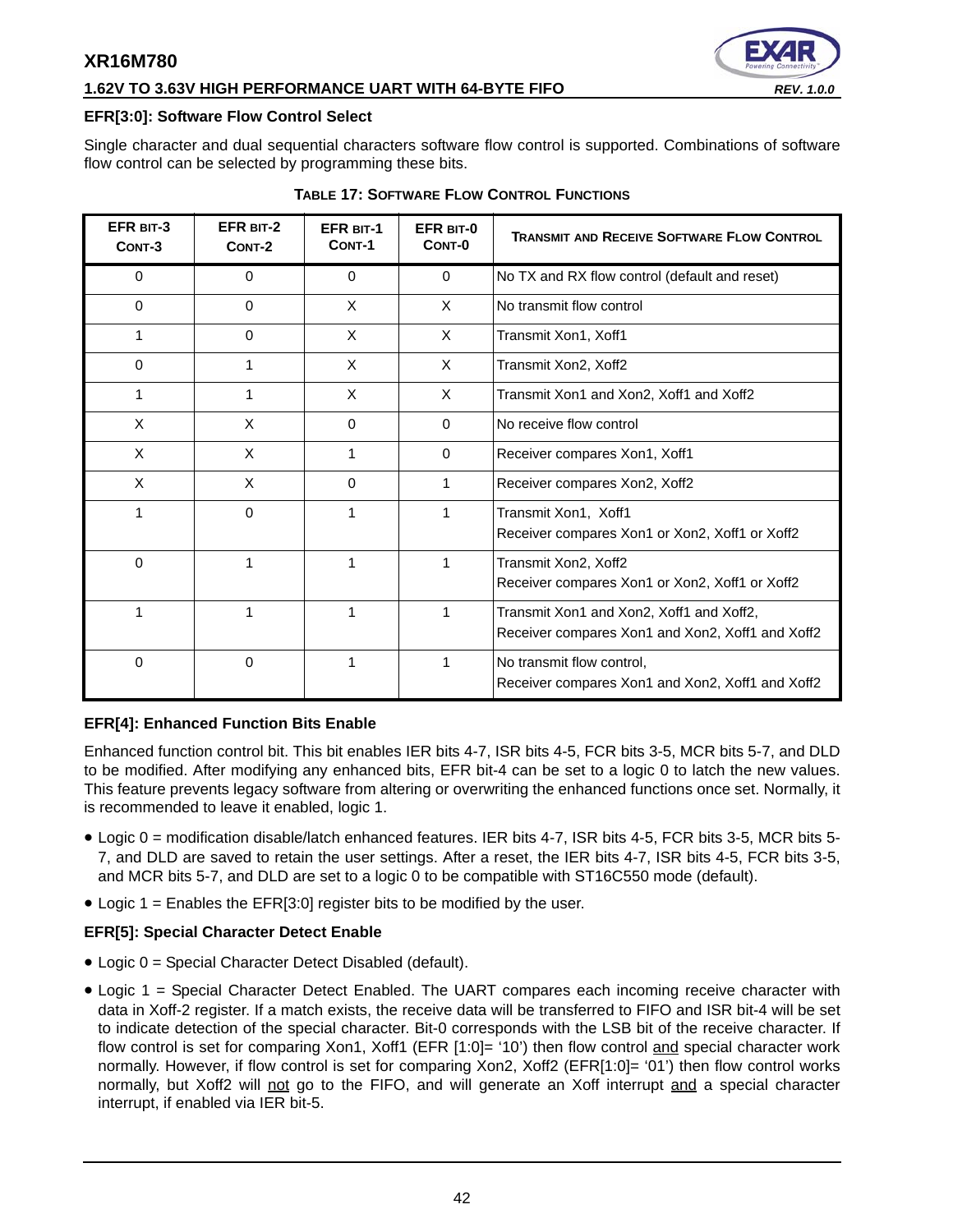

#### **EFR[6]: Auto RTS Flow Control Enable**

RTS# output may be used for hardware flow control by setting EFR bit-6 to logic 1. When Auto RTS is selected, an interrupt will be generated when the receive FIFO is filled to the programmed trigger level and RTS de-asserts HIGH at the next upper trigger level/hysteresis level. RTS# will return LOW when FIFO data falls below the next lower trigger level/hysteresis level. The RTS# output must be asserted (LOW) before the auto RTS can take effect. RTS# pin will function as a general purpose output when hardware flow control is disabled.

- Logic 0 = Automatic RTS flow control is disabled (default).
- Logic 1 = Enable Automatic RTS flow control.

#### **EFR[7]: Auto CTS Flow Control Enable**

Automatic CTS Flow Control.

- Logic 0 = Automatic CTS flow control is disabled (default).
- Logic 1 = Enable Automatic CTS flow control. Data transmission stops when CTS# input de-asserts to logic 1. Data transmission resumes when CTS# returns to a logic 0.

#### <span id="page-42-0"></span>*4.18 Software Flow Control Registers (XOFF1, XOFF2, XON1, XON2) - Read/Write*

These registers are used as the programmable software flow control characters xoff1, xoff2, xon1, and xon2. For more details, see **[Table](#page-19-0) 5**. The xoff2 is also used as auto address detect register when the auto 9-bit mode enabled. **[See "Section 2.15.1, Auto Address Detection" on page](#page-20-1) 21.**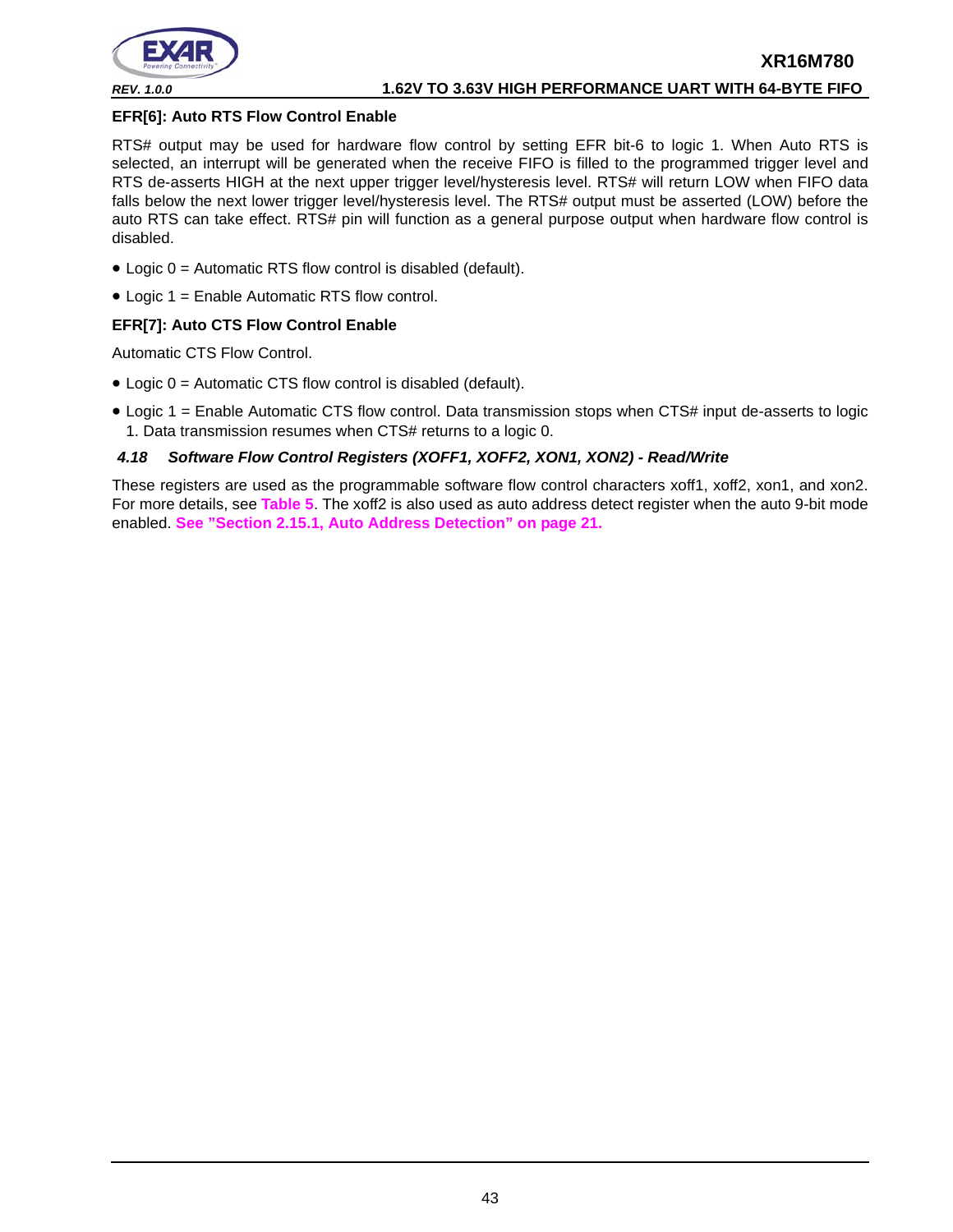# <span id="page-43-0"></span>**XR16M780 1.62V TO 3.63V HIGH PERFORMANCE UART WITH 64-BYTE FIFO** *REV. 1.0.0*



#### **TABLE 18: UART RESET CONDITIONS**

| <b>REGISTERS</b>             | <b>RESET STATE</b>                                                                                                                       |
|------------------------------|------------------------------------------------------------------------------------------------------------------------------------------|
| DLM, DLL<br>(Both TX and RX) | $DLM = 0x00$ and $DLL = 0x01$ . Only resets to these val-<br>ues during a power up. They do not reset when the<br>Reset Pin is asserted. |
| <b>DLD</b>                   | Bits $7-0 = 0 \times 00$                                                                                                                 |
| <b>RHR</b>                   | Bits $7-0 = 0 \times X$                                                                                                                  |
| <b>THR</b>                   | Bits $7-0 = 0 \times XX$                                                                                                                 |
| <b>IER</b>                   | Bits $7-0 = 0 \times 00$                                                                                                                 |
| <b>FCR</b>                   | Bits $7-0 = 0 \times 00$                                                                                                                 |
| <b>ISR</b>                   | Bits $7 - 0 = 0 \times 01$                                                                                                               |
| <b>LCR</b>                   | Bits $7-0 = 0 \times 00$                                                                                                                 |
| <b>MCR</b>                   | Bits $7-0 = 0 \times 00$                                                                                                                 |
| <b>LSR</b>                   | Bits $7-0 = 0 \times 60$                                                                                                                 |
| <b>MSR</b>                   | Bits 7-0 = 0xX0 (Read-only)<br>Bits $7-4 = 0000$ (Write-only)                                                                            |
| <b>SPR</b>                   | Bits $7-0 = 0 \times FF$                                                                                                                 |
| <b>EMSR</b>                  | Bits $7-0 = 0 \times 00$                                                                                                                 |
| <b>FC</b>                    | Bits $7-0 = 0 \times 00$                                                                                                                 |
| <b>TRG</b>                   | Bits $7-0 = 0 \times 00$                                                                                                                 |
| <b>FCTR</b>                  | Bits $7-0 = 0 \times 00$                                                                                                                 |
| <b>EFR</b>                   | Bits $7-0 = 0 \times 00$                                                                                                                 |
| XON <sub>1</sub>             | Bits $7-0 = 0 \times 00$                                                                                                                 |
| XON <sub>2</sub>             | Bits $7-0 = 0 \times 00$                                                                                                                 |
| XOFF1                        | Bits $7-0 = 0 \times 00$                                                                                                                 |
| XOFF <sub>2</sub>            | Bits $7-0 = 0 \times 00$                                                                                                                 |
| <b>I/O SIGNALS</b>           | <b>RESET STATE</b>                                                                                                                       |
| ТX                           | <b>HIGH</b>                                                                                                                              |
| RTS#                         | <b>HIGH</b>                                                                                                                              |
| DTR#                         | <b>HIGH</b>                                                                                                                              |
| <b>INT</b><br>$(16$ Mode)    | <b>Three-State Condition</b>                                                                                                             |
| IRQ#<br>(68 Mode)            | <b>HIGH</b>                                                                                                                              |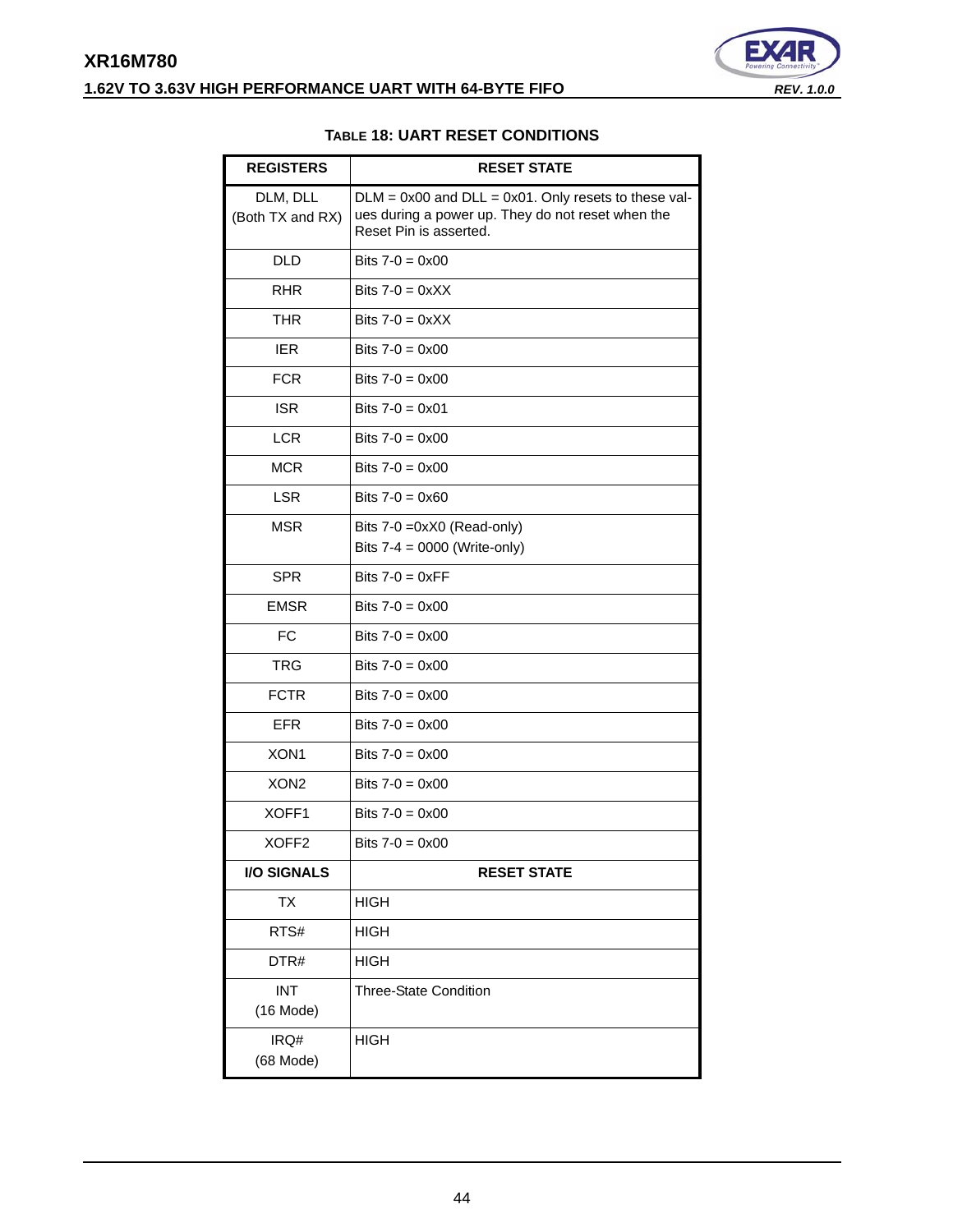

# <span id="page-44-1"></span>**ABSOLUTE MAXIMUM RATINGS**

| Power Supply Range           | 3.6 Volts                              |
|------------------------------|----------------------------------------|
| Voltage at Any Pin           | GND-0.3 V to 3.6 V                     |
| <b>Operating Temperature</b> | -40 <sup>o</sup> to +85 <sup>o</sup> C |
| Storage Temperature          | $-65^{\circ}$ to $+150^{\circ}$ C      |
| Package Dissipation          | 500 mW                                 |

# <span id="page-44-2"></span>**TYPICAL PACKAGE THERMAL RESISTANCE DATA** (MARGIN OF ERROR: ± 15%)

| Thermal Resistance (32-QFN)  | theta-ja = $33^{\circ}$ C/W, theta-jc = $22^{\circ}$ C/W    |
|------------------------------|-------------------------------------------------------------|
| Thermal Resistance (48-TQFP) | theta-ja = $59^{\circ}$ C/W, theta-jc = $16^{\circ}$ C/W    |
| Thermal Resistance (25-BGA)  | theta-ja = $166^{\circ}$ C/W, theta-jc = $98.2^{\circ}$ C/W |

# <span id="page-44-3"></span>**ELECTRICAL CHARACTERISTICS**

## <span id="page-44-0"></span>*DC ELECTRICAL CHARACTERISTICS*

#### **UNLESS OTHERWISE NOTED: TA = -40<sup>O</sup> TO +85OC, VCC IS 1.62 TO 3.63V**

|                                                 | <b>PARAMETER</b>                                  |            | <b>LIMITS</b><br>1.8V |            | <b>LIMITS</b><br>2.5V |            | <b>LIMITS</b><br>3.3V |              | <b>CONDITIONS</b>          |
|-------------------------------------------------|---------------------------------------------------|------------|-----------------------|------------|-----------------------|------------|-----------------------|--------------|----------------------------|
| <b>SYMBOL</b>                                   |                                                   | <b>MIN</b> | <b>MAX</b>            | <b>MIN</b> | <b>MAX</b>            | <b>MIN</b> | <b>MAX</b>            | <b>UNITS</b> |                            |
| $V_{\text{ILCK}}$                               | Clock Input Low Level                             | $-0.3$     | 0.3                   | $-0.3$     | 0.4                   | $-0.3$     | 0.6                   | V            |                            |
| $V_{IHCK}$                                      | Clock Input High Level                            | 1.4        | VCC                   | 2.0        | VCC                   | 2.4        | VCC                   | $\vee$       |                            |
| $V_{IL}$                                        | Input Low Voltage                                 | $-0.3$     | 0.2                   | $-0.3$     | 0.5                   | $-0.3$     | 0.7                   | $\vee$       |                            |
| $V_{\text{IH}}$                                 | Input High Voltage                                | 1.4        | <b>VCC</b>            | 1.8        | <b>VCC</b>            | 2.0        | VCC                   | V            |                            |
| $V_{OL}$                                        | Output Low Voltage                                |            |                       |            |                       |            | 0.4                   | $\vee$       | $I_{OL} = 6 mA$            |
|                                                 |                                                   |            |                       |            | 0.4                   |            |                       | V            | $I_{OL} = 4 mA$            |
|                                                 |                                                   |            | 0.4                   |            |                       |            |                       | $\vee$       | $I_{OL} = 1.5$ mA          |
| $V_{OH}$                                        | Output High Voltage                               |            |                       |            |                       | 2.0        |                       | V            | $I_{OH} = -4$ mA           |
|                                                 |                                                   |            |                       | 1.8        |                       |            |                       | $\vee$       | $I_{OH} = -2 mA$           |
|                                                 |                                                   | 1.4        |                       |            |                       |            |                       |              | $I_{OH} = -200 \text{ uA}$ |
| ΙL.                                             | Input Low Leakage Current                         |            | ±15                   |            | ±15                   |            | ±15                   | uA           |                            |
| $I_{\rm IH}$                                    | Input High Leakage Current                        |            | ±15                   |            | ±15                   |            | ±15                   | uA           |                            |
| $C_{IN}$                                        | Input Pin Capacitance                             |            | 5                     |            | 5                     |            | 5                     | pF           |                            |
| $I_{\rm CC}$                                    | Power Supply Current                              |            | 1.5                   |            | $\overline{2}$        |            | 2.5                   | mA           | $Ext$ Clk = $5MHz$         |
| I <sub>SLEEP</sub><br><b>I</b> <sub>PWRSV</sub> | Sleep / Power Save Current<br>$(16$ and 68 modes) |            | 3                     |            | 6                     |            | 15                    | uA           | See Test 1                 |

Test 1: The following inputs remain steady at VCC or GND state to minimize Sleep current: A0-A2, D0-D7, IOR#, IOW#, CS#. Also, RX input must idle at HIGH while asleep.

For Power-Save, the UART internally isolates all of these inputs (except the modem inputs, 16/68# and Reset pins) therefore eliminating any unnecessary external buffers to keep the inputs steady. **[SEE"POWER-SAVE FEATURE" ON](#page-22-1)**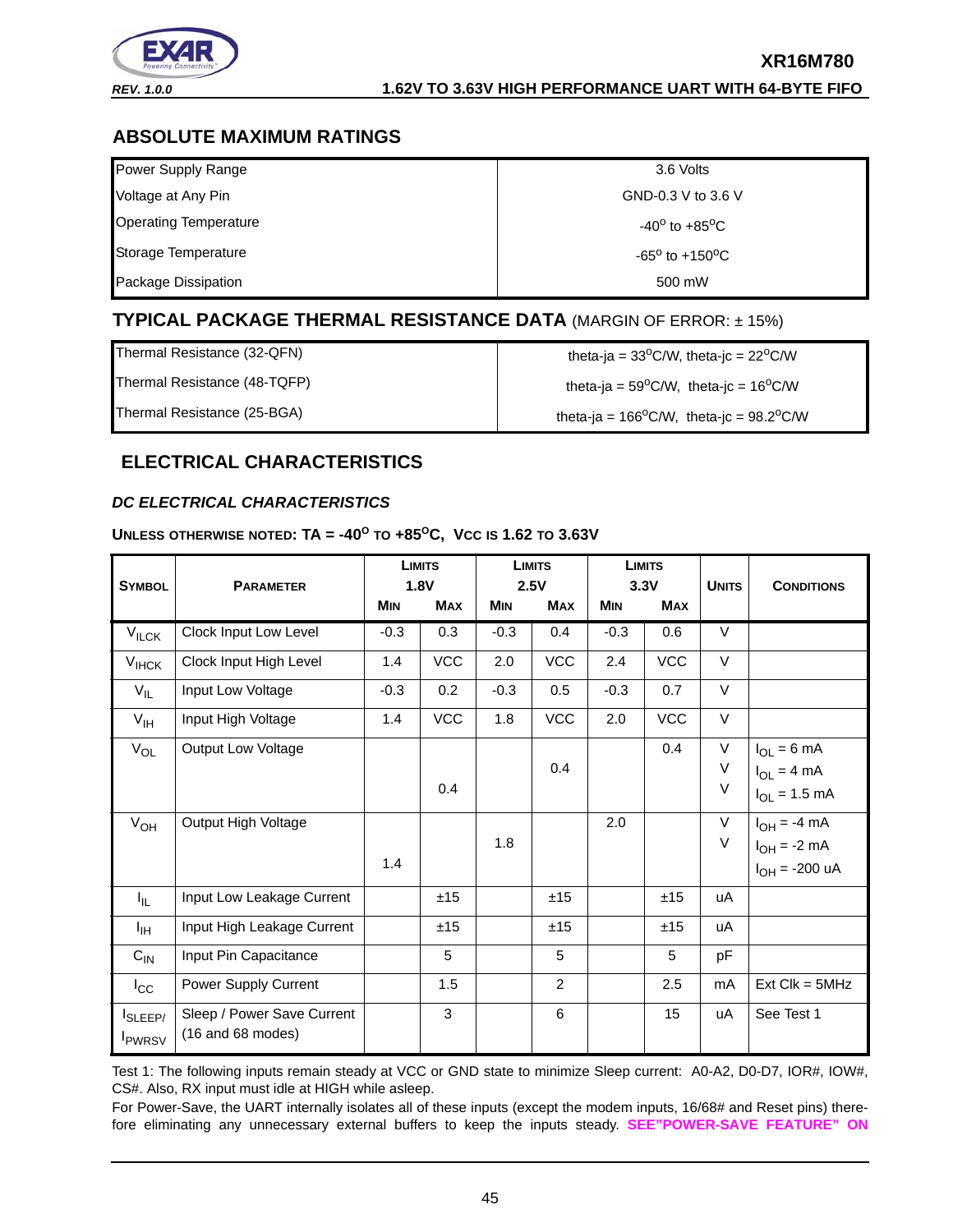# **1.62V TO 3.63V HIGH PERFORMANCE UART WITH 64-BYTE FIFO** *REV. 1.0.0*

**[PAGE](#page-22-1) 23.** To achieve minimum power drain, the voltage at any of the inputs of the M780 should NOT be lower than its VCC supply.

# <span id="page-45-0"></span>*AC ELECTRICAL CHARACTERISTICS*

# <span id="page-45-1"></span>*TA = -40O TO +85OC, VCC IS 1.62 TO 3.6V, 70 PF LOAD WHERE APPLICABLE*

|                         |                                                   | <b>LIMITS</b><br>$1.8V \pm 10\%$              |    | <b>LIMITS</b><br>$2.5V \pm 10\%$ |            | <b>LIMITS</b><br>$3.3V \pm 10%$ |             |            |
|-------------------------|---------------------------------------------------|-----------------------------------------------|----|----------------------------------|------------|---------------------------------|-------------|------------|
| <b>SYMBOL</b>           | <b>PARAMETER</b>                                  | <b>MIN</b><br><b>MAX</b><br>MIN<br><b>MAX</b> |    |                                  | <b>MIN</b> | <b>MAX</b>                      | <b>UNIT</b> |            |
| XTAL1                   | <b>UART Crystal Frequency</b>                     |                                               | 24 |                                  | 24         |                                 | 24          | <b>MHz</b> |
| <b>ECLK</b>             | <b>External Clock Frequency</b>                   |                                               | 30 |                                  | 50         |                                 | 64          | <b>MHz</b> |
| $T_{ECLK}$              | <b>External Clock Time Period</b>                 | 15                                            |    | 9                                |            | $\overline{7}$                  |             | ns         |
| $T_{AS}$                | Address Setup Time (16 Mode)                      | $\mathbf 0$                                   |    | $\Omega$                         |            | $\Omega$                        |             | ns         |
| $T_{AH}$                | Address Hold Time (16 Mode)                       | $\mathbf 0$                                   |    | $\mathbf 0$                      |            | $\mathbf 0$                     |             | ns         |
| $T_{CS}$                | Chip Select Width (16 Mode)                       | 90                                            |    | 60                               |            | 35                              |             | ns         |
| $T_{RD}$                | IOR# Strobe Width (16 Mode)                       | 90                                            |    | 60                               |            | 35                              |             | ns         |
| $T_{DY}$                | Read Cycle Delay (16 Mode)                        | 90                                            |    | 60                               |            | 35                              |             | ns         |
| $T_{\text{RDV}}$        | Data Access Time (16 Mode)                        |                                               | 85 |                                  | 55         |                                 | 30          | ns         |
| $T_{DD}$                | Data Disable Time (16 Mode)                       |                                               | 25 |                                  | 10         |                                 | 5           | ns         |
| $T_{WR}$                | IOW# Strobe Width (16 Mode)                       | 90                                            |    | 60                               |            | 35                              |             | ns         |
| $T_{DY}$                | Write Cycle Delay (16 Mode)                       | 90                                            |    | 60                               |            | 35                              |             | ns         |
| $T_{DS}$                | Data Setup Time (16 Mode)                         | 30                                            |    | 15                               |            | 10                              |             | ns         |
| T <sub>DH</sub>         | Data Hold Time (16 Mode)                          | 3                                             |    | 3                                |            | 3                               |             | ns         |
| T <sub>ADS</sub>        | Address Setup (68 Mode)                           | 5                                             |    | $\mathbf 0$                      |            | $\mathbf 0$                     |             | ns         |
| T <sub>ADH</sub>        | Address Hold (68 Mode)                            | $\mathbf 0$                                   |    | $\mathbf 0$                      |            | $\mathbf 0$                     |             | ns         |
| <b>T<sub>RWS</sub></b>  | R/W# Setup to CS# (68 Mode)                       | $\mathbf 0$                                   |    | $\mathbf 0$                      |            | $\mathbf 0$                     |             | ns         |
| <b>T</b> <sub>RDA</sub> | Data Access Time (68 mode)                        |                                               | 85 |                                  | 55         |                                 | 30          | ns         |
| T <sub>RDH</sub>        | Data Disable Time (68 mode)                       |                                               | 15 |                                  | 15         |                                 | 15          | ns         |
| $T_{WDS}$               | Write Data Setup (68 mode)                        | 15                                            |    | 10                               |            | 10                              |             | ns         |
| T <sub>WDH</sub>        | Write Data Hold (68 Mode)                         | 3                                             |    | 3                                |            | 3                               |             | ns         |
| T <sub>RWH</sub>        | CS# De-asserted to R/W# De-<br>asserted (68 Mode) | 3                                             |    | 3                                |            | 3                               |             | ns         |
| $T_{CSL}$               | CS# Strobe Width (68 Mode)                        | 90                                            |    | 60                               |            | 35                              |             | ns         |
| $T_{\text{CSD}}$        | CS# Cycle Delay (68 Mode)                         | 90                                            |    | 60                               |            | 35                              |             | ns         |
| T <sub>WDO</sub>        | Delay From IOW# To Output                         |                                               | 50 |                                  | 50         |                                 | 50          | ns         |

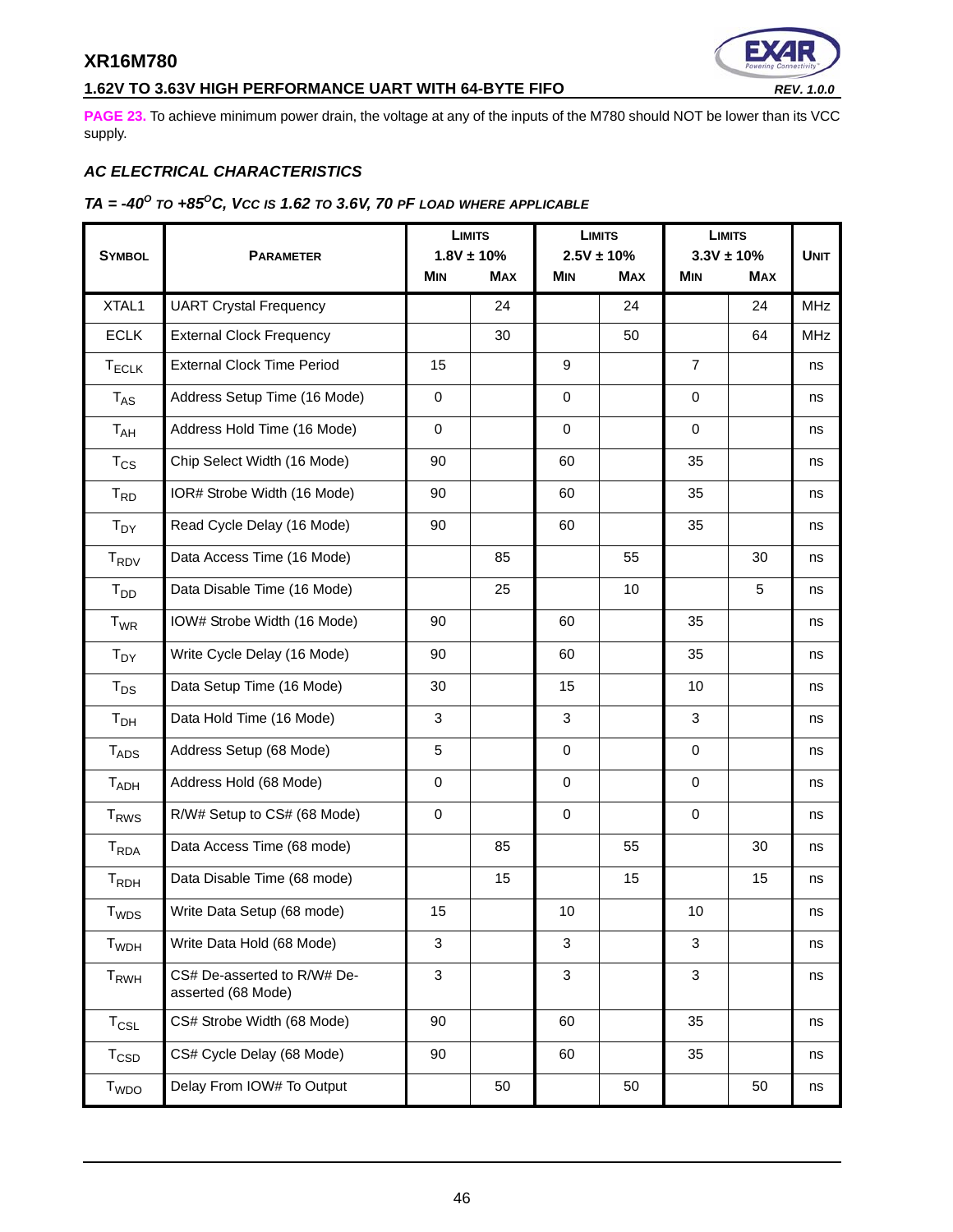

## *AC ELECTRICAL CHARACTERISTICS*

# *TA = -40O TO +85OC, VCC IS 1.62 TO 3.6V, 70 PF LOAD WHERE APPLICABLE*

| <b>SYMBOL</b>               | <b>PARAMETER</b>                                         |            | <b>LIMITS</b><br>$1.8V \pm 10\%$ |            | <b>LIMITS</b><br>$2.5V \pm 10\%$ |            | <b>LIMITS</b><br>$3.3V \pm 10\%$ |             |
|-----------------------------|----------------------------------------------------------|------------|----------------------------------|------------|----------------------------------|------------|----------------------------------|-------------|
|                             |                                                          | <b>MIN</b> | <b>MAX</b>                       | <b>MIN</b> | <b>MAX</b>                       | <b>MIN</b> | <b>MAX</b>                       |             |
| T <sub>MOD</sub>            | Delay To Set Interrupt From MODEM<br>Input               |            | 50                               |            | 50                               |            | 50                               | ns          |
| $T_{RSI}$                   | Delay To Reset Interrupt From IOR#                       |            | 50                               |            | 50                               |            | 50                               | ns          |
| $T_{\rm SSI}$               | Delay From Stop To Set Interrupt                         |            | 1                                |            | 1                                |            | 1                                | <b>Bclk</b> |
| $T_{\sf RRI}$               | Delay From IOR# To Reset Interrupt                       |            | 45                               |            | 45                               |            | 45                               | ns          |
| $T_{SI}$                    | Delay From Start To Interrupt                            |            | 45                               |            | 45                               |            | 45                               | ns          |
| T <sub>INT</sub>            | Delay From Initial INT Reset To<br><b>Transmit Start</b> | 8          | 24                               | 8          | 24                               | 8          | 24                               | <b>Bclk</b> |
| $T_{WRI}$                   | Delay From IOW# To Reset Interrupt                       |            | 45                               |            | 45                               |            | 45                               | ns          |
| $T_{\rm SSR}$               | Delay From Stop To Set RXRDY#                            |            | $\mathbf{1}$                     |            | $\mathbf{1}$                     |            | 1                                | <b>Bclk</b> |
| $T_{RR}$                    | Delay From IOR# To Reset RXRDY#                          |            | 45                               |            | 45                               |            | 45                               | ns          |
| T <sub>WT</sub>             | Delay From IOW# To Set TXRDY#                            |            | 45                               |            | 45                               |            | 45                               | ns          |
| $\mathsf{T}_{\mathsf{SRT}}$ | Delay From Center of Start To Reset<br>TXRDY#            |            | 8                                |            | 8                                |            | 8                                | <b>Bclk</b> |
| $T_{\sf RST}$               | <b>Reset Pulse Width</b>                                 | 40         |                                  | 40         |                                  | 40         |                                  | ns          |
| <b>Bclk</b>                 | <b>Baud Clock</b>                                        |            |                                  |            | 16X or 8X or 4X of data rate     |            |                                  | Hz          |

# <span id="page-46-0"></span>**FIGURE 16. CLOCK TIMING**

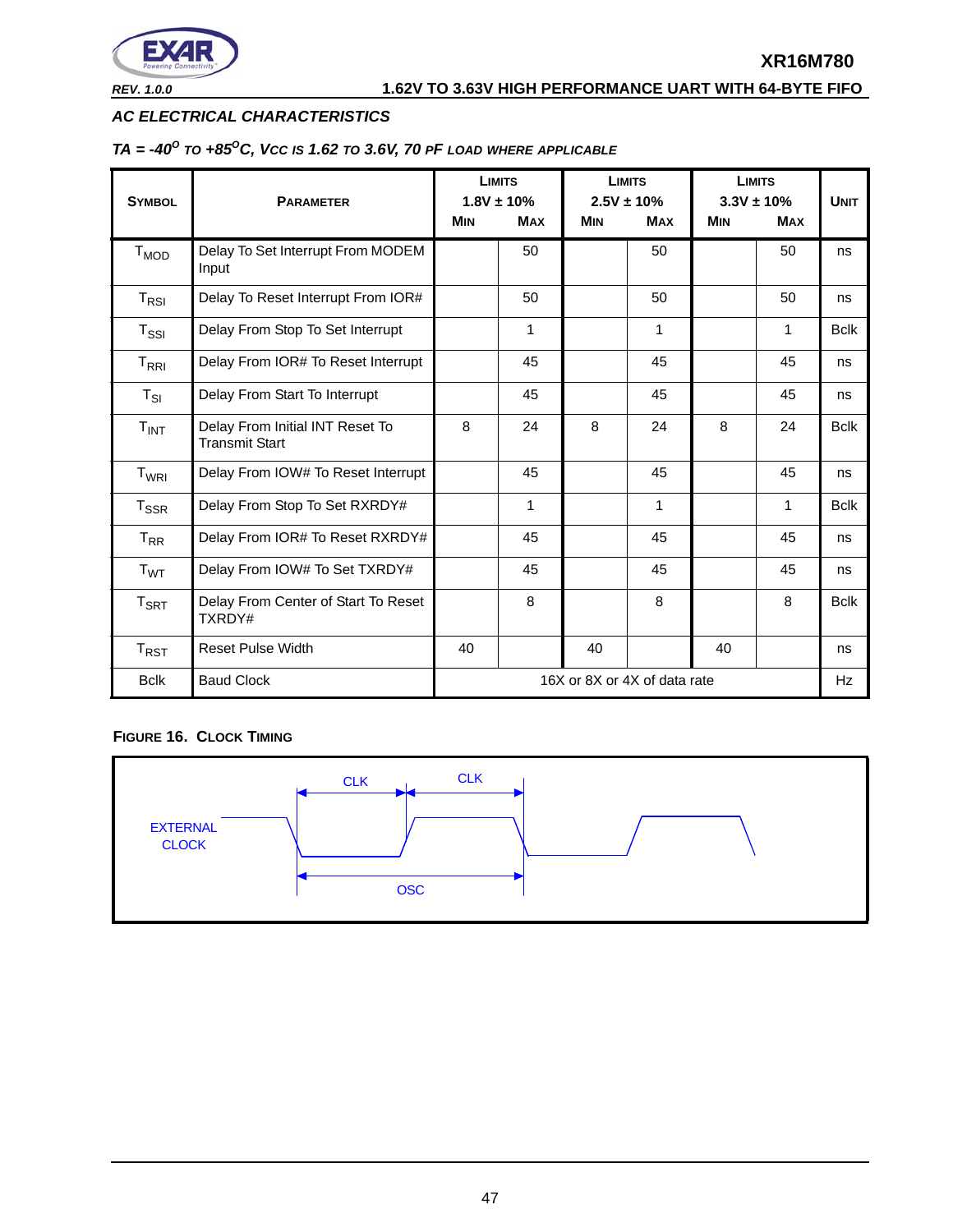# **1.62V TO 3.63V HIGH PERFORMANCE UART WITH 64-BYTE FIFO** *REV. 1.0.0*



#### <span id="page-47-0"></span>**FIGURE 17. MODEM INPUT/OUTPUT TIMING**



<span id="page-47-1"></span>**FIGURE 18. 16 MODE (INTEL) DATA BUS READ TIMING**

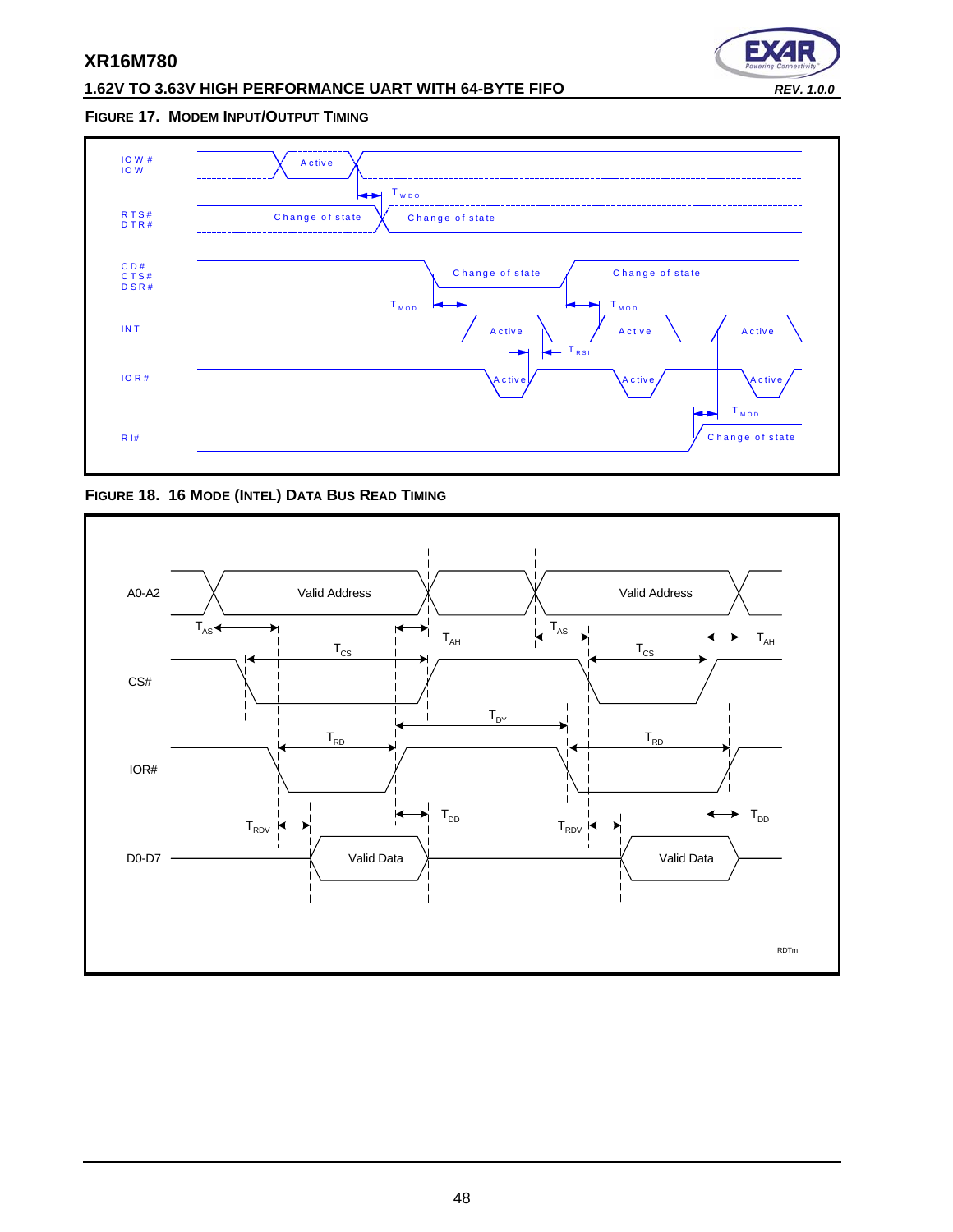

<span id="page-48-0"></span>



<span id="page-48-1"></span>**FIGURE 20. 68 MODE (MOTOROLA) DATA BUS READ TIMING**

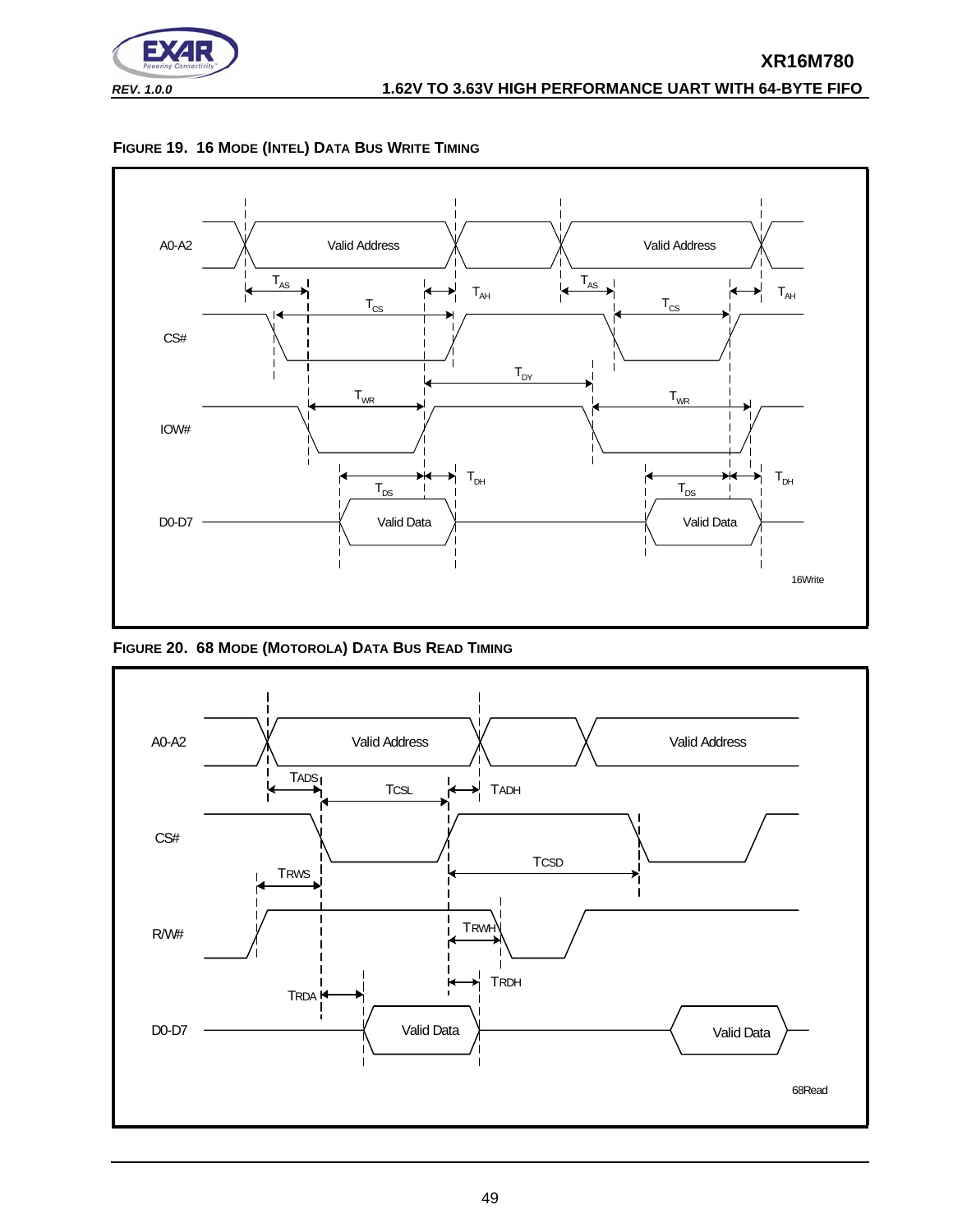# **1.62V TO 3.63V HIGH PERFORMANCE UART WITH 64-BYTE FIFO** *REV. 1.0.0*



#### <span id="page-49-1"></span>**FIGURE 21. 68 MODE (MOTOROLA) DATA BUS WRITE TIMING**



<span id="page-49-0"></span>**FIGURE 22. RECEIVE READY & INTERRUPT TIMING [NON-FIFO MODE]**

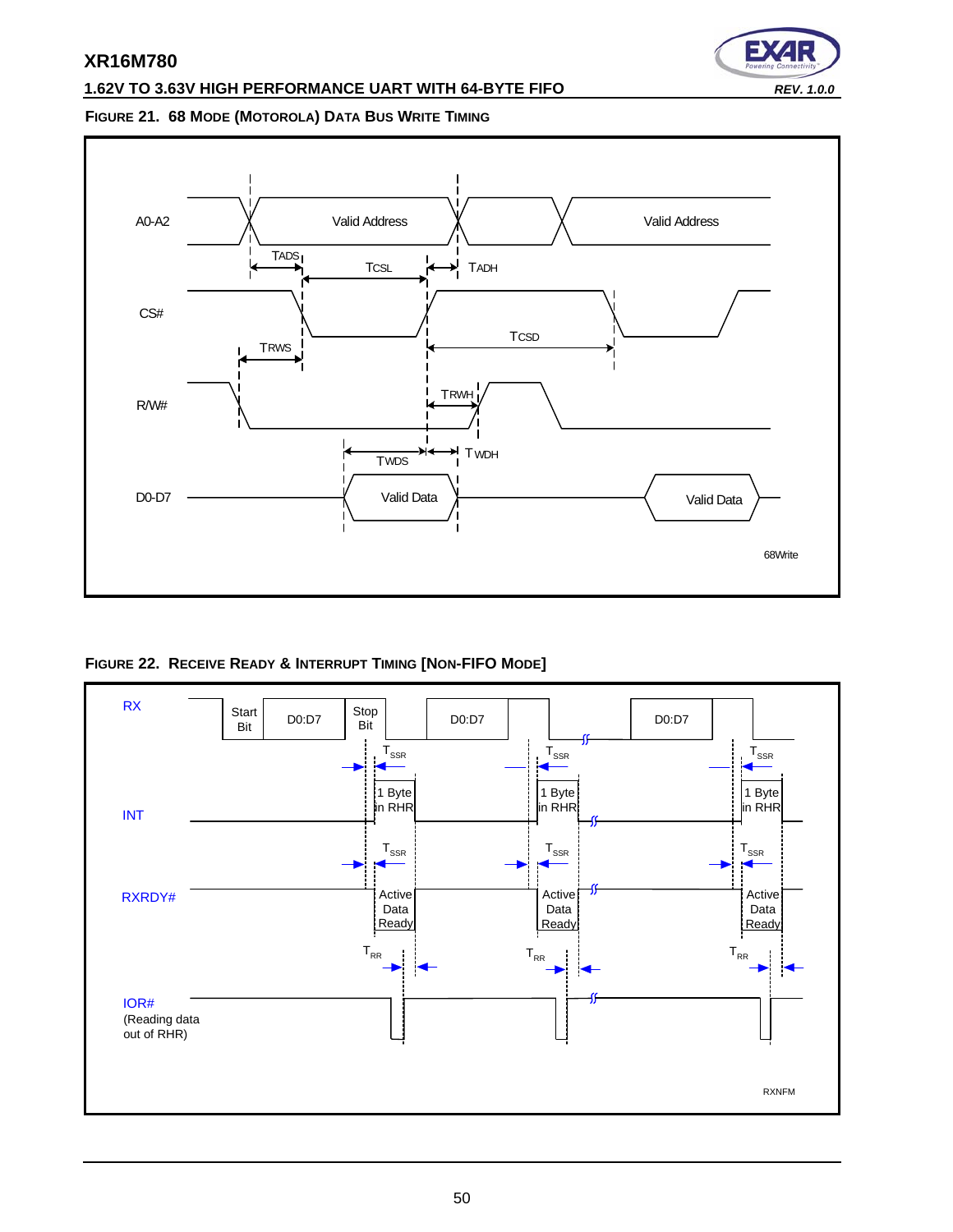



<span id="page-50-0"></span>

<span id="page-50-1"></span>

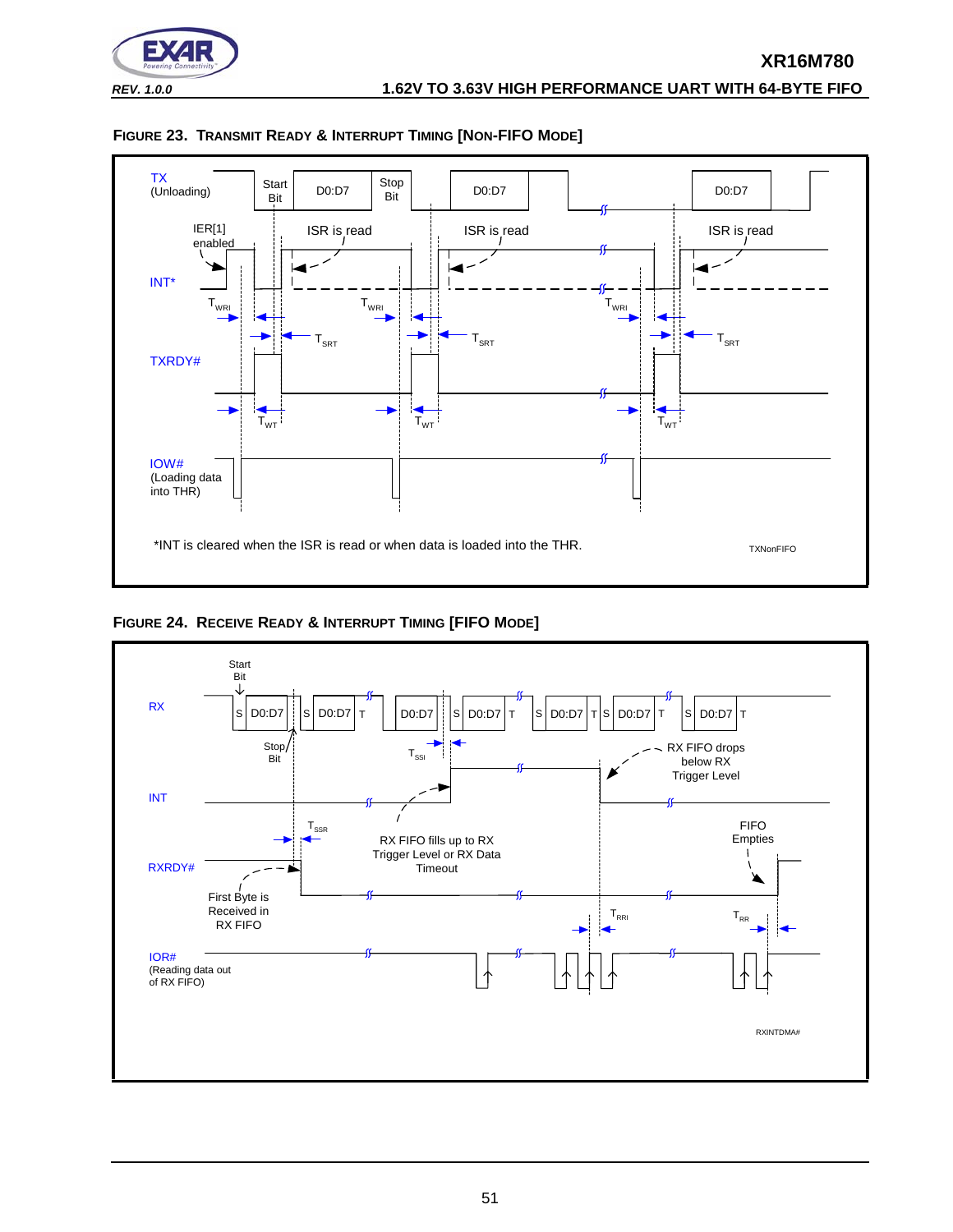

# <span id="page-51-0"></span>**FIGURE 25. TRANSMIT READY & INTERRUPT TIMING [FIFO MODE]**

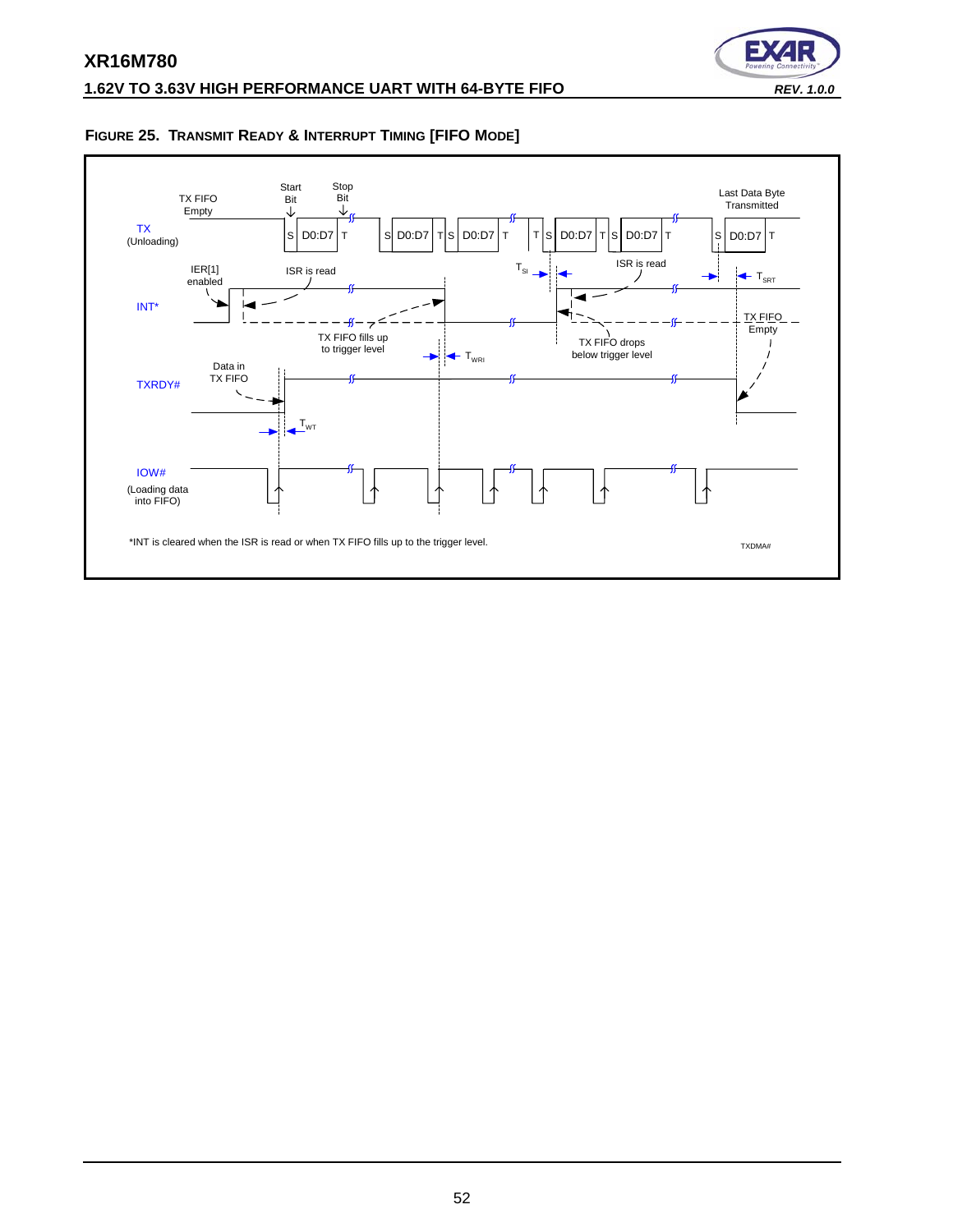

# <span id="page-52-0"></span>**PACKAGE DIMENSIONS (32 PIN QFN - 5 X 5 X 0.9** mm**)**



|  |  |  | Note: The control dimension is in millimeter. |
|--|--|--|-----------------------------------------------|
|  |  |  |                                               |

|                |            | <b>INCHES</b> |            | <b>MILLIMETERS</b> |
|----------------|------------|---------------|------------|--------------------|
| <b>SYMBOL</b>  | <b>MIN</b> | <b>MAX</b>    | <b>MIN</b> | <b>MAX</b>         |
| A              | 0.031      | 0.039         | 0.80       | 1.00               |
| A <sub>1</sub> | 0.000      | 0.002         | 0.00       | 0.05               |
| A3             | 0.006      | 0.010         | 0.15       | 0.25               |
| D              | 0.193      | 0.201         | 4.90       | 5.10               |
| D <sub>2</sub> | 0.138      | 0.150         | 3.50       | 3.80               |
| b              | 0.007      | 0.012         | 0.18       | 0.30               |
| e              |            | 0.0197 BSC    |            | 0.50 BSC           |
| L              | 0.012      | 0.020         | 0.35       | 0.45               |
| k              | 0.008      |               | 0.20       |                    |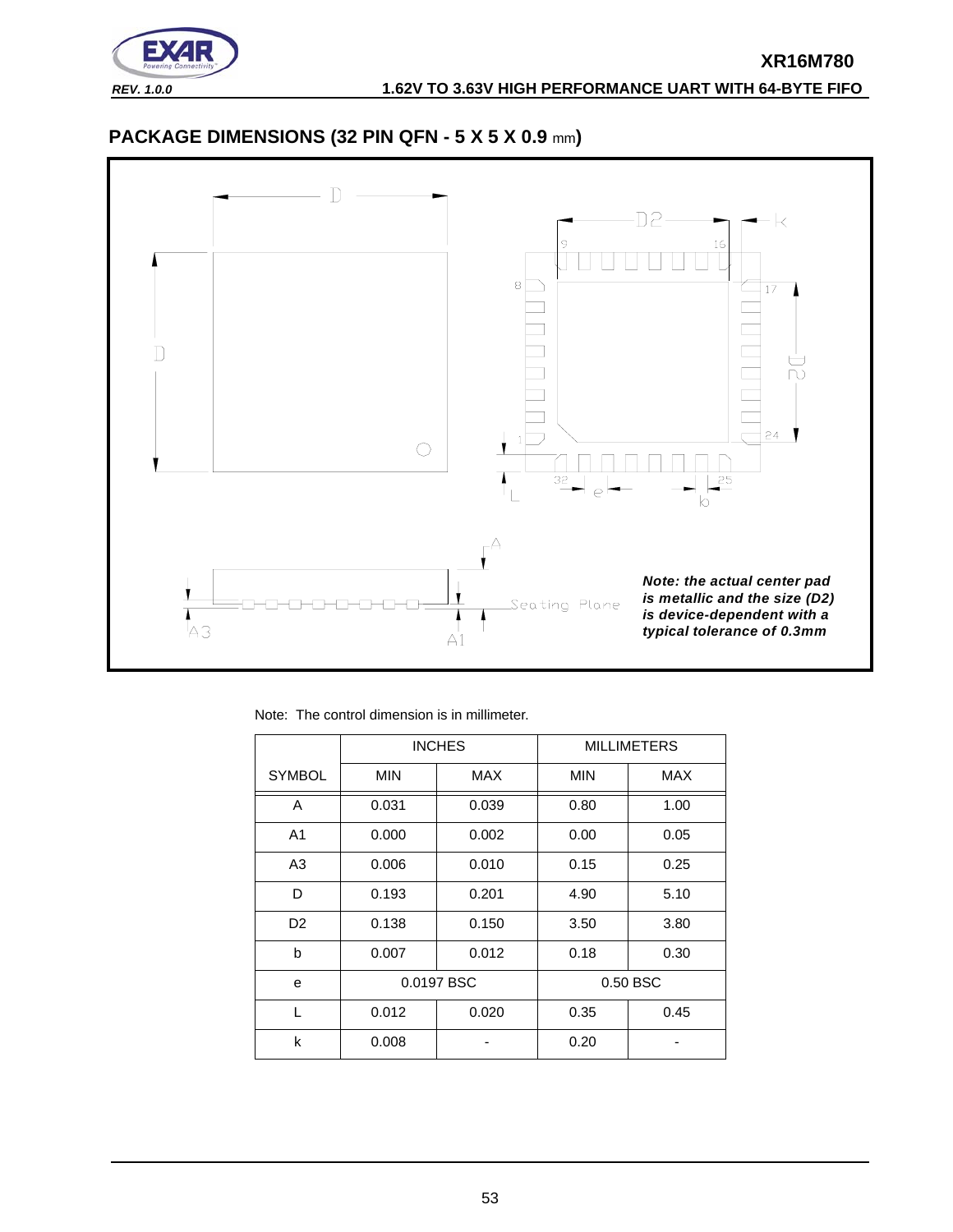

# <span id="page-53-0"></span>**PACKAGE DIMENSIONS (48 PIN TQFP - 7 X 7 X 1** mm**)**



*Note: The control dimension is the millimeter column*

|                |            | <b>INCHES</b> |            | <b>MILLIMETERS</b> |
|----------------|------------|---------------|------------|--------------------|
| <b>SYMBOL</b>  | <b>MIN</b> | MAX           | <b>MIN</b> | <b>MAX</b>         |
| A              | 0.039      | 0.047         | 1.00       | 1.20               |
| A <sub>1</sub> | 0.002      | 0.006         | 0.05       | 0.15               |
| A2             | 0.037      | 0.041         | 0.95       | 1.05               |
| B              | 0.007      | 0.011         | 0.17       | 0.27               |
| C              | 0.004      | 0.008         | 0.09       | 0.20               |
| D              | 0.346      | 0.362         | 8.80       | 9.20               |
| D <sub>1</sub> | 0.272      | 0.280         | 6.90       | 7.10               |
| e              |            | 0.020 BSC     |            | 0.50 BSC           |
| L              | 0.018      | 0.030         | 0.45       | 0.75               |
| a              | 0x         | 7x            | 0x         | 7x                 |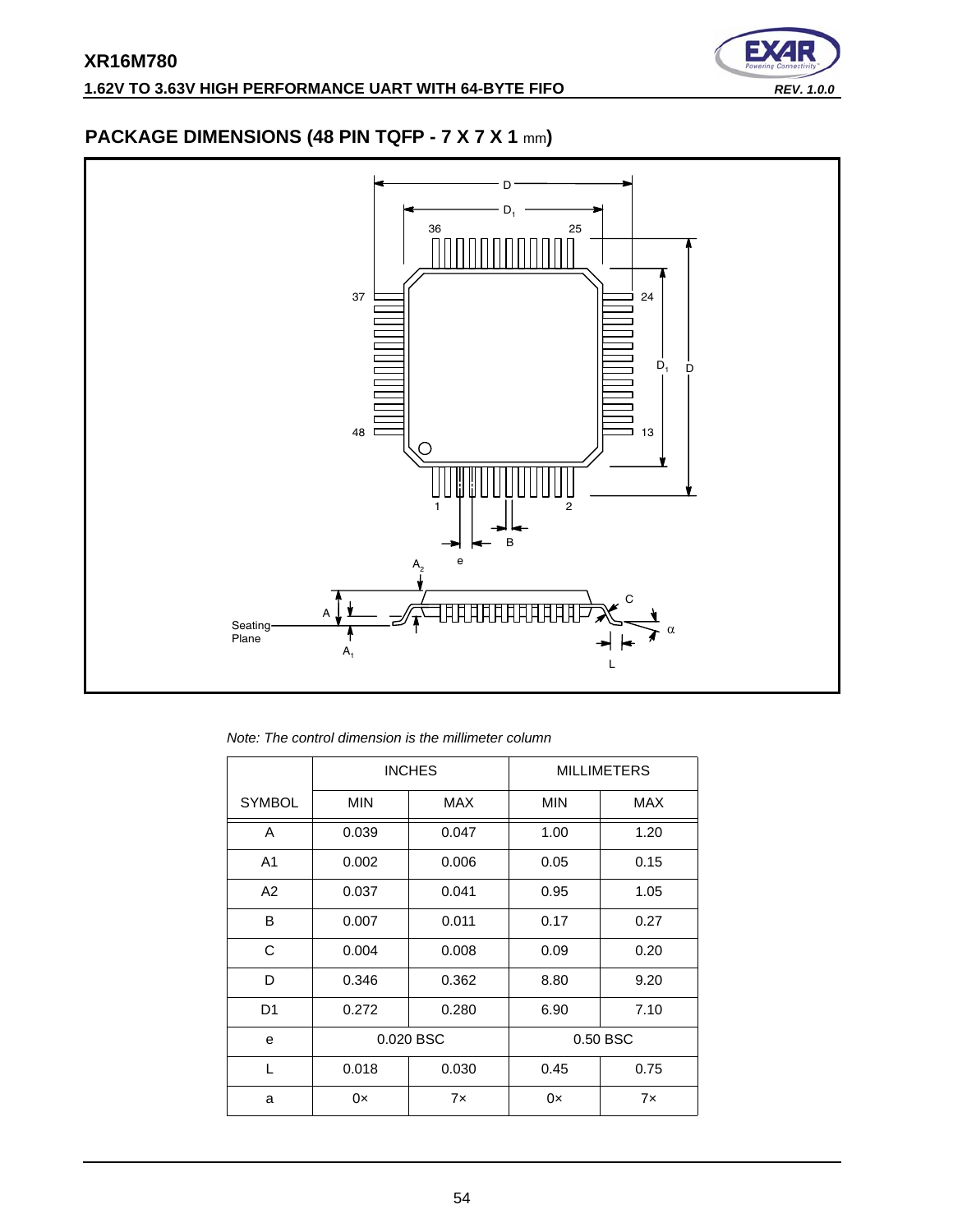

# <span id="page-54-0"></span>**PACKAGE DIMENSIONS (25 PIN BGA - 3 X 3 X 0.8** mm**)**



*Note: The control dimension is the millimeter column*

|                |            | <b>INCHES</b> | <b>MILLIMETERS</b> |            |  |
|----------------|------------|---------------|--------------------|------------|--|
| <b>SYMBOL</b>  | <b>MIN</b> | <b>MAX</b>    | <b>MIN</b>         | <b>MAX</b> |  |
| A              | 0.028      | 0.031         | 0.70               | 0.80       |  |
| A <sub>1</sub> | 0.005      | 0.007         | 0.13               | 0.19       |  |
| A2             | 0.022      | 0.024         | 0.57               | 0.61       |  |
| D              | 0.114      | 0.122         | 2.90               | 3.10       |  |
| D <sub>1</sub> |            | 0.079 BSC     |                    | 2.00 BSC   |  |
| b              | 0.008      | 0.012         | 0.20               | 0.30       |  |
| e              |            | 0.020 BSC     | 0.50 BSC           |            |  |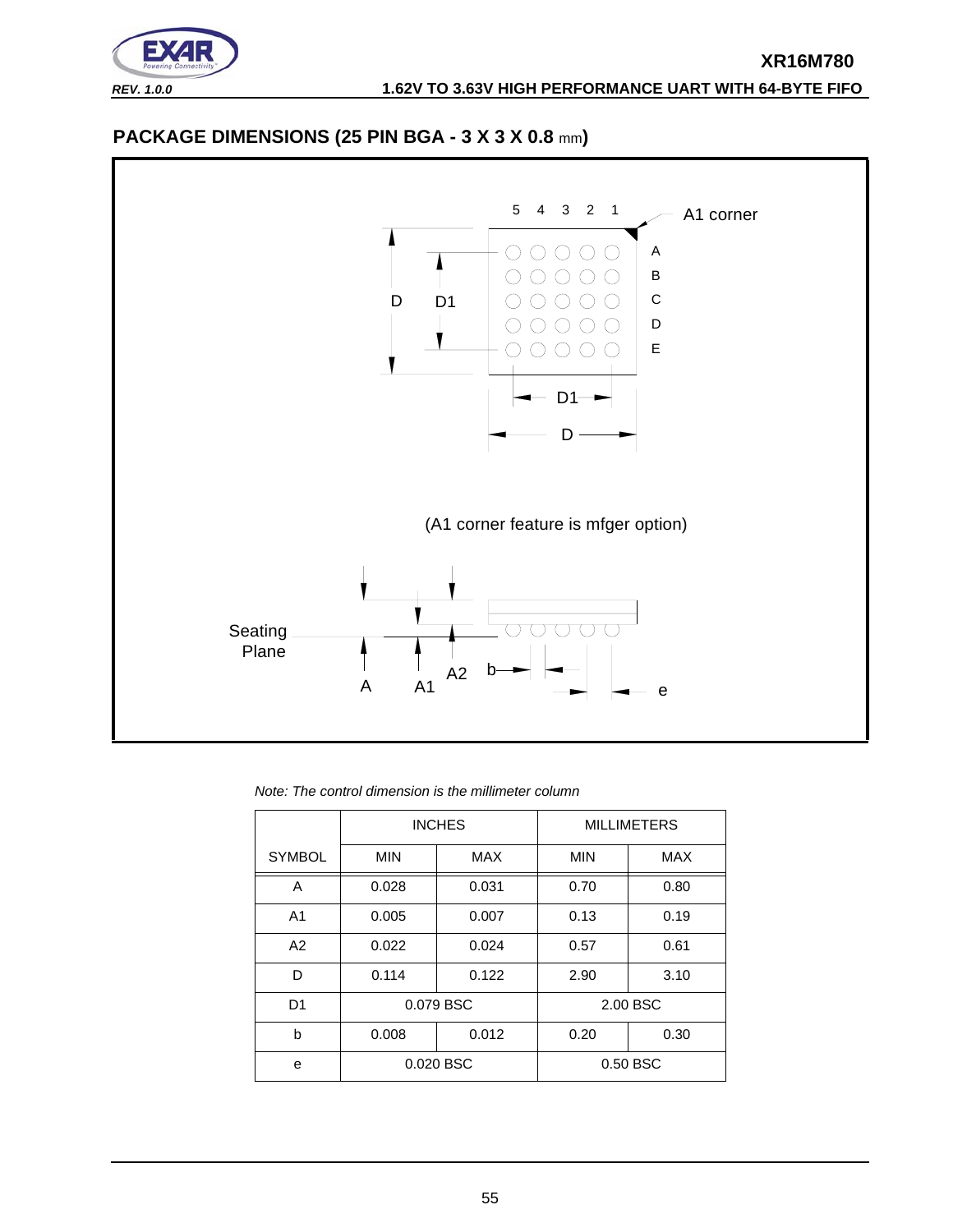

# **1.62V TO 3.63V HIGH PERFORMANCE UART WITH 64-BYTE FIFO** *REV. 1.0.0*

## <span id="page-55-0"></span>*REVISION HISTORY*

| <b>DATE</b>    | <b>REVISION</b> | <b>DESCRIPTION</b>      |
|----------------|-----------------|-------------------------|
| September 2008 | Rev 1.0.0       | <b>Final Datasheet.</b> |

#### *NOTICE*

EXAR Corporation reserves the right to make changes to the products contained in this publication in order to improve design, performance or reliability. EXAR Corporation assumes no responsibility for the use of any circuits described herein, conveys no license under any patent or other right, and makes no representation that the circuits are free of patent infringement. Charts and schedules contained here in are only for illustration purposes and may vary depending upon a user's specific application. While the information in this publication has been carefully checked; no responsibility, however, is assumed for inaccuracies.

EXAR Corporation does not recommend the use of any of its products in life support applications where the failure or malfunction of the product can reasonably be expected to cause failure of the life support system or to significantly affect its safety or effectiveness. Products are not authorized for use in such applications unless EXAR Corporation receives, in writing, assurances to its satisfaction that: (a) the risk of injury or damage has been minimized; (b) the user assumes all such risks; (c) potential liability of EXAR Corporation is adequately protected under the circumstances.

Copyright 2008 EXAR Corporation

Datasheet September 2008.

Send your UART technical inquiry with technical details to hotline: uarttechsupport@exar.com.

Reproduction, in part or whole, without the prior written consent of EXAR Corporation is prohibited.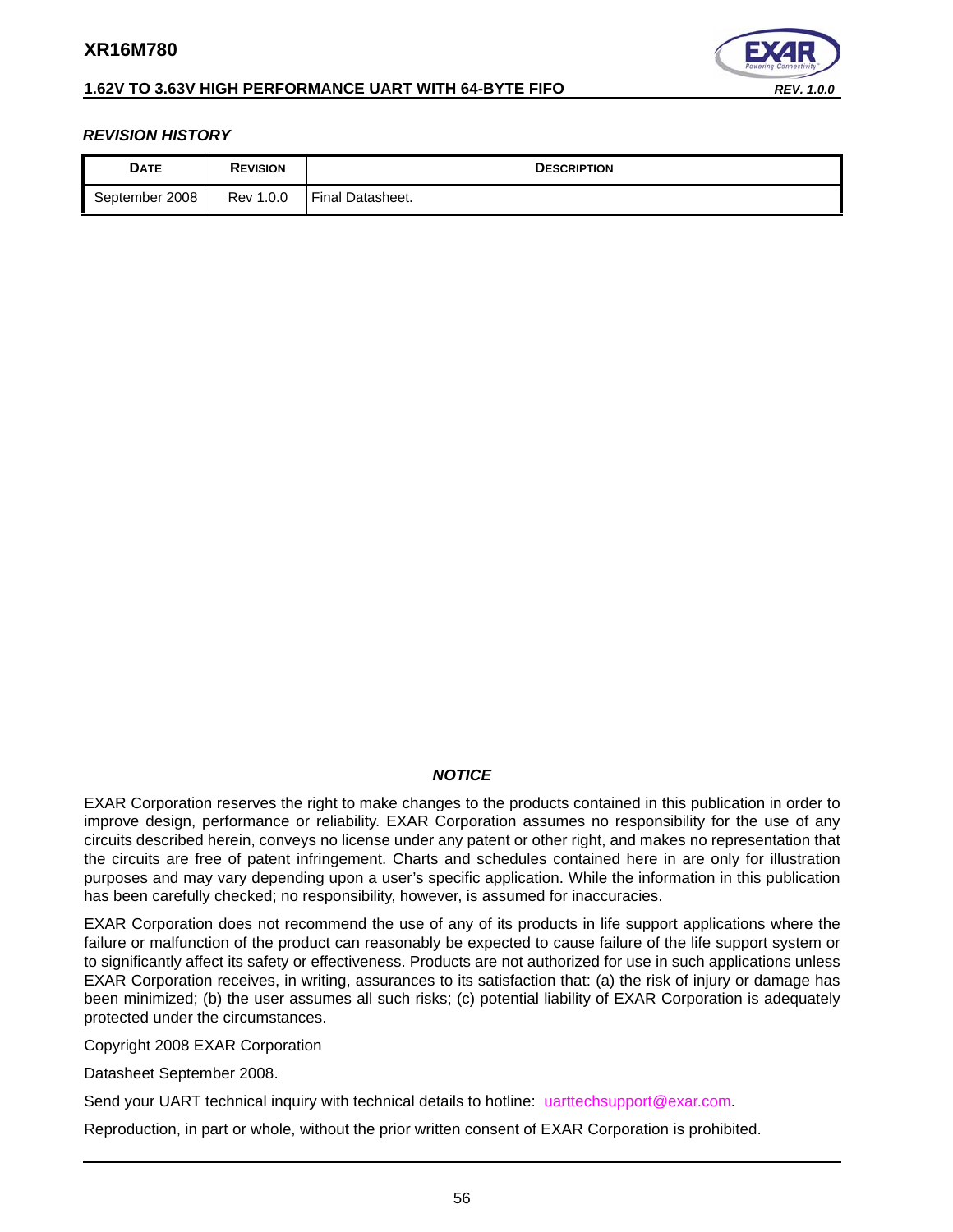

|  | 1.62V TO 3.63V HIGH PERFORMANCE UART WITH 64-BYTE FIFO |
|--|--------------------------------------------------------|
|--|--------------------------------------------------------|